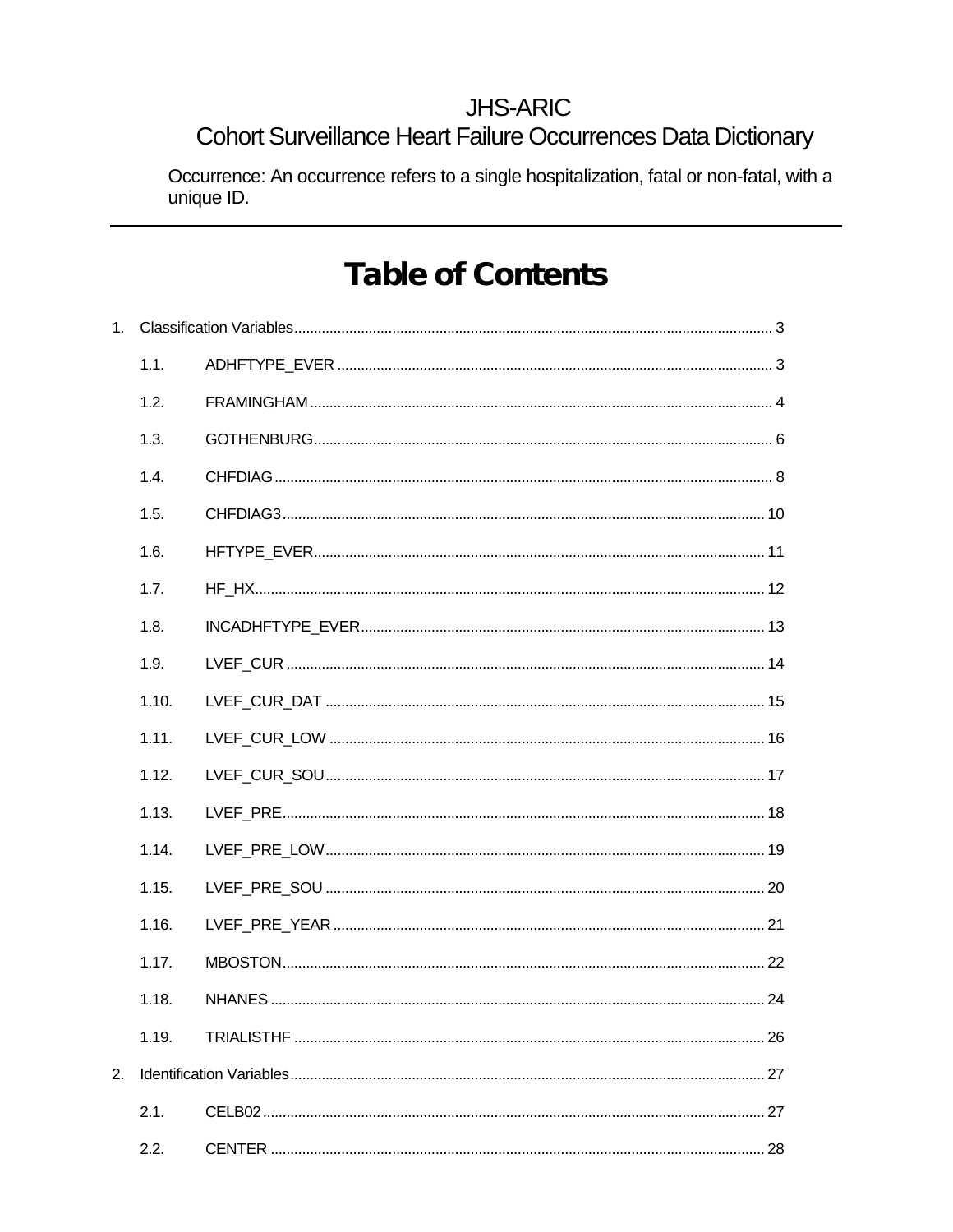|    | 2.3.  |  |
|----|-------|--|
|    | 2.4.  |  |
|    | 2.5.  |  |
| 3. |       |  |
|    | 3.1.  |  |
|    | 3.2.  |  |
|    | 3.3.  |  |
|    | 3.4.  |  |
| 4. |       |  |
|    | 4.1.  |  |
|    | 4.2.  |  |
| 5. |       |  |
|    | 5.1.  |  |
|    | 5.2.  |  |
|    | 5.3.  |  |
|    | 5.4.  |  |
|    | 5.5.  |  |
|    | 5.6.  |  |
|    | 5.7.  |  |
|    | 5.8.  |  |
|    | 5.9.  |  |
|    | 5.10. |  |
|    | 5.11. |  |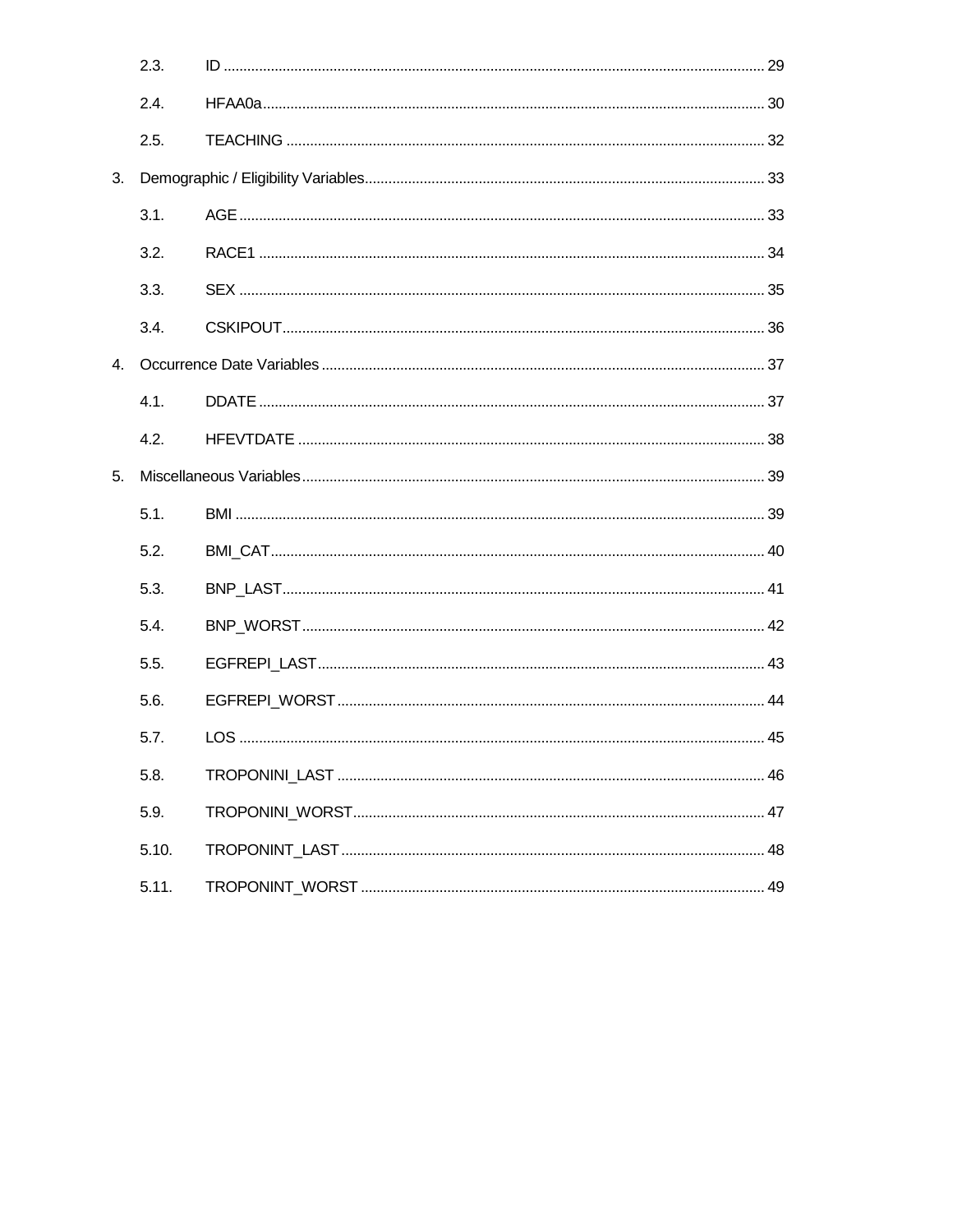#### <span id="page-2-0"></span>1. Classification Variables

## <span id="page-2-1"></span>1.1. ADHFTYPE EVER

#### Purpose

To determine for an acute decompensated heart failure event if this can be classified as heart failure with preserved ejection fraction, systolic heart failure or recovered.

#### Values

| ADHFTYPE EVER           |                  | HF Type Ever For Definite Or Probable Decompensated Heart Failure |
|-------------------------|------------------|-------------------------------------------------------------------|
| $\overline{N}$<br>Value |                  | Description                                                       |
| 149                     | <b>ADHEPFF</b>   | Preserved ejection fraction acute decompensated heart failure     |
| 6                       | <b>RECOVERED</b> | Recovered ejection fraction acute decompensated heart failure     |
| 189                     | <b>SADHF</b>     | Systolic acute decompensated heart failure                        |
| 1551                    |                  | Missing                                                           |

#### **Description**

ADHFTYPE\_EVER is a categorical variable. ADHFTYPE\_EVER is derived from the variables ADHF, LVEF-CUR\_LOW and LVE\_PRE\_LOW. The classification of the HF occurrence is based on the type of HF(HFDIAG) and the prior (LVEF\_PRE\_LOW) and current (LVEF\_CUR\_LOW) ejection fraction data.

### Type

**Occurrence** 

#### **Algorithm**

If the HF occurrence is NOT classified as {Definite Decompensated HF or Probably Decompensated HF} then set ADHFTYPE\_EVER as missing. If the HF occurrence is classified as {Definite Decompensated HF or Probably Decompensated HF} then set ADHFTYPE\_EVER as follows: If LVEF\_CUR\_LOW=. and LVEF\_PRE\_LOW=. then ADHFTYPE\_EVER=""; If LVEF\_CUR\_LOW=. and LVEF\_PRE\_LOW=0 then ADHFTYPE\_EVER="ADHFPEF"; If LVEF\_CUR\_LOW=. and LVEF\_PRE\_LOW=1 then ADHFTYPE\_EVER="SADHF"; If LVEF\_CUR\_LOW=0 and LVEF\_PRE\_LOW=. then ADHFTYPE\_EVER="ADHFPEF"; If LVEF\_CUR\_LOW=0 and LVEF\_PRE\_LOW=0 then ADHFTYPE\_EVER="ADHFPEF"; If LVEF\_CUR\_LOW=0 and LVEF\_PRE\_LOW=1 then ADHFTYPE\_EVER="RECOVERED"; If LVEF\_CUR\_LOW=1 and LVEF\_PRE\_LOW=. then ADHFTYPE\_EVER="SADHF"; If LVEF\_CUR\_LOW=1 and LVEF\_PRE\_LOW=0 then ADHFTYPE\_EVER="SADHF"; If LVEF\_CUR\_LOW=1 and LVEF\_PRE\_LOW=1 then ADHFTYPE\_EVER="SADHF";

#### Related Variables

ADHF, HFDIAG, LVEF\_CUR\_LOW, LVEF\_PRE\_LOW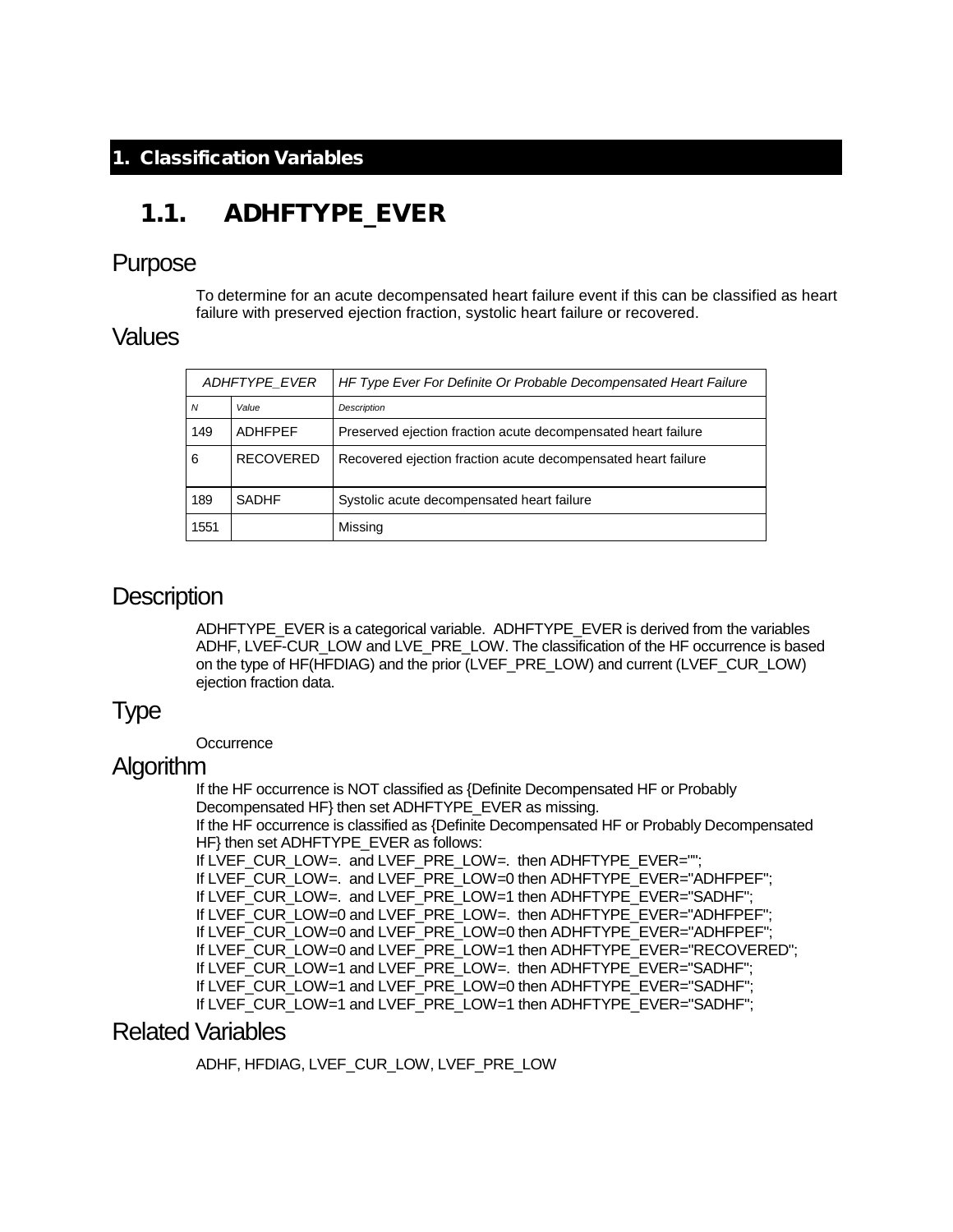# <span id="page-3-0"></span>1.2. FRAMINGHAM

### Purpose

To determine a heart failure diagnosis based on selected variables from the Heart Failure Hospital Record Abstraction (HFA) form.

#### **Values**

| <b>FRAMINGHAM</b> |            | Framingham Criteria |
|-------------------|------------|---------------------|
| N                 | Value      | Description         |
| 719               | <b>NPR</b> | Not present         |
| 1074              | <b>PRS</b> | <b>HF Present</b>   |
| 102               |            | Missing             |

# **Description**

FRAMINGHAM is a character variable. FRAMINGHAM is a heart failure classification system based on a scoring algorithm derived from selected variables from the HFA form.

## Type

**Occurrence** 

# Algorithm

| Framingham Criteria<br>(Ho et al, 1993) | HF present with 2 major or 1 major plus 2 minor criteria:                                                                                                                                                                                                                                                                   |
|-----------------------------------------|-----------------------------------------------------------------------------------------------------------------------------------------------------------------------------------------------------------------------------------------------------------------------------------------------------------------------------|
|                                         | Major:<br>Paroxysmal nocturnal dyspnea or oorthopnea, neck vein distension, rales,<br>cardiomegaly, acute pulmonary edema, S3 gallop, increase venous<br>pressure ( $\geq 16$ cm H <sub>2</sub> 0), circulation time $\geq$ seconds, hepatojugular reflux)                                                                  |
|                                         | Minor:<br>ankle edema, night cough, dyspnea on exertion, hepatomagaly, pleural<br>effusion, vital capacity decreased one third from maximum, tachycardial rate<br>$\geq$ 120/min. Weight loss $\geq$ 4.5 kg in 5 days in response to treatment, major<br>criterion if weight loss occurred during therapy, otherwise minor. |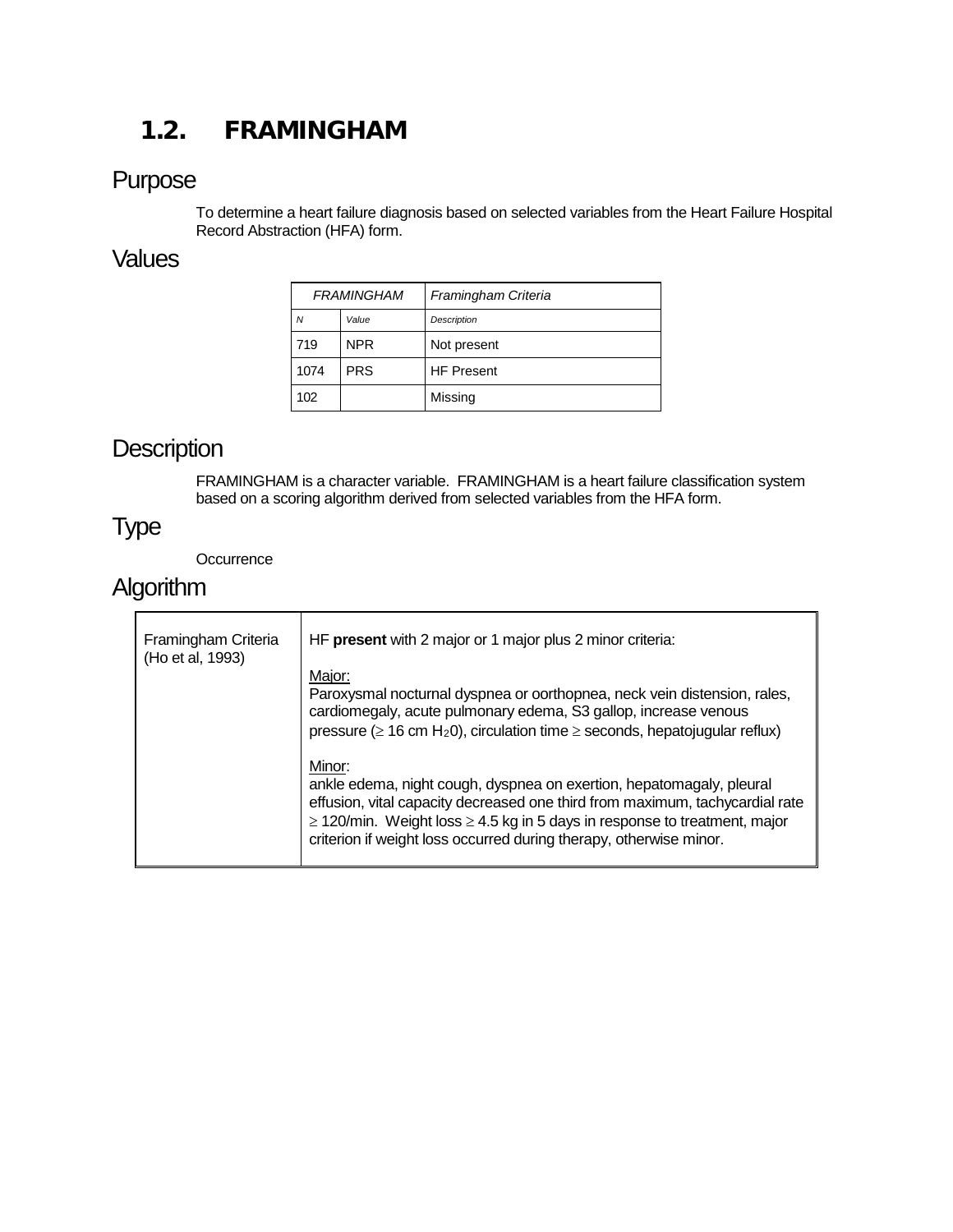| Classification                     | Criteria                                                     | Points | HFA form section (page number)            | HFA variable number * |
|------------------------------------|--------------------------------------------------------------|--------|-------------------------------------------|-----------------------|
| Framingham Criteria                | Paroxysmal nocturnal dyspnea                                 | Major  | Section V: Physical Exam-Findings (9)     | 23.h                  |
|                                    | Orthopnea                                                    | Major  | Section V: Physical Exam-Findings (9)     | 23.i                  |
| Algorithm:                         | Jugular venous distension                                    | Major  | Section V: Physical Exam-Findings (9)     | 22.b                  |
| Heart failure present with 2 major | Pulmonary rales (basilar and more than basilar)              | Major  | Section V: Physical Exam-Findings (9)     | 23.j, 23.k            |
| or 1 major                         | Cardiomegaly                                                 | Major  | Section VI: Diagnostic tests (11)         | 28.d                  |
| plus 2 minor criteria              | Acute pulmonary edema (alveloar/interstitial)                | Major  | Section VI: Diagnostic tests (11)         | 28.b, 28.c            |
|                                    | S3 gallop                                                    | Major  | Section V: Physical Exam-Findings (10)    | 24.a                  |
|                                    | Circulation time $\geq$ 25 seconds                           | Major  |                                           |                       |
|                                    | Hepatojugular reflux                                         | Major  | Section V: Physical Exam Findings (9)     | 22.c                  |
|                                    | Lower extremity edema                                        | Minor  | Section V: Physical Exam-Findings (9)     | 22.a                  |
|                                    | Dyspnea on climbing or exertion                              | Minor  | Section V: Physical Exam-Findings (9)     | 23.d                  |
|                                    | Hepatomegaly                                                 | Minor  | Section V: Physical Exam-Findings (9)     | 22.d                  |
|                                    | Pleural effusion (bilateral/unilateral)                      | Minor  | Section VI: Diagnostic tests (11)         | 28.g, 28.h            |
|                                    | Vital capacity decreased one third from maximum              | Minor  | Section V: Physical Exam-Findings (9)     | 23.m                  |
|                                    | Weight loss $\geq$ 4.5 kg in 5 days in response to treatment | Minor  | Section IV: Physical Exam-Vital signs (8) | 20.a, 20.b            |

#### **Framingham Criteria for Diagnosis of Heart Failure and ARIC Hospitalized Heart Failure Abstraction (HFA) Data Elements**

\* HFA data item numbers refer to version B 11/21/07

-- data item not included on HFA form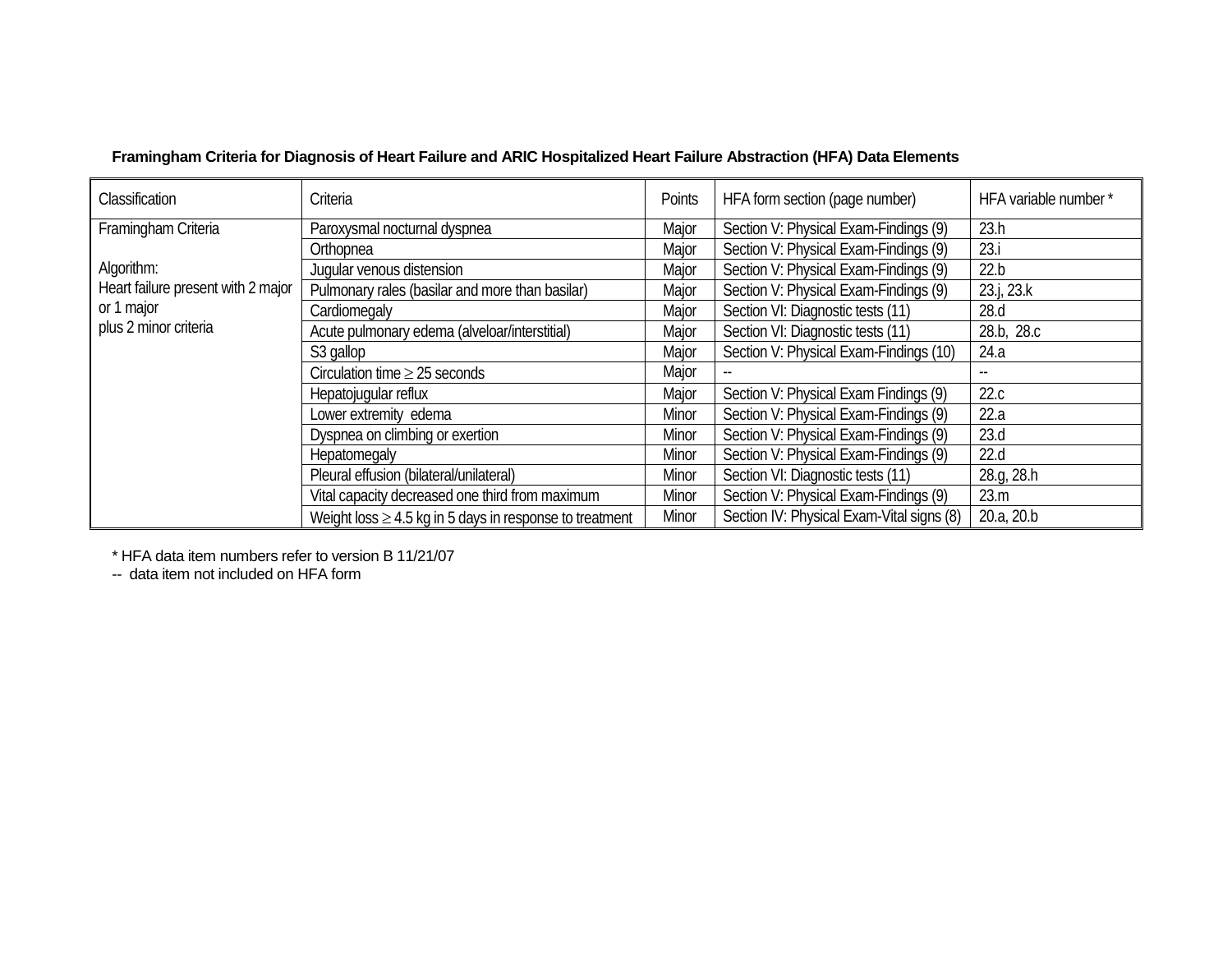# <span id="page-5-0"></span>1.3. GOTHENBURG

### Purpose

To determine a heart failure diagnosis based on selected variables from the HFA form.

## **Values**

| <b>GOTHENBURG</b> |       | Gothenburg Criteria |
|-------------------|-------|---------------------|
| $\overline{M}$    | Value | <b>Description</b>  |
| 160               | 0     | Absent              |
| 252               | 1     | Latent              |
| 594               | 2     | Manifest            |
| 351               | 3     | Grade 3             |
| 6                 | 4     | <b>HF Death</b>     |
| 430               | 5     | Unknown             |
| 102               |       | Missing             |

# **Description**

GOTHENBURG is a character variable. GOTHENBURG is a heart failure classification system based on a scoring algorithm derived from selected variables from the HFA form.

# Type

**Occurrence** 

# Algorithm

| Gothenburg Criteria<br>(Eriksson et al, 1987) | Takes into account history and physical findings to calculate a score considered with<br>drug treatment to assign HF stage. Grade 0 (absent) if all 3 scores are 0. Grade 1<br>(latent) if cardiac score $> 0$ and pulmonary and therapy score = 0.<br>Grade 2 (manifest HF) if cardiac score $>$ and either pulmonary or therapy score $> 0$ .<br>Grade 3 heart failure if cardiac score $> 0$ and both pulmonary and therapy score $> 0$ .<br>Grade 4 if the person died in HF.                                                                                                                                                                                                                                                                                                                   |
|-----------------------------------------------|-----------------------------------------------------------------------------------------------------------------------------------------------------------------------------------------------------------------------------------------------------------------------------------------------------------------------------------------------------------------------------------------------------------------------------------------------------------------------------------------------------------------------------------------------------------------------------------------------------------------------------------------------------------------------------------------------------------------------------------------------------------------------------------------------------|
|                                               | Cardiac score: Coronary heart disease present in past (1 pt), present within last year (2<br>pts); angina pectoris present in the past (1 pt), present within last year (2 pts); swollen<br>legs at end of day (1 pt); pulmonary rales at physical exam (1 pt); atrial fibrillation on<br>ECG (1 pt). Note heart disease and angina can only contribute 2 points together.<br>Pulmonary disease score: History of chronic bronchitis (1 pt), history of chronic<br>bronchitis within last year (2 pts); history of asthma (1 pt), history of asthma within last<br>year (2 pts); history of coughing, phlegm or wheezing (1 pt), presence of rhonchi at<br>physical examination (1 pt).<br>Therapy score: History of digitalis administration (1 pt), history of diuretic administration<br>(1 pt). |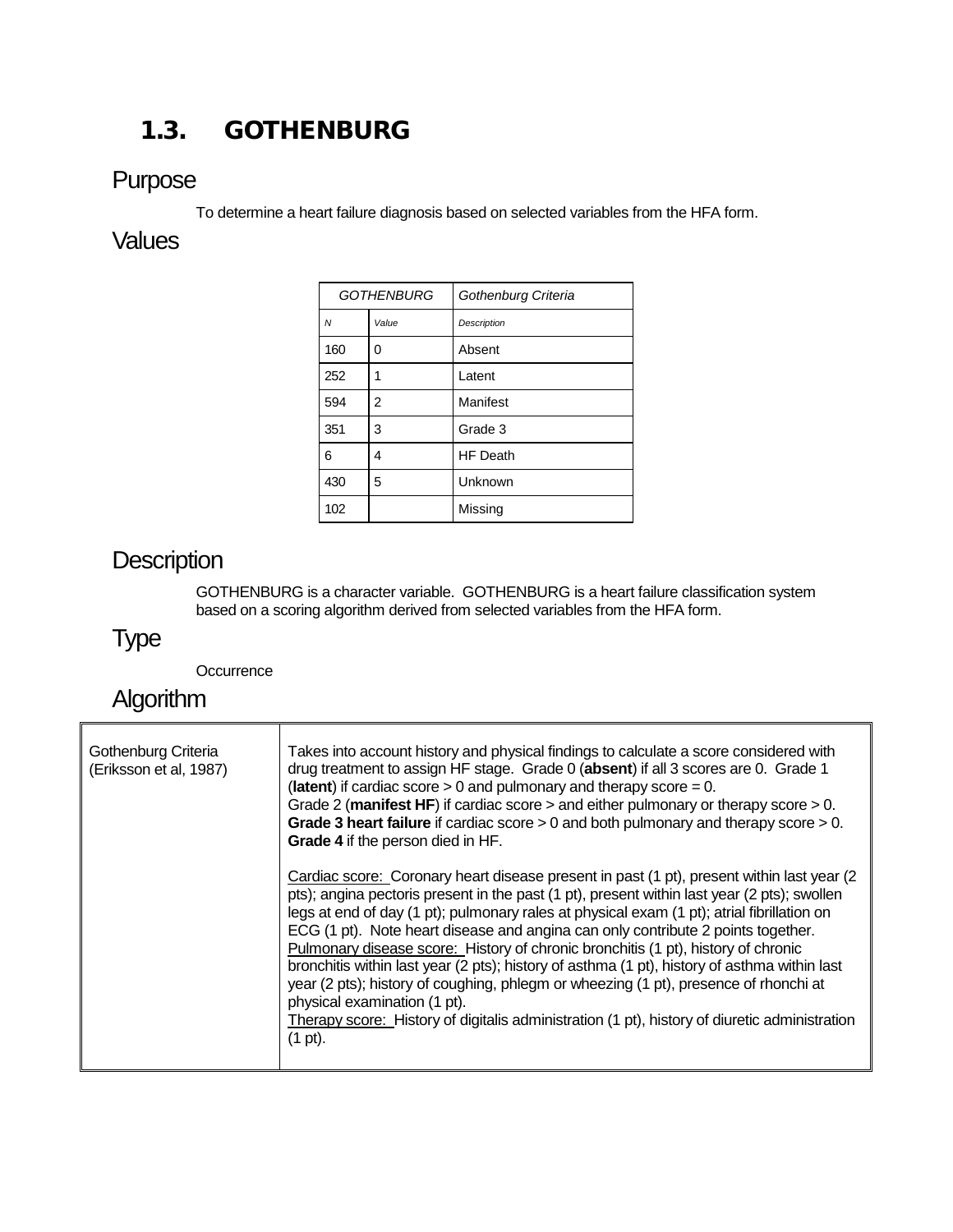#### **Gothenburg Criteria for Diagnosis of Heart Failure and ARIC Hospitalized Heart Failure Abstraction (HFA) Data Elements**

| Classification                                                                                               | Criteria                                           | Points         | Heart Failure Abstraction (HFA) form section<br>(page number) | <b>HFA</b> variable<br>number* |
|--------------------------------------------------------------------------------------------------------------|----------------------------------------------------|----------------|---------------------------------------------------------------|--------------------------------|
| Gothenburg Criteria                                                                                          | Cardiac score **:                                  |                |                                                               |                                |
| Algorithm (pts):                                                                                             | Coronary heart disease present in<br>past          | $\mathbf{A}$   | Section III: Medical History (6)                              | 11.h                           |
| Grade 0 (absent) if all 3 scores are 0.<br>Grade 1 (latent) if cardiac score $> 0$ and pulmonary and therapy | Coronary heart disease present<br>within last year | $\overline{2}$ | Section III: Medical History (6)                              | 11.g                           |
| $score = 0$ .                                                                                                | Angina pectoris present in the past                |                | Section III: Medical History (5)                              | 11.a                           |
| Grade 2 (manifest heart failure) if cardiac score > and either<br>pulmonary or therapy score $> 0$ .         | Angina pectoris present within last<br>vear        | $\overline{2}$ |                                                               |                                |
| Grade 3 if cardiac score > 0 and both pulmonary and therapy                                                  | Dyspnoea at night                                  |                | Section V: Physical Exam-Findings (9)                         | 23.h                           |
| $score > 0$ .                                                                                                | Pulmonary rales                                    |                | Section V: Physical Exam-Findings (9)                         | 23.j, 23.k                     |
| Grade 4 if the person died in heart failure.                                                                 | Atrial fibrillation on ECG                         |                | Section VI: Diagnostic tests (11)                             | 26.c                           |
| Grade 5 (unspecified) if:                                                                                    | Pulmonary score:                                   |                |                                                               |                                |
| (cardiac score=0 and pulmonary score=0 and therapy score>0)                                                  | History of chronic bronchitis                      | $\mathbf{1}$   | Section III: Medical History (5)                              | 10.b                           |
| (cardiac score=0 and pulmonary score>0 and therapy score=0)                                                  | History of chronic bronchitis within<br>last year  | $\overline{2}$ |                                                               |                                |
| 0ľ<br>(cardiac score=0 and pulmonary score>0 and therapy score>0)                                            | History of asthma                                  |                | Section III: Medical History (5)                              | 10.a                           |
|                                                                                                              | History of asthma within last year                 | $\overline{2}$ |                                                               |                                |
|                                                                                                              | History of coughing, phlegm or<br>wheezing         |                | Section III: Medical History (5)                              | 10.e                           |
|                                                                                                              | Presence of rhonchi at physical<br>examination     | $\mathbf{1}$   | Section V: Physical Exam-Findings (9)                         | 23.g                           |
|                                                                                                              | Therapy score:                                     |                |                                                               |                                |
|                                                                                                              | History of digitalis administration                |                | Section IX: Medications (18)                                  | 67                             |
|                                                                                                              | History of diuretic administration                 |                | Section IX: Medications (18)                                  | 68                             |

\* HFA data item numbers refer to version B 11/21/07 or HFS version A 11/21/07

\*\* Note: heart disease and angina can only contribute 2 points together.

-- data item not included on HFA form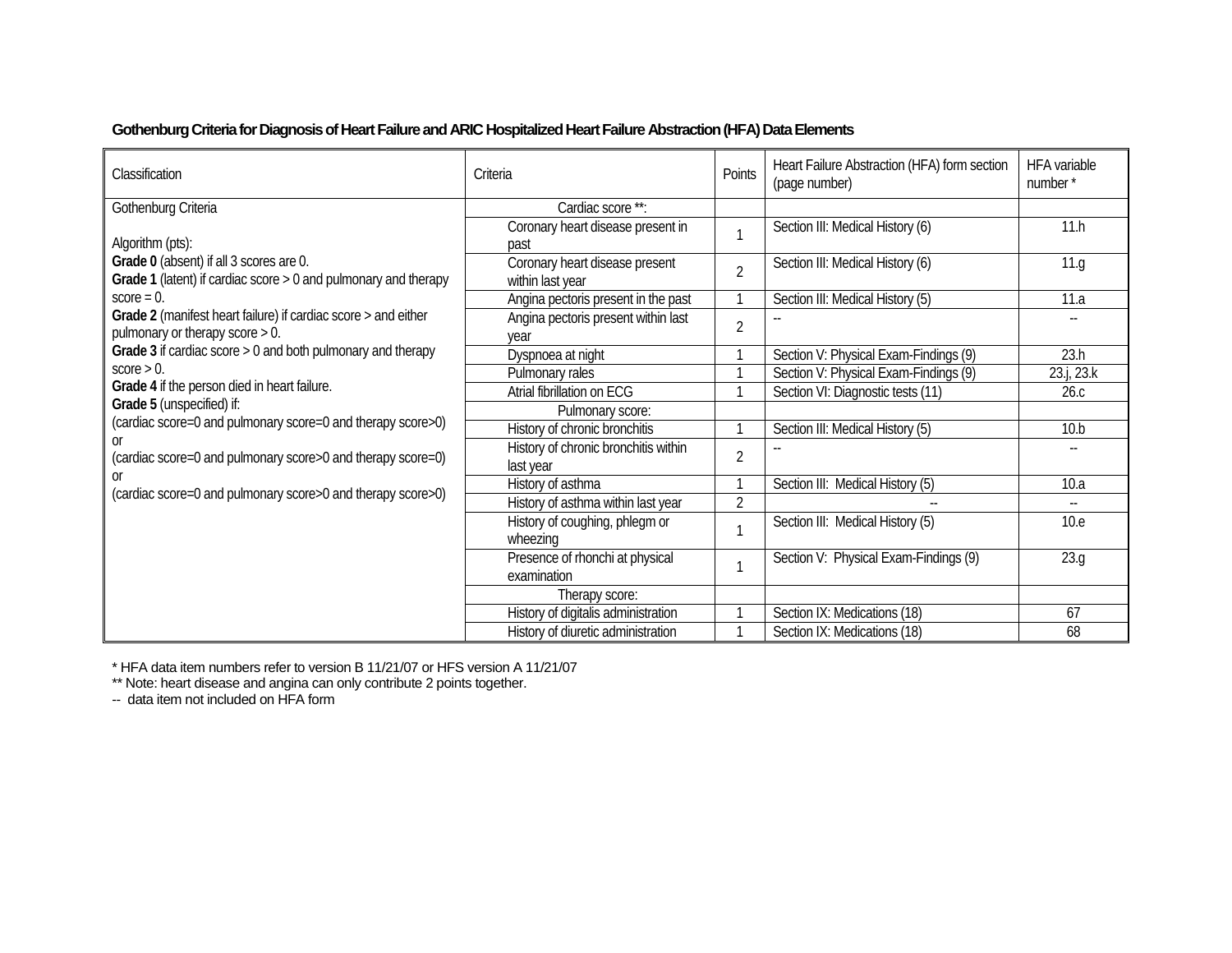# <span id="page-7-0"></span>1.4. CHFDIAG

#### Purpose

To determine the final heart failure classification for an occurrence.

#### Values

| <b>CHFDIAG</b> |       | <b>ARIC Adjudicated HF Diagnosis</b> |
|----------------|-------|--------------------------------------|
| N              | Value | <b>Description</b>                   |
| 433            | А     | Definite Decompensated HF            |
| 369            | в     | Probable Decompensated HF            |
| 477            | C     | Chronic Stable HF                    |
| 371            |       | Unlikely HF                          |
| 245            |       | Unclassifiable                       |

### **Description**

CHFDIAG is a character variable. For all cohort heart failure events, MMCC review by two physicians is required. If the diagnoses of the two reviewers are in agreement then this becomes the final classification for the occurrence. If the diagnoses of the two reviews are in disagreement then a third review by an adjudicator is completed and the adjudicator's diagnosis is the final classification for the occurrence.

**This is the definitive heart failure classification for an occurrence.**

### Algorithm

Hospitalizations are reviewed by a single member of the heart failure MMCC with the classification determined by the MMCC reviewer becoming the event's final ARIC classification with the following exception.

a. If the Framingham, NHANES, and Modified Boston computer classification scoring algorithms meet the formula below\* AND the heart failure MMCC classification is either "chronic stable heart failure" or "no heart failure", the case is sent to the Chair of the heart failure MMCC for adjudication. The Chair's adjudicated classification becomes the event's final ARIC classification.

\* Framingham criteria equal "heart failure present", and NHANES criteria equals "heart failure present", and Modified Boston criteria equal "definite or possible heart failure".

Hospitalizations NOT reviewed by the MMCC:

If BNP (HFAA39a) is greater than 875 pg/ml and:

There is evidence in the doctor's notes that the hospitalization was for HF (HFAA2),

Or

There is evidence of edema (HFAA22a),

Or

There is evidence of basilar rales (HFAA23j),

There is evidence in the doctors notes that the hospitalization was for HF (HFAA2) and:

There is increasing or new onset paroxysmal nocturnal dyspnea (HFAA1c),

Or

There is increasing or new onset orthopnea (HFAA1d),

Or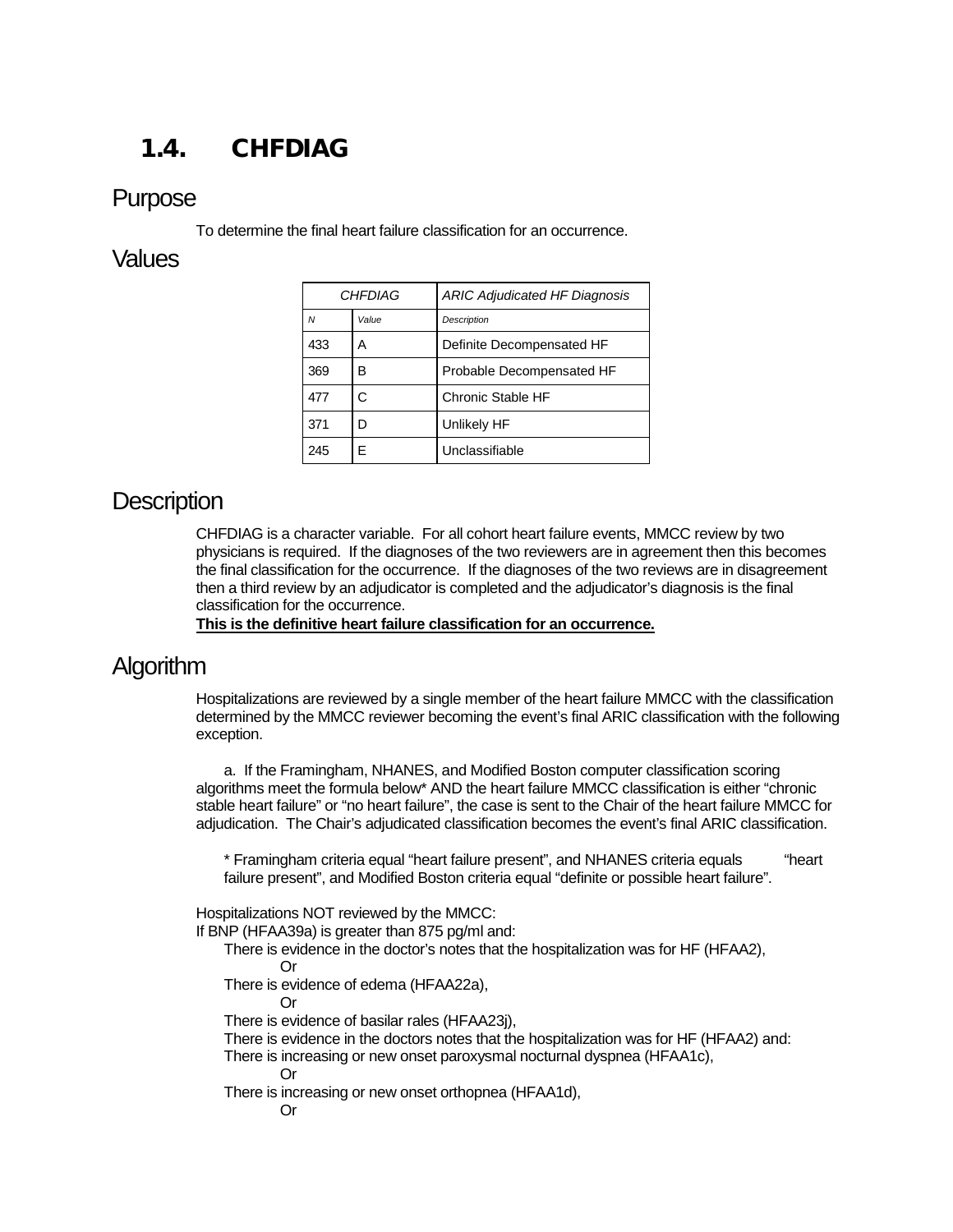There is an indication of paroxysmal nocturnal dyspnea during this hospitalization (HFAA23h). Or

An x-ray showed signs of congestive heart failure during this hospitalization (HFAA28l).

If either criteria #2 or #3 above is met and there is at least one left ventricular function measurement available in the HFA these events are classified as acute decompensated heart failure.

### Remarks

This variable was created from HDX form, question 6.

## Type

**Occurrence** 

### Related Variables

CHFDIAG3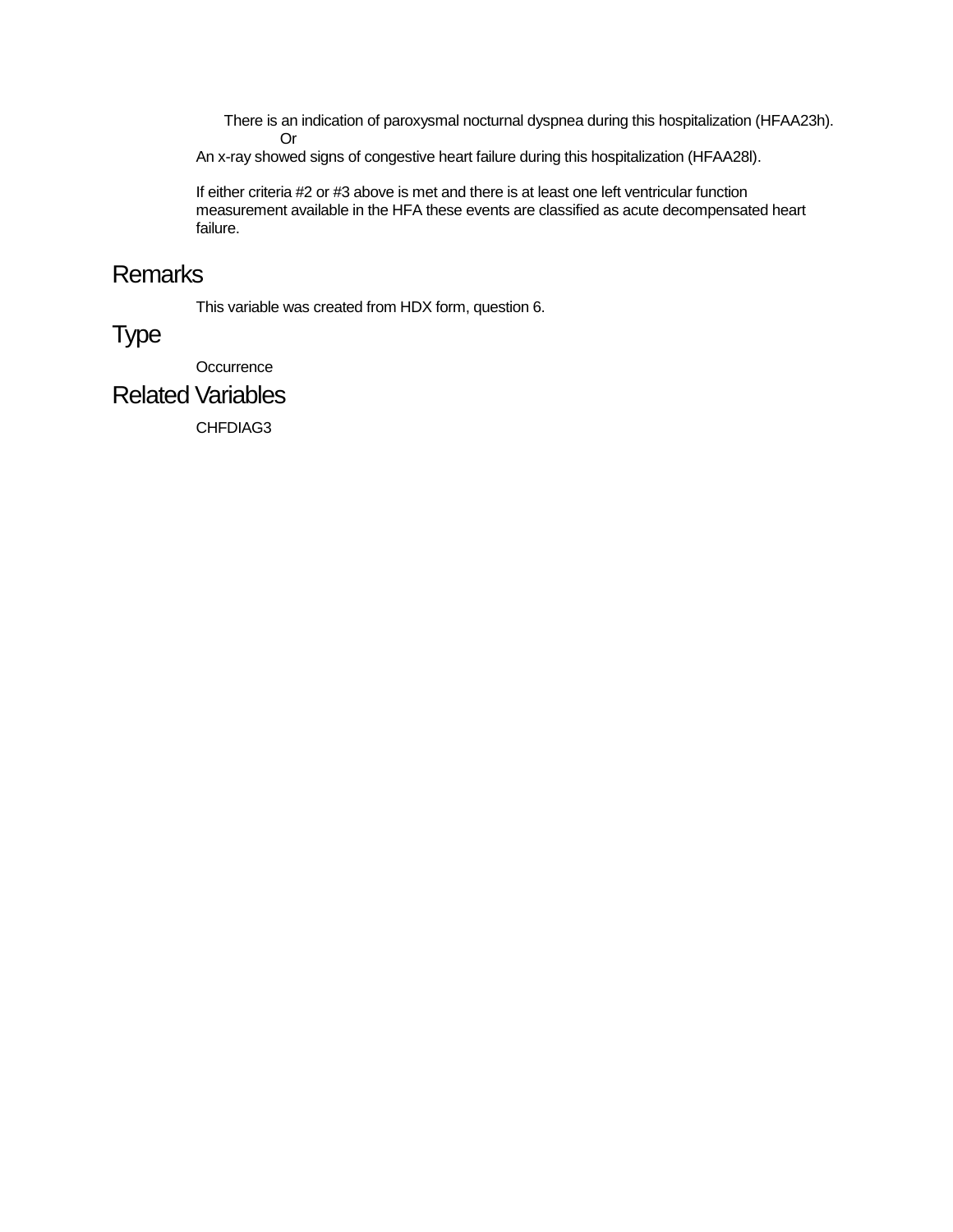# <span id="page-9-0"></span>1.5. CHFDIAG3

### Purpose

To determine the final heart failure classification for an occurrence.

#### Values

| <i>CHFDIAG3</i> |       | 3-Level ARIC Diagnosis                |
|-----------------|-------|---------------------------------------|
| N               | Value | Description                           |
| 802             |       | Definite or Probable Decompensated HF |
| 477             | 2     | Chronic Stable HF                     |
| 616             | 3     | Unlikely HF / Unclassifiable          |

### **Description**

CHFDIAG3 is a numeric variable. CHFDIAG is similar to CHFDIAG except classifications 'A' and 'B' have been collapsed into one category and classifications 'D' and 'E' have been collapsed into one category.

## Type

**Occurrence** 

### **Algorithm**

If CHFDIAG is Definite Decompensated HF or Probable Decompensated HF then CHFDIAG3 = 1 If CHFDIAG is Chronic Stable HF then CHFDIAG = 2 If CHFDIAG is Unlikely HF or Unclassifiable then CHFDIAG3 = 3

#### SAS Code

If CHFDIAG= 'A' or 'B' then CHFDIAG3=1 If CHFDIAG= 'C' then CHFDIAG3=2 If CHFDIAG= 'D' or 'E' then CHFDIAG3=3

#### Related Variables

CHFDIAG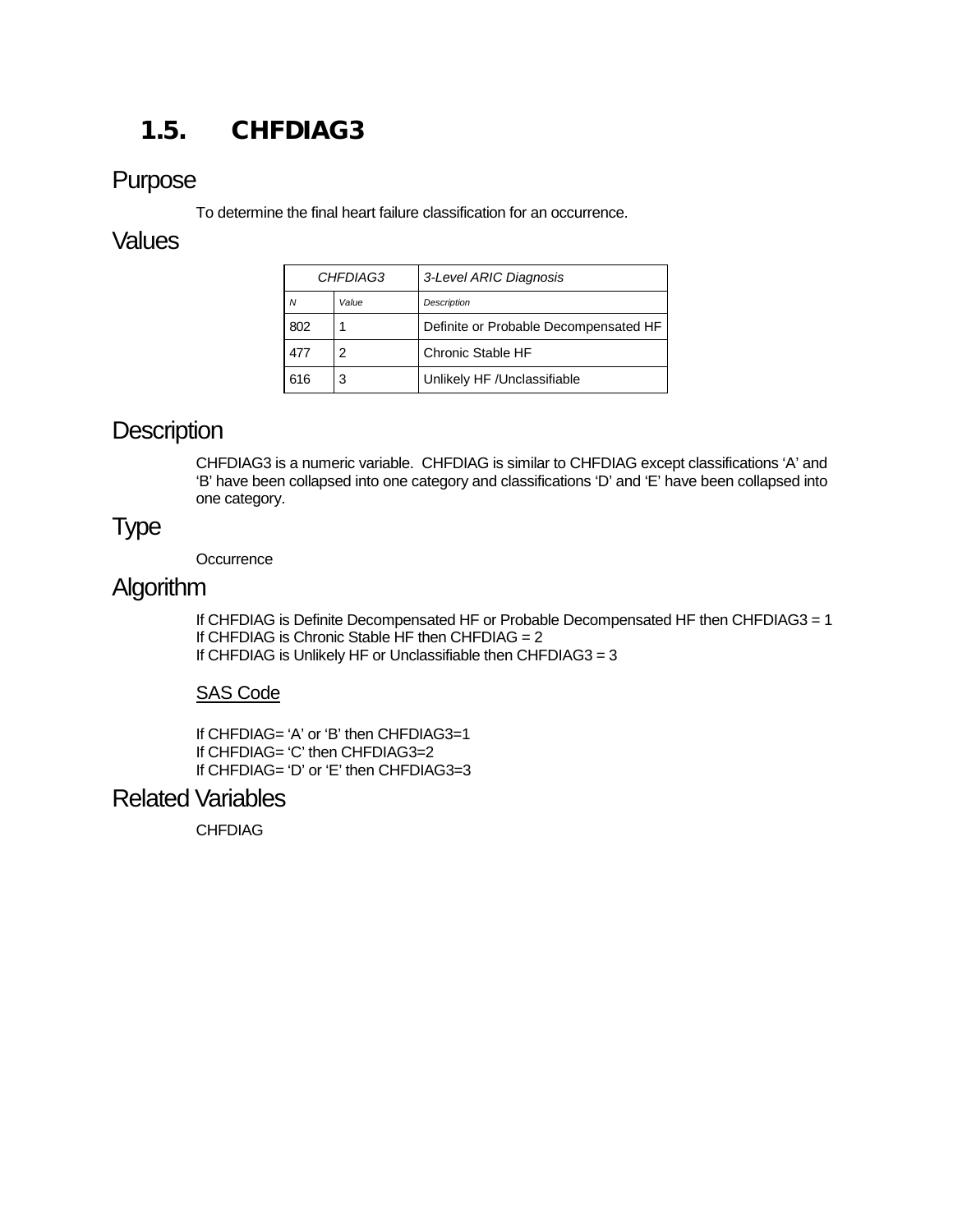# <span id="page-10-0"></span>1.6. HFTYPE\_EVER

#### Purpose

To determine if a hospitalization can be classified as heart failure with preserved ejection fraction, systolic heart failure or recovered.

### Values

| <b>HFTYPE EVER</b> |                  | <b>Ejection Fraction Type Ever</b>             |
|--------------------|------------------|------------------------------------------------|
| Value<br>N         |                  | Description                                    |
| 228                | <b>HFPEF</b>     | Heat failure with preserved ejection fraction  |
| 13                 | <b>RECOVERED</b> | Heart failure with recovered ejection fraction |
| <b>SHF</b><br>295  |                  | Systolic heart failure                         |
| 1359               |                  | Missing                                        |

### **Description**

HFTYPE\_EVER is a categorical variable. HFTYPE\_EVER is calculated from the variables: HFDIAG, LVEF\_CUR\_LOW and LVEF\_PRE\_LOW. The classification of the HF occurrence is based on the type of HF(HFDIAG) and the prior (LVEF\_PRE\_LOW) and current (LVEF\_CUR\_LOW) ejection fraction data.

### Type

**Occurrence** 

### Algorithm

If the HF occurrence is not classified as {Definite Decompensated HF, Probably Decompensated HF, Chronic Stable HF} then set HFTYPE\_EVER as missing.

If the HF occurrence is classified as {Definite Decompensated HF, Probably Decompensated HF, Chronic Stable HF} then set HFTYPE\_EVER as follows:

If LVEF\_CUR\_LOW=. and LVEF\_PRE\_LOW=. then HFTYPE\_EVER="";

If LVEF\_CUR\_LOW=. and LVEF\_PRE\_LOW=0 then HFTYPE\_EVER="HFPEF";

```
If LVEF CUR LOW=. and LVEF PRE LOW=1 then HFTYPE EVER="SHF";
```
If LVEF\_CUR\_LOW=0 and LVEF\_PRE\_LOW=. then HFTYPE\_EVER="HFPEF";

If LVEF\_CUR\_LOW=0 and LVEF\_PRE\_LOW=0 then HFTYPE\_EVER="HFPEF";

```
If LVEF_CUR_LOW=0 and LVEF_PRE_LOW=1 then HFTYPE_EVER="RECOVERED";
```
If LVEF\_CUR\_LOW=1 and LVEF\_PRE\_LOW=. then HFTYPE\_EVER="SHF";

```
If LVEF_CUR_LOW=1 and LVEF_PRE_LOW=0 then HFTYPE_EVER="SHF";
```

```
If LVEF_CUR_LOW=1 and LVEF_PRE_LOW=1 then HFTYPE_EVER="SHF";
```
#### Related Variables

HFDIAG, LVEF\_CUR\_LOW, LVEF\_PRE\_LOW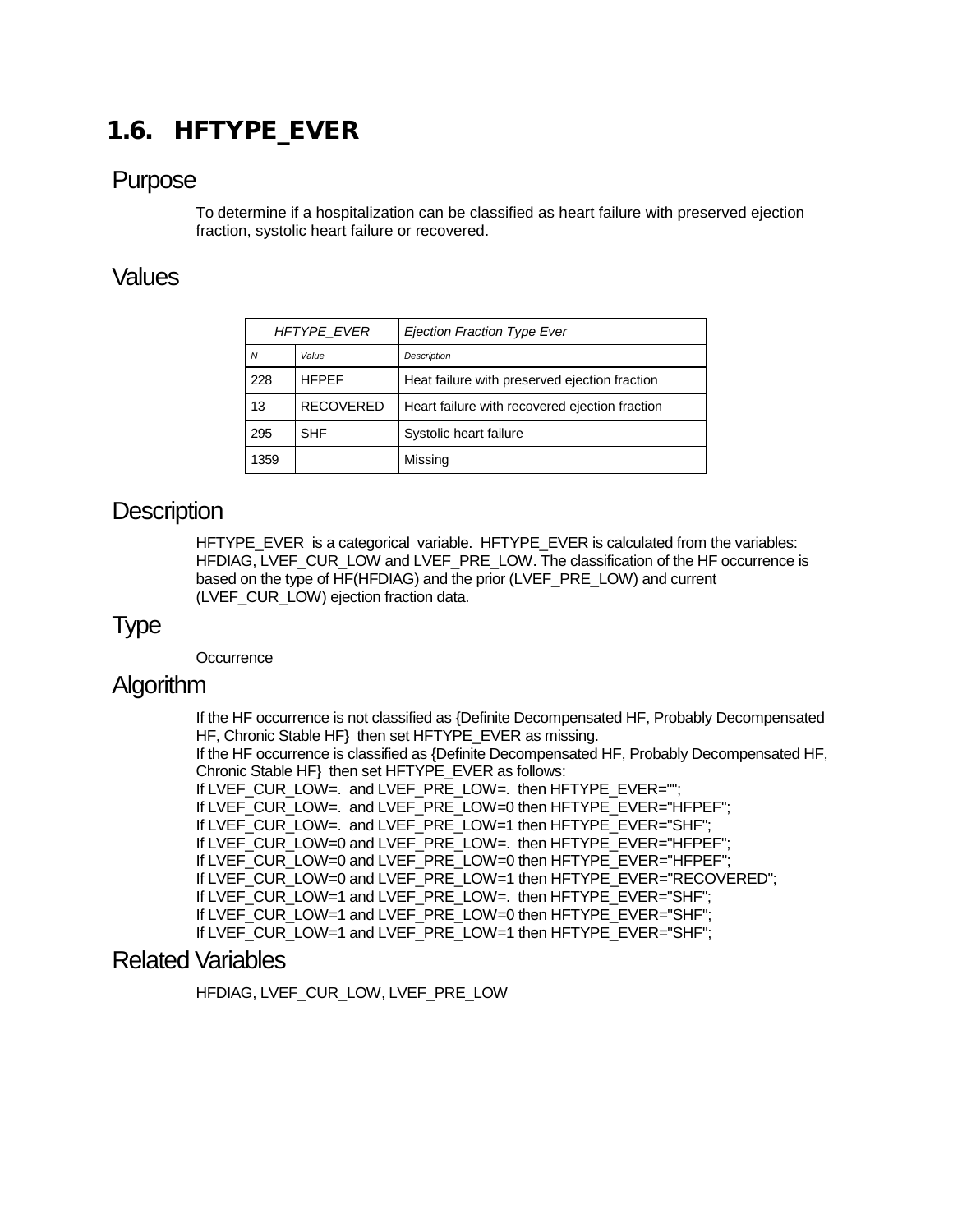# <span id="page-11-0"></span>1.7. HF\_HX

# Purpose

To determine a prior history of hospitalized heart failure.

#### **Values**

| HF HX |       | History Of Hospitalized HF (From HFAA7b) |
|-------|-------|------------------------------------------|
| N     | Value | Description                              |
| 670   | N     | No                                       |
| 549   | U     | Unknown                                  |
| 574   |       | Yes                                      |
| 102   |       | Missing                                  |

# **Description**

HF\_HX is a character variable. This variable takes the value from the response abstracted into question 7b of the HFA form.

### Type

**Occurrence** 

# **Algorithm**

#### SAS Code

HF\_HX=HFAA7b

#### Related Variables

HFAA7b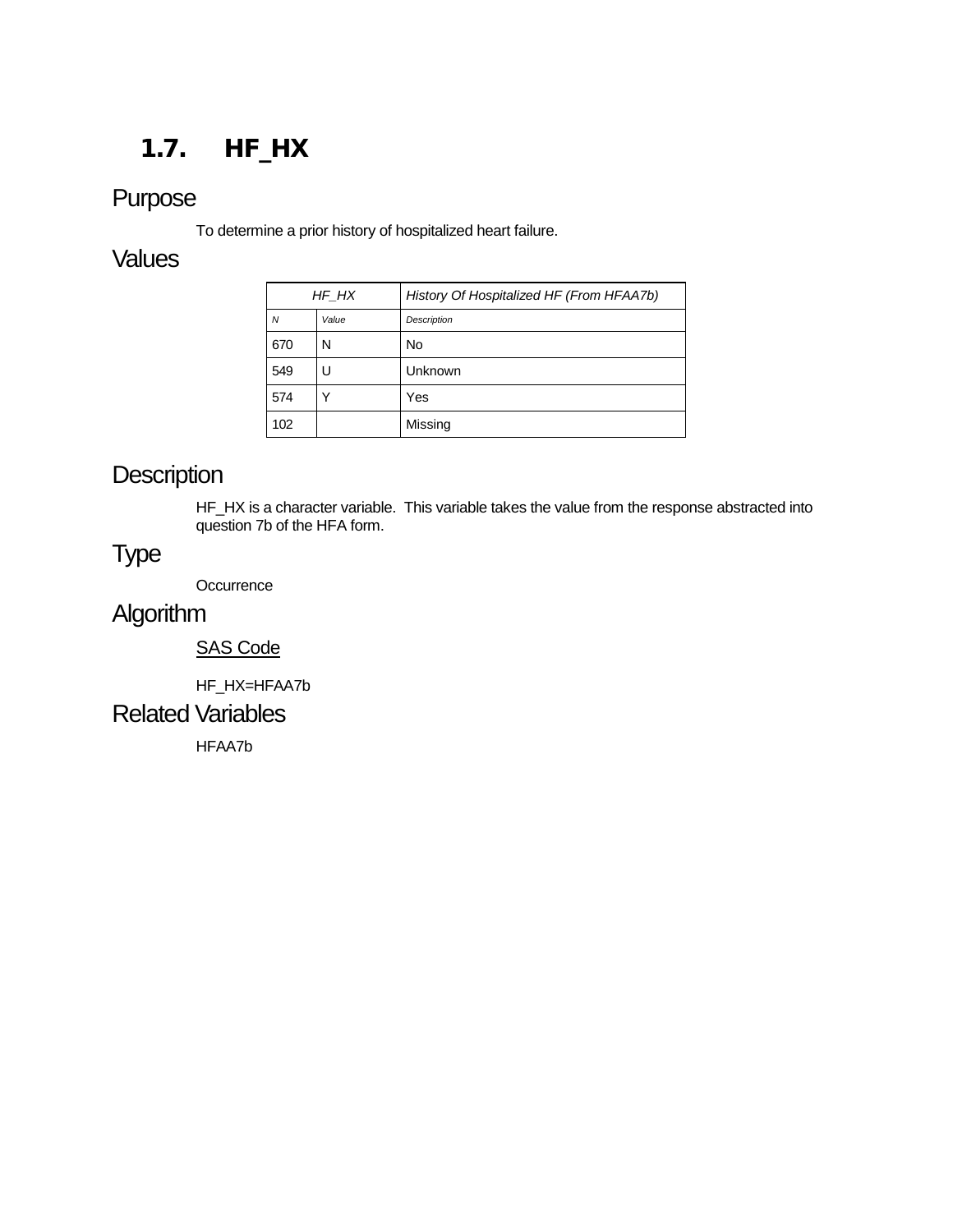# <span id="page-12-0"></span>1.8. INCADHFTYPE\_EVER

### Purpose

To indicate for a first acute decompensated heart failure with preserved ejection fraction. To determine if a hospitalization can be classified as heart failure with preserved ejection fraction, systolic heart failure or recovered.

#### Values

| <b>INCADHFTYPE EVER</b> |                   | HF Type Ever For Acute Decompensated Heart Failure                     |
|-------------------------|-------------------|------------------------------------------------------------------------|
| N                       | Value             | Description                                                            |
| 77                      | <b>INCADHFPEF</b> | Incident preserved ejection fraction acute decompensated heart failure |
| 95                      | <b>INCSADHF</b>   | Incident systolic acute decompensated heart failure                    |
|                         | <b>RECOVERED</b>  | Incident recovered acute decompensated heart failure                   |
| 1722                    |                   | Missing                                                                |

### **Description**

INCADHFTYPE\_EVER is a categorical variable. INCADHF\_EVER is derived from the variables HFDIAG, INCADHF, LEVEF\_CUR\_LOW, LVEF\_PRE\_LOW. . The classification of the HF occurrence is based on the type of HF(HFDIAG) , no evidence of prior HF (INCADHF), and the prior (LVEF\_PRE\_LOW) and current (LVEF\_CUR\_LOW) ejection fraction data.

### Type

**Occurrence** 

### **Algorithm**

If the HF occurrence is NOT classified as {Definite Decompensated HF or Probably Decompensated HF} OR INCADHF~=1 then set INCADHFTYPE\_EVER as missing. If the HF occurrence is classified as {Definite Decompensated HF, Probably Decompensated HF, Chronic Stable HF} AND INCADHF=1 then set INCADHFTYPE\_EVER as follows: If LVEF\_CUR\_LOW=. and LVEF\_PRE\_LOW=. then INCADHFTYPE\_EVER=""; If LVEF CUR LOW=, and LVEF PRE LOW=0 then INCADHFTYPE EVER="INCADHFPEF": If LVEF\_CUR\_LOW=. and LVEF\_PRE\_LOW=1 then INCADHFTYPE\_EVER="INCSADHF"; If LVEF\_CUR\_LOW=0 and LVEF\_PRE\_LOW=. then INCADHFTYPE\_EVER="INCADHFPEF"; If LVEF\_CUR\_LOW=0 and LVEF\_PRE\_LOW=0 then INCADHFTYPE\_EVER="INCADHFPEF"; If LVEF\_CUR\_LOW=0 and LVEF\_PRE\_LOW=1 then INCADHFTYPE\_EVER="RECOVERED"; If LVEF\_CUR\_LOW=1 and LVEF\_PRE\_LOW=. then INCADHFTYPE\_EVER="INCSADHF"; If LVEF CUR LOW=1 and LVEF\_PRE\_LOW=0 then INCADHFTYPE\_EVER="INCSADHF"; If LVEF\_CUR\_LOW=1 and LVEF\_PRE\_LOW=1 then INCADHFTYPE\_EVER="INCSADHF";

#### Related Variables

HFDIAG, INCADHF, LVEF CUR LOW, LVEF PRE LOW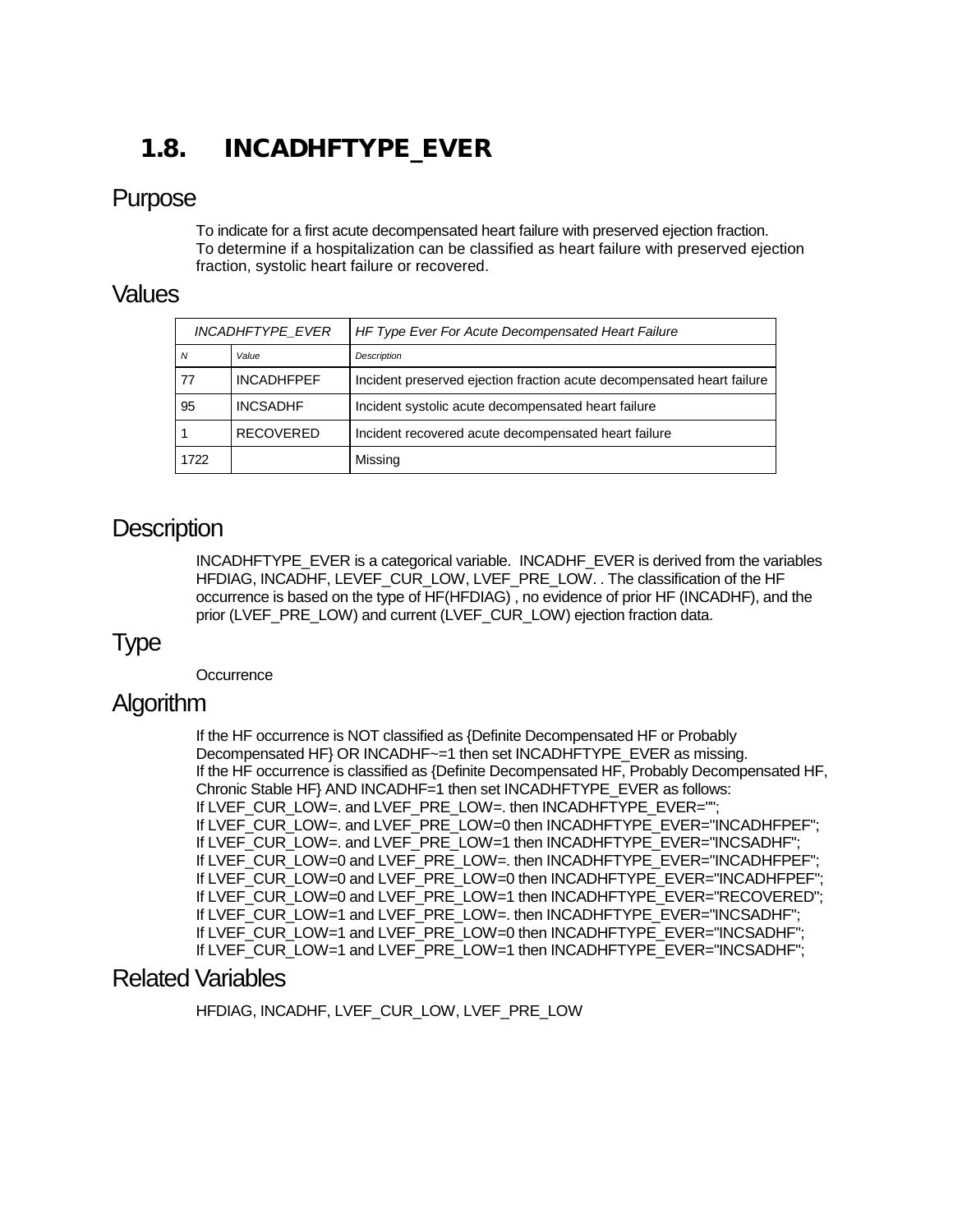# 1.9. LVEF\_CUR

### <span id="page-13-0"></span>Purpose

To indicate the ejection fraction for the current hospitalization.

#### **Values**

| LVEF CUR |       | <b>Current Ejection Fraction</b>      |
|----------|-------|---------------------------------------|
| N        | Value | <b>Description</b>                    |
| 465      | Range | 5 - 81 (median=50 mean=45.9 std=17.9) |
| 1430     |       | Missing                               |

### **Description**

LVEF\_CUR is a continuous variable that is derived from the HFA ejection fraction variables: HFAA29B, HFAA30B, HFAA32B1, HFAA33B, HFAA34B, HFAA35B and HFAA36C. Only those variables with test date on or after (arrival date – 90 days) and on or before discharge date are eligible. LVEF\_CUR is set to the first non-missing value using the following order: HFAA29B, HFAA34B, HFAA35B, HFAA33B, HFAA32B1, HFAA36C, HFAA30B.

# Type

**Occurrence** 

### Algorithm

From the 7 variables: HFAA29B, HFAA30B, HFAA32B1, HFAA33B, HFAA34B, HFAA35B and HFAA36C select those ones that have their respective date in the time interval: hospital arrival date (CHIA6A)-90 days <= date <= discharge date (HFAA0C) Take the first non-missing value using the following order: HFAA29B, = EF Transthoracic echocardiogram  $HFAA34B = EF MRI$ HFAA35B = EF CT SCAN HFAA33B = EF Radionuclide ventriculogram HFAA32B1 = EF Coronary angiography  $HFAA36C = EF$  Stress test

HFAA30B = EF Transesophageal echocardiogram

### Related Variables

HFAA29B, HFAA30B, HFAA32B1, HFAA33B, HFAA34B, HFAA35B,, HFAA36C LVEF\_CUR\_DAT, LVEF\_CUR\_SOU, LVEF\_CUR\_LOW, LVEF\_PRE, HFTYPE\_EVER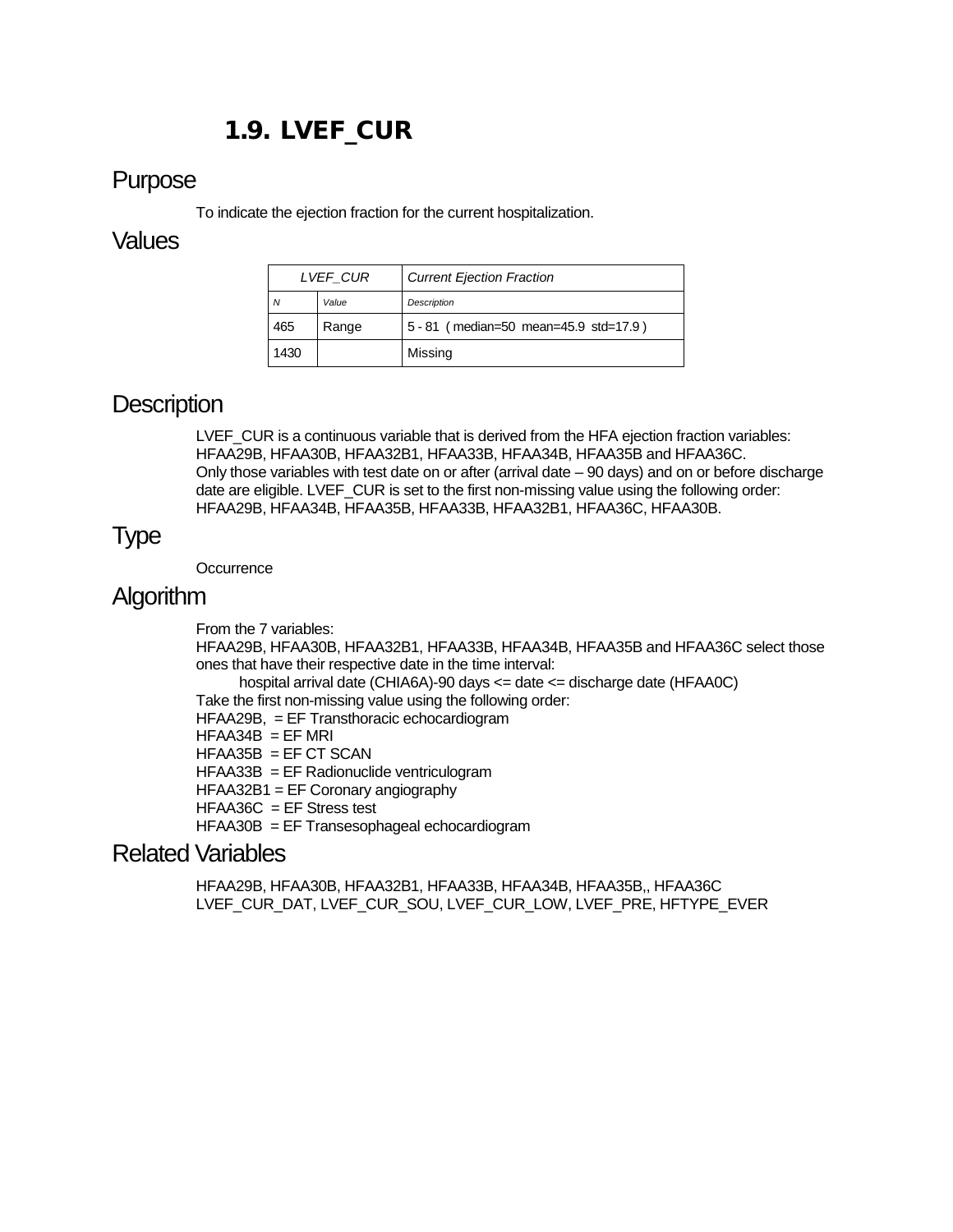# 1.10. LVEF\_CUR\_DAT

#### <span id="page-14-0"></span>Purpose

To indicate the date of the current ejection fraction.

#### **Values**

| LVEF CUR DAT |       | <b>Current Ejection Fraction Date</b> |
|--------------|-------|---------------------------------------|
| Ν            | Value | Description                           |
| 465          | Range | 01/06/2005 - 12/19/2013               |
| 1430         |       | Missing                               |

### **Description**

LVEF\_CUR\_DAT is a numeric variable. It is the date of the HFA ejection fraction variable from which LVEF CUR was derived.

### Type

**Occurrence** 

### Algorithm

If LVEF\_CUR was derived from HFAA34B then LVEF\_CUR\_DAT = HFAA34A If LVEF CUR was derived from HFAA35B then LVEF CUR\_DAT = HFAA35A If LVEF\_CUR was derived from HFAA33B then LVEF\_CUR\_DAT = HFAA33A If LVEF\_CUR was derived from HFAA29B then LVEF\_CUR\_DAT = HFAA29A If LVEF\_CUR was derived from HFAA30B then LVEF\_CUR\_DAT = HFAA30A If LVEF\_CUR was derived from HFAA32B1 then LVEF\_CUR\_DAT = HFAA32A If LVEF\_CUR was derived from HFAA36C then LVEF\_CUR\_DAT = HFAA36A

#### Related Variables

HFAA29B, HFAA30B, HFAA32B1, HFAA33B, HFAA34B, HFAA35B,, HFAA36C, LVEF\_CUR, LVEF\_CUR\_SOU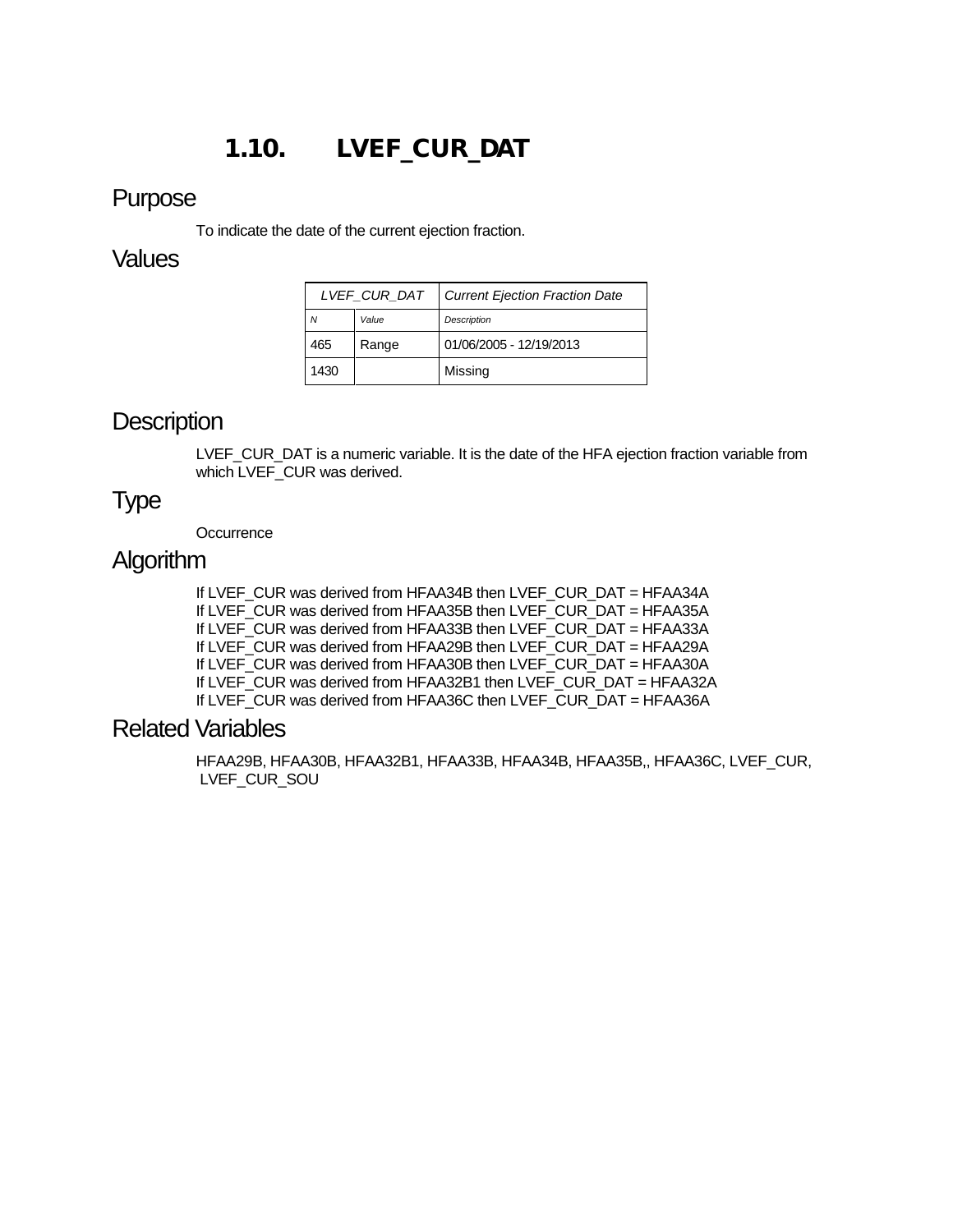# 1.11. LVEF\_CUR\_LOW

#### <span id="page-15-0"></span>Purpose

To indicate if the current ejection fraction is less than 50.

#### **Values**

| LVEF CUR LOW |       | Current Ejection Fraction < 50 |
|--------------|-------|--------------------------------|
| Ν            | Value | <b>Description</b>             |
| 310          |       | LVEF CUR>=50                   |
| 265          |       | LVEF CUR<50                    |
| 1320         |       | Missing                        |

### **Description**

LVEF\_CUR\_LOW is an indicator variable. LVEF\_CUR\_LOW is derived from the variables HDXA5, LVEF\_CUR, HFAA29D2, HFAA30C1, HFAA29A and HFAA30A.

LVEF\_CUR\_LOW takes the first non-missing value in the following hierarchy. The reviewer assessment is the first preference ( HDXA5, collapsed across multiple reviewers) then the quantitative abstracted value (LVEF\_CUR) and finally the qualitative abstracted value recorded in the variables HFAA29D2 and HFAA30C1.

### Type

**Occurrence** 

### **Algorithm**

LVEF\_CUR\_LOW is the first non-missing value from the following hierarchy: HDXA5 (reviewer qualitative assessment), LVEF\_CUR (cut-off is 50%), HFAA29D2 (TTE, qualitative) and HFAA30C1 (TEE, qualitative).

The qualitative variables HFAA29D2 and HFAA30C1 are only considered if their respective dates are in the time interval [hospital arrival date, (CHIA6A)-90 days, discharge date (HFAA0C)]

### Related Variables

HDXA5, HFAA29D2, HFAA30C1, LVEF\_CUR, HFTYPE\_EVER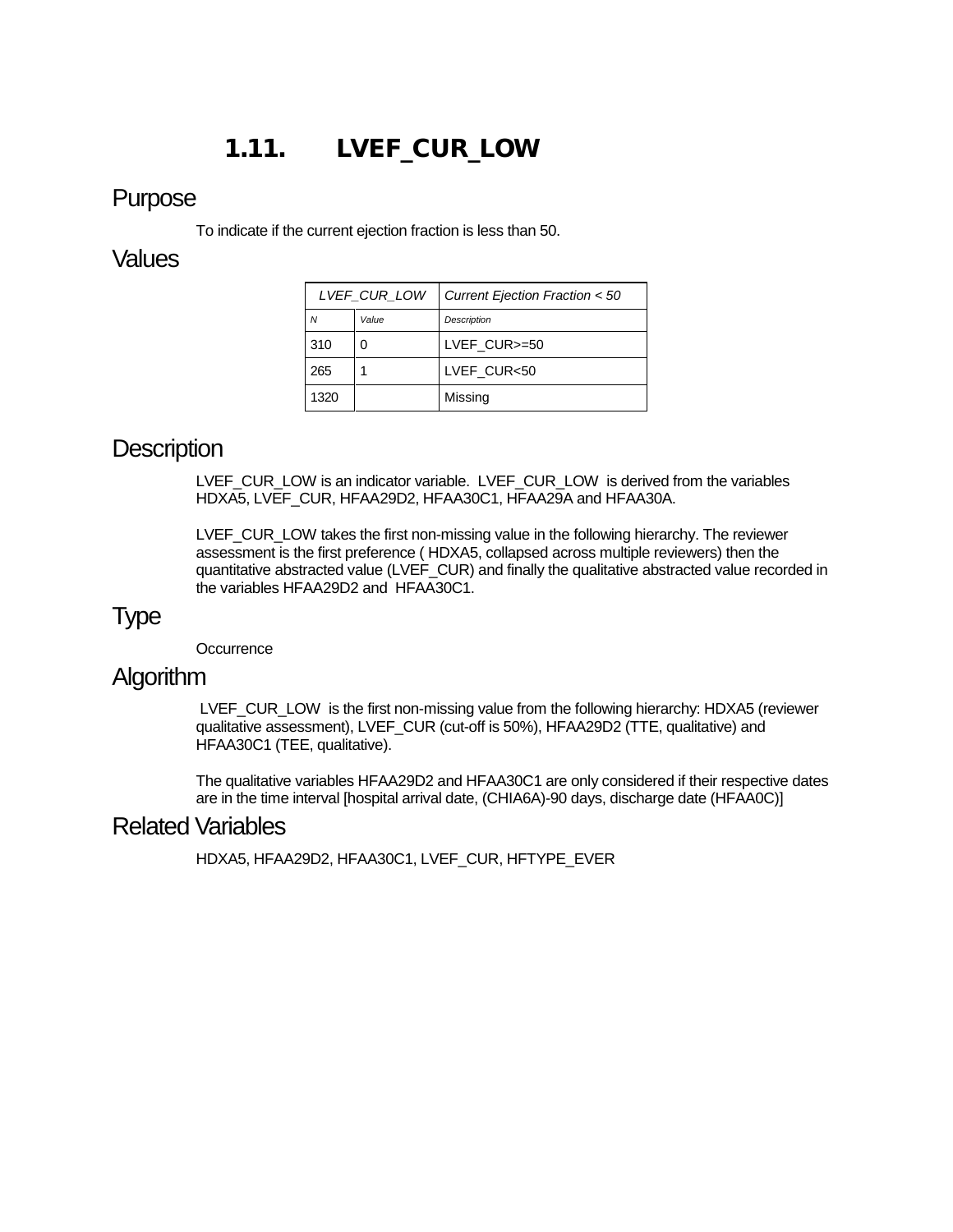# 1.12. LVEF\_CUR\_SOU

#### <span id="page-16-0"></span>Purpose

To indicate the source of the current ejection fraction.

#### **Values**

|                | LVEF CUR SOU                  | Current Ejection Fraction Source (from HFAA form) |
|----------------|-------------------------------|---------------------------------------------------|
| $\overline{N}$ | Value                         | <b>Description</b>                                |
| 451            | 29B TRANSTHORACIC             | <b>HFAA Question 29B</b>                          |
|                | 30B<br><b>TRANSESOPHAGEAL</b> | <b>HFAA Question 30B</b>                          |
| $\overline{2}$ | 32B1 ANGIOGRAPHY              | <b>HFAA Question 32B1</b>                         |
| 2              | 33B RADIO VENTRI              | <b>HFAA Question 33B</b>                          |
| 9              | 36C STRESS TEST               | <b>HFAA Question 36C</b>                          |
| 1430           |                               | Missing                                           |

### **Description**

LVEF\_CUR\_SOU is a character variable that indicates the current HFA ejection fraction variable from which LVEF\_CUR was derived.

### Type

**Occurrence** 

### **Algorithm**

If LVEF CUR was derived from HFAA34B then LVEF CUR SOU =' 34B MRI' If LVEF\_CUR was derived from HFAA35B then LVEF\_CUR\_ SOU =' 35B CT SCAN' If LVEF CUR was derived from HFAA33B then LVEF CUR SOU =' 33B RADIO VENTRI' If LVEF\_CUR was derived from HFAA29B then LVEF\_CUR\_ SOU =' 29B TRANSTHORACIC' If LVEF\_CUR was derived from HFAA30B then LVEF\_CUR\_ SOU =' 30B TRANSESOPHAGEAL' If LVEF\_CUR was derived from HFAA32B1 then LVEF\_CUR\_ SOU ='32B1 ANGIOGRAPHY' If LVEF\_CUR was derived from HFAA36C then LVEF\_CUR\_ SOU = '36C STRESS TEST'

#### Related Variables

HFAA29B, HFAA30B, HFAA32B1, HFAA33B, HFAA34B, HFAA35B,, HFAA36C, LVEF\_CUR, LVEF CUR DAT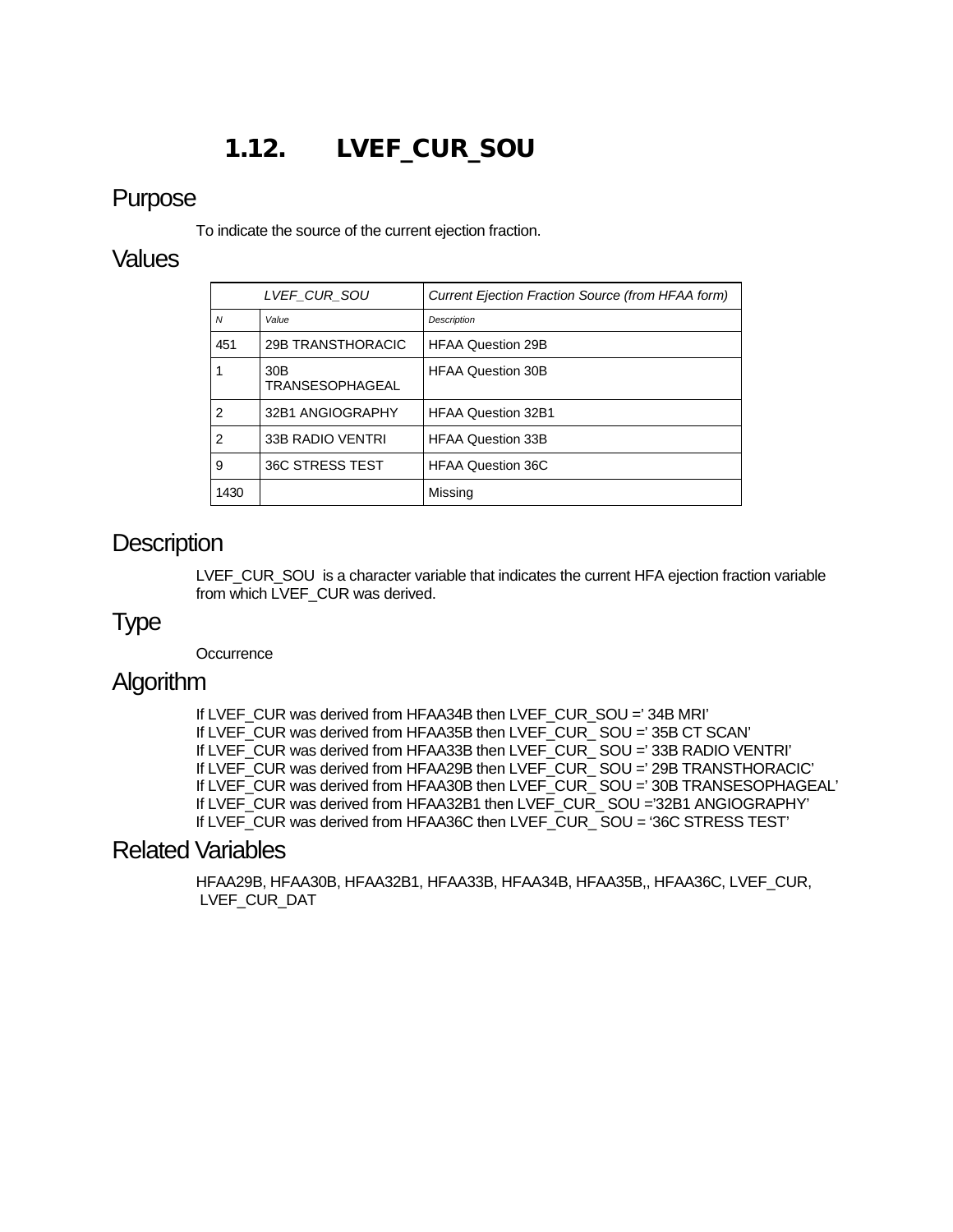# 1.13. LVEF\_PRE

#### <span id="page-17-0"></span>Purpose

To indicate the ejection fraction for previous hospitalizations.

#### Values

| <i>LVEF PRE</i> |       | <b>Previous Ejection Fraction</b>     |
|-----------------|-------|---------------------------------------|
| N               | Value | Description                           |
| 327             | Range | 1 - 91 (median=45 mean=42.5 std=16.1) |
| 1568            |       | Missing                               |

### **Description**

LVEF\_PRE is a continuous variable. LVEF\_PRE is derived from the variables: HFAA29B, HFAA30B, HFAA32B1 and HFAA8A.

### Type

**Occurrence** 

### Algorithm

Consider continuous ejection fraction variables: HFAA29B, HFAA30B, HFAA32B1 taken during the time interval: [arrival date (CHIA6A)-2 years, arrival date (CHIA6)). Consider also HFAA8A if its year HFAA8B >= year of the arrival date.  $HFA$  Q29B = EF TTE HFA Q32B1 = EF Coronary angiography  $HFA$  Q30B = EF TEE

If two values recorded with same imaging modality, give preference to more recent measure. Apply hierarchy based on modality, as defined in LVEF\_CUR.

The qualitative variables HFAA29D2 and HFAA30C1 are only considered if their respective dates are in the time interval [CHIA6A)-2 years, arrival date (CHIA6))

### Related Variables

HFAA29B, HFAA30B, HFAA32B1, HFAA8A, LVEF\_CUR, LVEF\_PRE\_LOW, LVEF\_PRE\_SOU, LVEF\_PRE\_YEAR.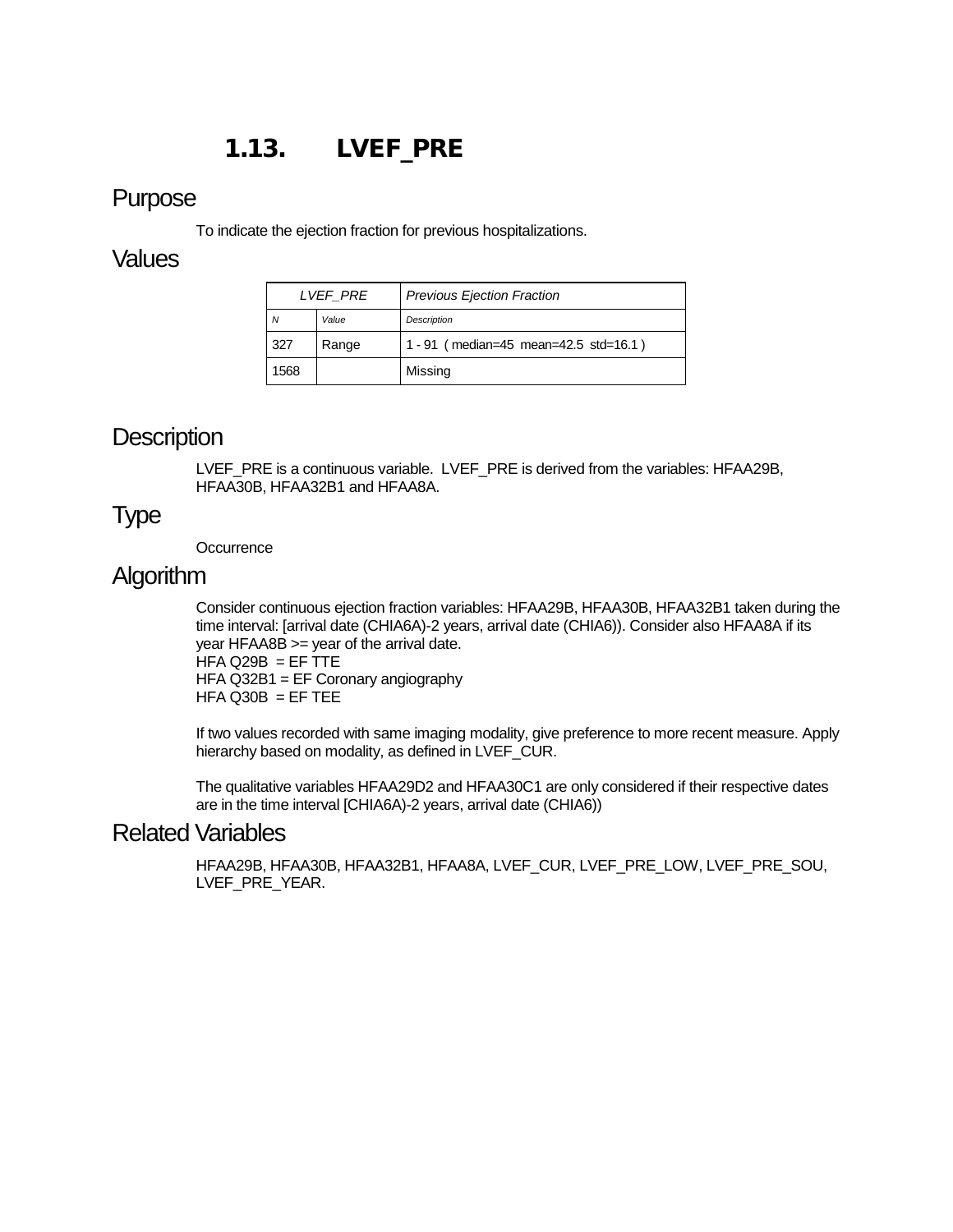# 1.14. LVEF\_PRE\_LOW

#### <span id="page-18-0"></span>Purpose

To indicate if the previous ejection fraction is less than 50.

#### **Values**

| LVEF PRE LOW |       | Previous Ejection Fraction < 50 |
|--------------|-------|---------------------------------|
| N            | Value | <b>Description</b>              |
| 192          |       | LVEF PRE>=50                    |
| 166          |       | LVEF PRE<50                     |
| 1537         |       | Missing                         |

### **Description**

LVEF\_PRE\_LOW is an indicator variable. LVEF\_PRE\_LOW is derived from the variables: HDXA5, LVEF\_CUR, HFAA29D2, HFAA30C1, HFAA29A and HFAA30A.

The quantitative abstracted value is the first preference ( LVEF\_PRE), then the qualitative abstracted value in the variables HFAA29D2, HFAA30C1 and HFAA8A.

## Type

**Occurrence** 

### Algorithm

LVEF\_PRE\_LOW is the first non-missing value from the following hierarchy: LVEF\_PRE (cut-off is 50%) and then qualitative abstracted value from HFAA29D2 (TTE, qualitative), HFAA30C1 (TEE, qualitative) and HFAA8A (prior imaging).

The qualitative variables HFAA29D2 and HFAA30C1 are only considered if their respective dates are in the time interval [CHIA6A)-2 years, arrival date (CHIA6))

### Related Variables

LVEF\_PRE, HFAA29D2, HFAA8A, HFAA30C1, HFTYPE\_EVER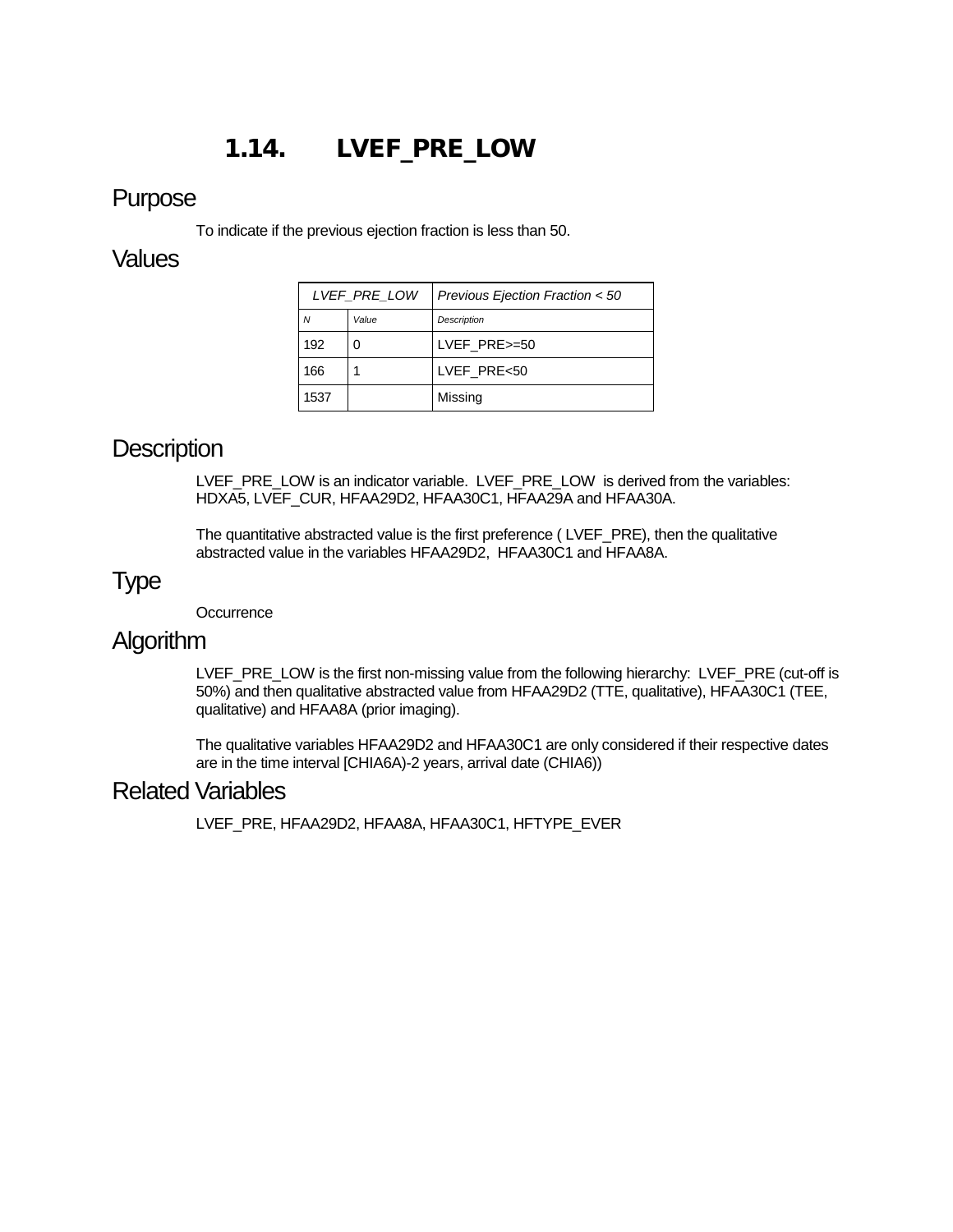# 1.15. LVEF\_PRE\_SOU

#### <span id="page-19-0"></span>Purpose

To indicate the source of the previous ejection fraction.

#### **Values**

| LVEF PRE SOU |                   | <b>Previous Ejection Fraction Source</b> |
|--------------|-------------------|------------------------------------------|
| Ν            | Value             | Description                              |
| 33           | 29B TRANSTHORACIC | HFAA Question 29B                        |
| 31           | 32B1 ANGIOGRAPHY  | <b>HFAA Question 32B1</b>                |
| 891          | HFAA8A            | <b>HFAA Question 8A</b>                  |

### **Description**

LVEF\_PRE\_SOU is a character variable that indicates the current HFA ejection fraction variable from which LVEF\_PRE was derived.

### Type

**Occurrence** 

### **Algorithm**

IF LVEF\_CUR COMES FROM HFAA8A THEN LVEF\_CUR\_SOU = 'HFAA8A' IF LVEF\_CUR COMES FROM HFAA29B THEN LVEF\_CUR\_SOU = '29B TRANSTHORACIC' IF LVEF\_CUR COMES FROM HFAA30B THEN LVEF\_CUR\_SOU = '30B TRANSESOPHAGEAL' IF LVEF CUR COMES FROM HFAA32B1 THEN LVEF CUR SOU = '32B1 ANGIOGRAPHY'

### Related Variables

HFAA8A, HFAA29B, HFAA30B, HFAA32B1, LVEF\_PRE

### Remarks:

In the definition of LVEF\_PRE, the variable HFAA8A is used even if it missing. This implies that most of the 8987 missing values of LVEF\_PRE, correspond to HFAA8A.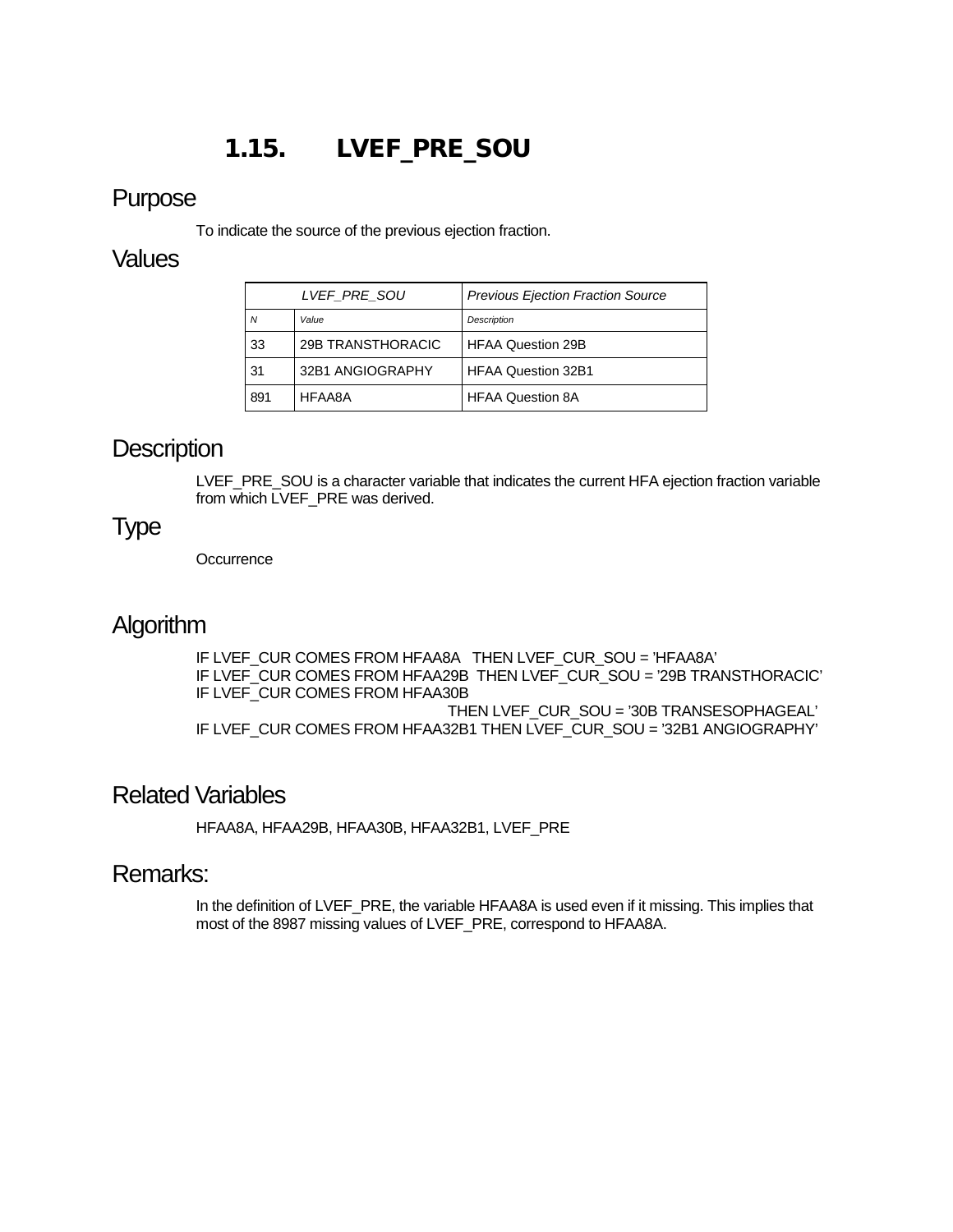# 1.16. LVEF\_PRE\_YEAR

#### <span id="page-20-0"></span>Purpose

To indicate the date of the previous ejection fraction.

#### **Values**

|      |       | LVEF PRE YEAR   Previous Ejection Fraction Year |
|------|-------|-------------------------------------------------|
| N    | Value | Description                                     |
| 330  | Range | 2000 - 2013 (median=2009 mean=2008.7 std=3.0)   |
| 1565 |       | Missing                                         |

### **Description**

LVEF\_PRE\_YEAR is a numeric variable. It is the year of the HFA ejection fraction variable from which LVEF\_PRE was derived.

#### Type

**Occurrence** 

#### Algorithm

IF LVEF\_CUR COMES FROM HFAA8A THEN LVEF\_CUR\_YEAR = HFAA8B IF LVEF\_CUR COMES FROM HFAA29B THEN LVEF\_CUR\_YEAR = YEAR(HFAA29A) IF LVEF\_CUR COMES FROM HFAA30B THEN LVEF\_CUR\_YEAR = YEAR(HFAA30A) IF LVEF\_CUR COMES FROM HFAA32B1 THEN LVEF\_CUR\_YEAR = YEAR(HFAA32A)

### Related Variables

LVEF\_PRE, HFAA8B, HFAA29A, HFAA30A, HFAA32A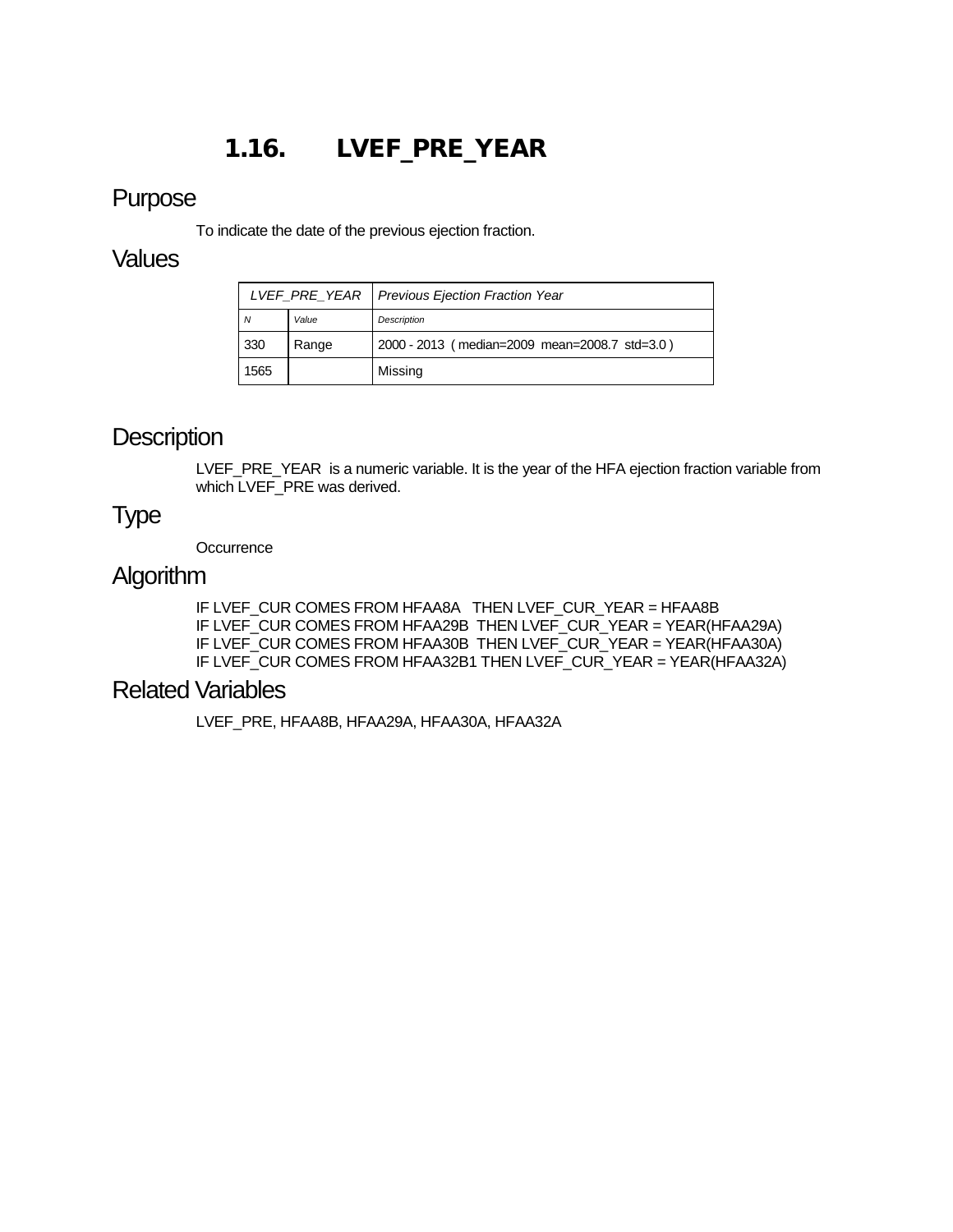# <span id="page-21-0"></span>1.17. MBOSTON

### Purpose

To determine a heart failure diagnosis based on selected variables from the HFA form.

### **Values**

| <b>MBOSTON</b> |            | <b>Modified Boston Criteria</b> |
|----------------|------------|---------------------------------|
| $\overline{M}$ | Value      | <b>Description</b>              |
| 876            | DEF        | Definite HF                     |
| 319            | <b>POS</b> | Possible HF                     |
| 598            | UNL        | <b>HF Unlikely</b>              |
| 102            |            | Missing                         |

# **Description**

MBOSTON is a character variable. MBOSTON is a heart failure classification system based on a scoring algorithm derived from selected variables from the HFA form.

# Type

**Occurrence** 

# **Algorithm**

| <b>Modified Boston</b><br>(Carlson et al, 1985) | Point system $(8-12 \text{ points definite HF}, 5-7 \text{ points possible HF}, 5 \text{ HF}}$ unlikely)<br><b>Category I: History</b><br>No dyspnea (0 pts), leg fatigue on walking on level (1 pt), dyspnea walking on level                                                                                                                                                                                                     |
|-------------------------------------------------|------------------------------------------------------------------------------------------------------------------------------------------------------------------------------------------------------------------------------------------------------------------------------------------------------------------------------------------------------------------------------------------------------------------------------------|
|                                                 | (2 pts), paroxysmal nocturnal dyspnea (3 pts), orthopnea (4 pts), dyspnea at rest (4<br>pts).                                                                                                                                                                                                                                                                                                                                      |
|                                                 | Category II: Physical findings:<br>Heart rate < 90 (0 pts), 91-110 (1 pt), $> 110$ (2 pts)<br>Jugular venous pressure: $<$ 6 cm H <sub>2</sub> 0 (0 pts), > 6 cm H <sub>2</sub> 0 (2 pts), > 6 mm H <sub>2</sub> 0 plus<br>liver enlargement or pitting edema (3 pts)<br>Pulmonary rales: No (0 pts), at the bases only (1pt), more than basilar (2 pts)<br>Wheezes: No (0 pts), yes (3 pts)<br>S3 gallop: No (0 pts), yes (3 pts) |
|                                                 | Category III:<br>Chest X-ray - normal (0 pts), upper flow redistribution (2 pts), cardiac enlargement<br>(relative heart volume>540 ml.m <sup>2</sup> in men and > 490 ml m <sup>2</sup> in women) (3 pt),<br>interstitial pulmonary edema (3 pts), bilateral pleural effusion (3 pts), alveolar<br>pulmonary edema (4 pts)                                                                                                        |
|                                                 | No more than 4 points allowed for each of three categories                                                                                                                                                                                                                                                                                                                                                                         |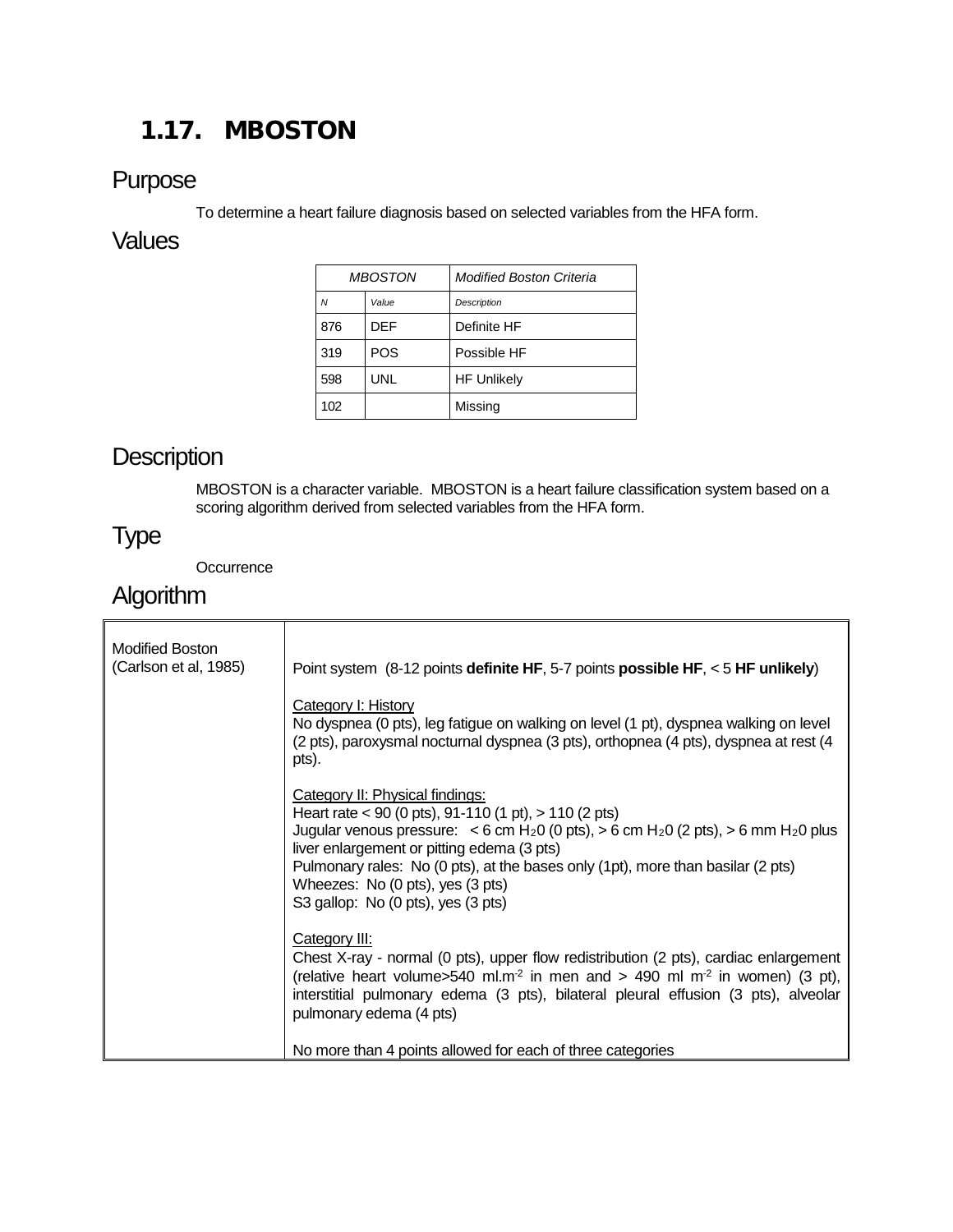| Classification                          | Criteria                             | Points         | Heart Failure Abstraction (HFA) form section (page number) | HFA variable number* |
|-----------------------------------------|--------------------------------------|----------------|------------------------------------------------------------|----------------------|
| Modified Boston Criteria<br>Category I: |                                      |                |                                                            |                      |
|                                         | No dyspnea                           | 0              | Section V: Physical Exam-Findings (9)                      | 23.b-23.d            |
| Algorithm (pts):                        | Leg fatigue on walking on level      |                | Section V: Physical Exam-Findings (9)                      | 22.e                 |
| $8-12$ = definite HF                    | Dyspnea walking on level             | 2              | Section V: Physical Exam-Findings (9)                      | 23.c                 |
| $5-7$ = possible HF                     | Paroxysmal nocturnal dyspnea         | 3              | Section V: Physical Exam-Findings (9)                      | 23.h                 |
| $< 5$ = HF unlikely                     | Orthopnea                            | 4              | Section V: Physical Exam-Findings (9)                      | 23.1                 |
|                                         | Dyspnea at rest                      | 4              | Section V: Physical Exam-Findings (9)                      | 23.b                 |
| Note: No more than 4 points             | Category II:                         |                |                                                            |                      |
| allowed for each of three               | Heart rate $<$ 90                    | 0              | Section IV: Physical Exam- Vital Signs (8)                 | 18a                  |
| categories                              | Heart rate 91-110                    |                | Section IV: Physical Exam- Vital Signs (8)                 | 18a                  |
|                                         | Heart rate > 110                     | $\overline{2}$ | Section IV: Physical Exam- Vital Signs (8)                 | 18a                  |
|                                         | Pulmonary Rales-bases only           |                | Section V: Physical Exam-Findings (9)                      | 23.                  |
|                                         | Pulmonary Rales more than basilar    | 2              | Section V: Physical Exam-Findings (9)                      | 23.k                 |
|                                         | Wheezes                              | 3              | Section V: Physical Exam-Findings (10)                     | 23.i                 |
|                                         | S3 gallop                            | 3              | Section V: Physical Exam-Findings (9)                      | 24.a                 |
|                                         | Category III:                        |                |                                                            |                      |
|                                         | Upper flow redistribution            | $\overline{2}$ | Section VI: Diagnostic tests (11)                          | 28.e                 |
|                                         | Cardiomegaly (relative heart volume) | 3              | Section VI: Diagnostic tests (11)                          | 28.d                 |
|                                         | Interstitial pulmonary edema         | 3              | Section VI: Diagnostic tests (11)                          | 28.c                 |
|                                         | Bilateral pleural effusion           | 3              | Section VI: Diagnostic tests (11)                          | 28.q                 |
|                                         | Alveolar pulmonary edema             | 4              | Section VI: Diagnostic tests (11)                          | 28.b                 |

**Modified Boston Criteria for Diagnosis of Heart Failure and ARIC Hospitalized Heart Failure Abstraction (HFA) Data Elements**

\* HFA data item numbers refer to version B 11/21/07 or HFS version A 11/21/07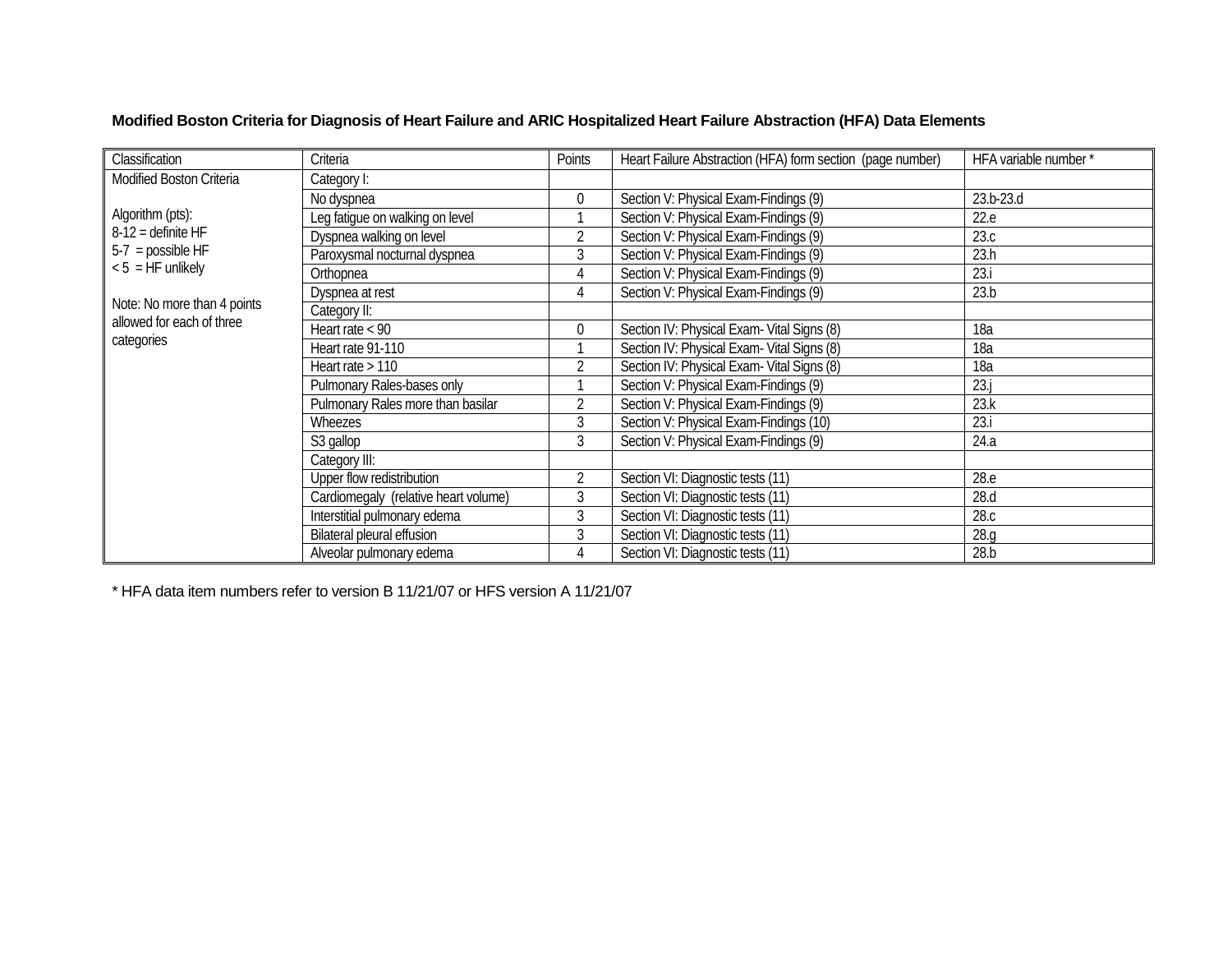# <span id="page-23-0"></span>1.18. NHANES

### Purpose

To determine a heart failure diagnosis based on selected variables from the HFA form.

### **Values**

| NHANFS |            | <b>NHANES Criteria</b> |
|--------|------------|------------------------|
| Ν      | Value      | Description            |
| 497    | <b>NPR</b> | Not Present            |
| 1296   | <b>PRS</b> | <b>HF Present</b>      |
| 102    |            | Missing                |

## **Description**

NHANES is a character variable. NHANES is a heart failure classification system based on a scoring algorithm derived from selected variables from the HFA form.

# Type

**Occurrence** 

# Algorithm

| <b>NHANES</b><br>(Schocken et al, 1992) | Point system (HF present if score $\geq$ 3):                                                                                                                                                                                                                                                                                                                                                                                                                                                                                                                                                                                                              |  |
|-----------------------------------------|-----------------------------------------------------------------------------------------------------------------------------------------------------------------------------------------------------------------------------------------------------------------------------------------------------------------------------------------------------------------------------------------------------------------------------------------------------------------------------------------------------------------------------------------------------------------------------------------------------------------------------------------------------------|--|
|                                         | History:<br>Shortness of breath when hurrying on the level or up slight hill (1 pt), shortness of<br>breath when walking at ordinary pace on the level (1pt), stops for breath when<br>walking at own pace (2 pts), stops for breath after 100 yards on the level (2 pts)<br>Physical exam:<br>Heart rate 91-110 (1pt), $> 110$ (2 pts), basal rales (1pt), $>$ basal rates (2 pts), neck<br>vein distension (1pt), neck vein distention and edema or hepatomegaly (2 pts)<br>Chest x-ray:<br>cephalization of pulmonary veins (1pt), interstitial edema (2pts), alveolar fluid and<br>pleural fluid (3 pts), interstitial edema and pleural fluid (3pts) |  |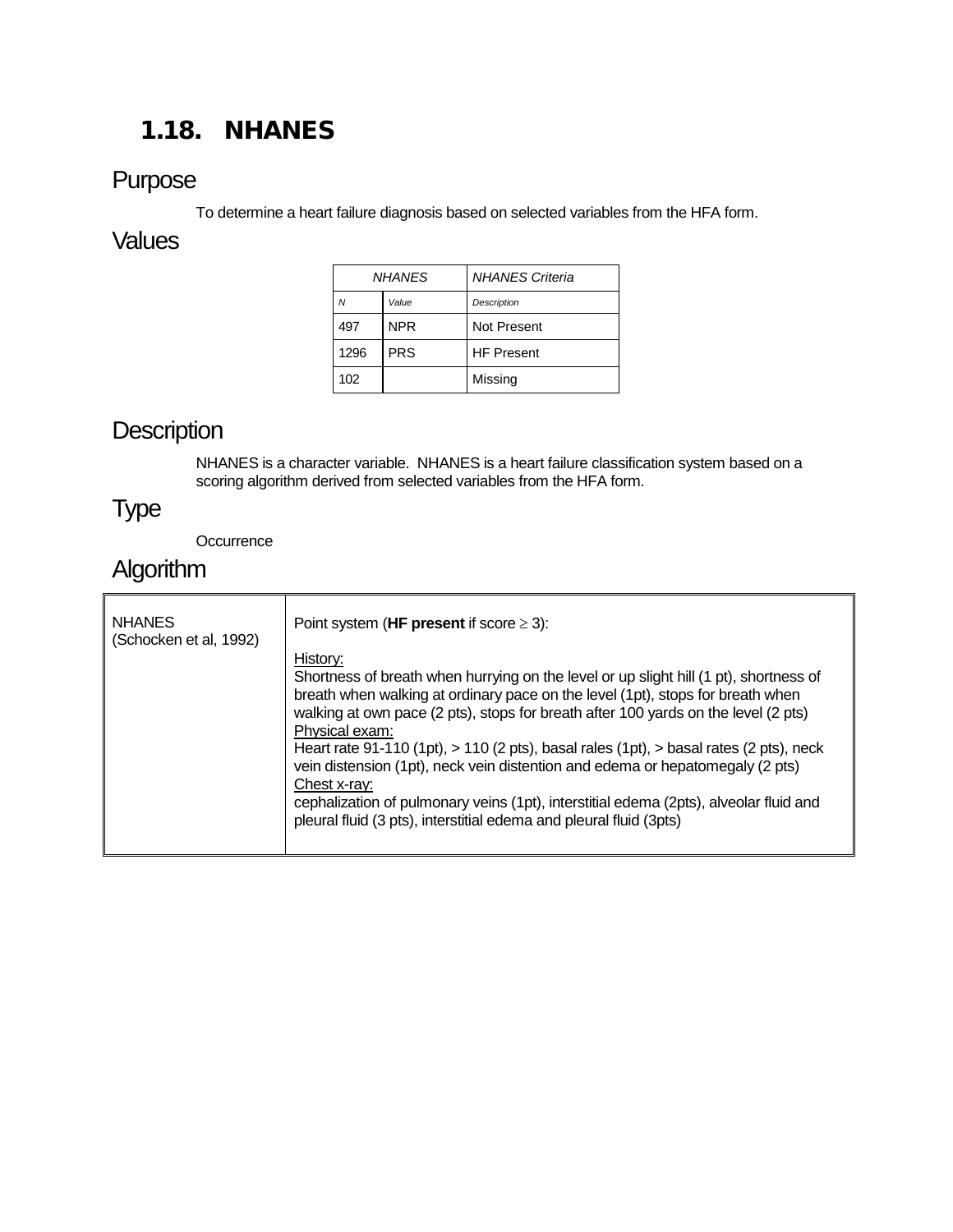| Classification                    | Criteria                                                            | Points         | Heart Failure Abstraction (HFA) form<br>section (page number) | <b>HFA</b> variable<br>number* |
|-----------------------------------|---------------------------------------------------------------------|----------------|---------------------------------------------------------------|--------------------------------|
| <b>NHANES</b>                     | History:                                                            |                |                                                               |                                |
| Criteria                          | Shortness of breath when hurrying<br>on the level or up slight hill | 1              | Section V: Physical Exam-Findings (9)                         | 23.d                           |
| Algorithm (pts):<br>heart failure | Shortness of breath when walking at<br>ordinary pace on the level   | 1              | Section V: Physical Exam-Findings (9)                         | 23.c                           |
| present if score<br>$\geq$ 3      | Stops for breath when walking at<br>own pace                        | $\overline{2}$ | Section V: Physical Exam-Findings (9)                         | 23.e                           |
|                                   | Stops for breath after 100 yards on<br>the level                    | $\overline{2}$ | Section V: Physical Exam-Findings (9)                         | 23.f                           |
|                                   | Physical Exam:                                                      |                |                                                               |                                |
|                                   | Heart rate 91-110                                                   |                | Section IV: Physical Exam-Vital Signs (8)                     | 18.a                           |
|                                   | Heart rate $>110$                                                   | 2              | Section IV: Physical Exam-Vital Signs (8)                     | 18.a                           |
|                                   | <b>Basal rales</b>                                                  |                | Section V: Physical Exam-Findings (9)                         | $23.$ j                        |
|                                   | More than basal rates                                               | $\overline{2}$ | Section V: Physical Exam-Findings (9)                         | 23.k                           |
|                                   | Neck vein distension                                                |                | Section V: Physical Exam-Findings (9)                         | 22.a, 22.b, 22.d               |
|                                   | Neck vein distention and edema or<br>hepatomegaly                   | $\overline{2}$ | Section V: Physical Exam-Findings (9)                         | 22.b, 22.d, 22.a               |
|                                   | Chest X-ray:                                                        |                |                                                               |                                |
|                                   | Upper zone redistribution/                                          |                | Section VI: Diagnostic Tests (11)                             | 28.e                           |
|                                   | cephalization                                                       |                |                                                               |                                |
|                                   | Interstitial edema                                                  | $\overline{2}$ | Section VI: Diagnostic Tests (11)                             | 28.c                           |
|                                   | Alveolar fluid and pleural fluid                                    | 3              | Section VI: Diagnostic Tests (11)                             | 28.b, 28.g, 28.h               |
|                                   | Interstitial edema and pleural fluid                                | $\mathfrak{Z}$ | Section VI: Diagnostic Tests (11)                             | 28.c, 28.h, 28.g               |

#### **NHANES Criteria for Diagnosis of Heart Failure and ARIC Hospitalized Heart Failure Abstraction (HFA) Data Elements**

\* HFA data item numbers refer to version B 11/21/07 or HFS version A 11/21/07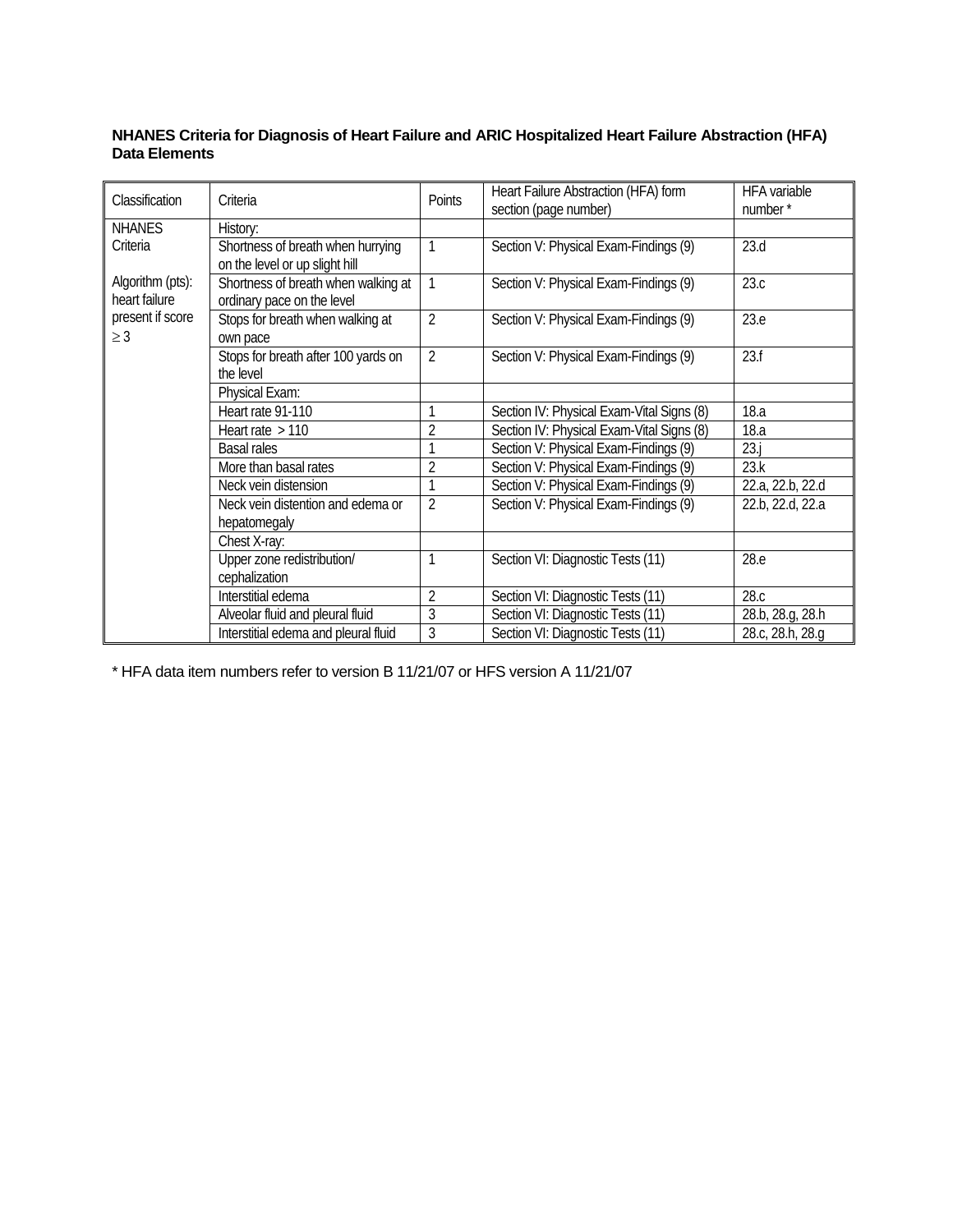# <span id="page-25-0"></span>1.19. TRIALISTHF

### Purpose

To determine a heart failure diagnosis based on selected variables from the HFA form.

### **Values**

| <b>TRIALISTHF</b> |       | <b>HF By Trialist Criteria</b> |
|-------------------|-------|--------------------------------|
| Ν                 | Value | Description                    |
| 502               |       | <b>HF</b> Absent               |
| 377               |       | <b>HF Present</b>              |
| 1016              |       | Missing                        |

## Type

**Occurrence** 

#### **Description**

TRIALIST is an indicator variable used to classify heart failure based on a modified version of an algorithm developed by the Cardiovascular Clinical Trialists (CCT) Workshop. The criteria were operationalized and automated as described in Loehr et al 2013. The value 1 indicates HF present, and 0 HF absent.

## Algorithm

See Loehr et al, 2013. Related Variables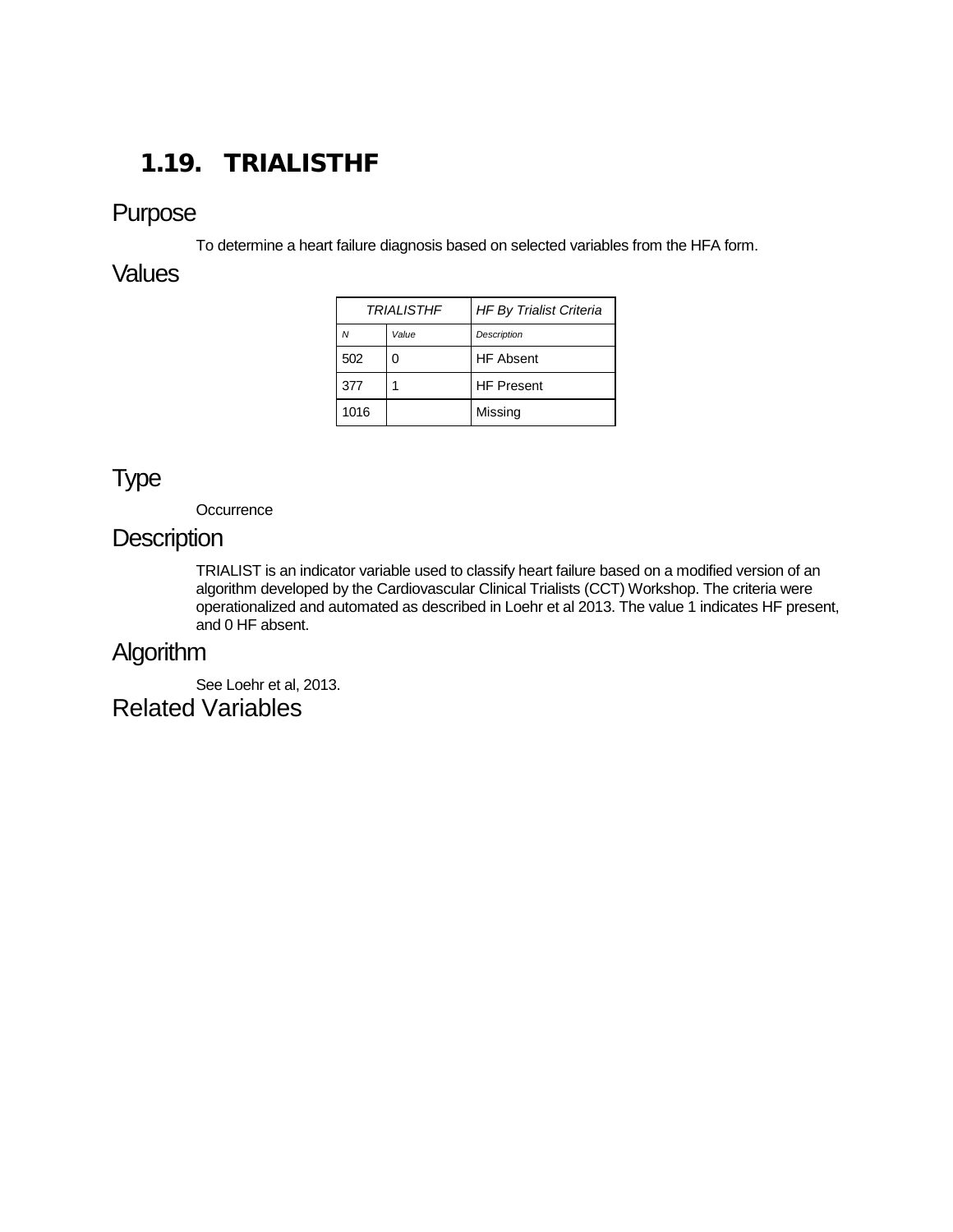### <span id="page-26-0"></span>2. Identification Variables

## <span id="page-26-1"></span>2.1. CELB02

## Purpose

To map a surveillance ID to the Cohort participant ID.

### **Values**

| CFI B02 |         | <b>Cohort Participant ID</b> |
|---------|---------|------------------------------|
|         | Value   | <b>Description</b>           |
| 1895    | Present | Text suppressed              |

# Type

**Occurrence** 

### **Description**

CELB02 is a character variable. CELB02 is the cohort participant ID from question number 2 of the Cohort Event Eligibility (CEL) form. CELB02 is the same for all occurrences within a person.

## Related Variables

ID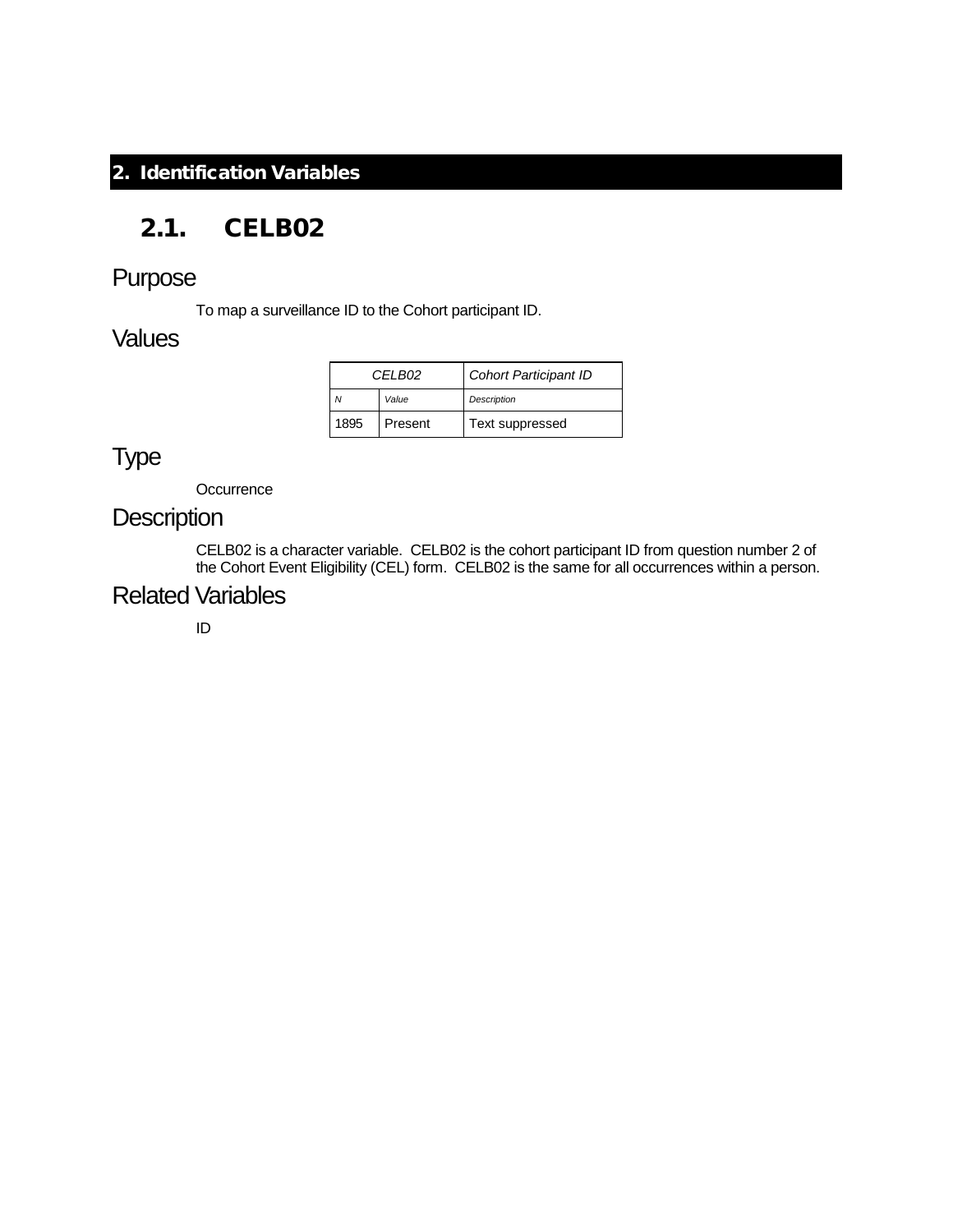# <span id="page-27-0"></span>2.2. CENTER

# Purpose

To identify the field center from which a participant for a given occurrence originates

### **Values**

|     | <b>CENTER</b> | <b>Field Center</b> |
|-----|---------------|---------------------|
|     | Value         | <b>Description</b>  |
| 970 | н             | <b>JHS</b>          |
| 925 |               | Jackson City, MS    |

# Type

**Occurrence** 

# **Description**

CENTER is a character variable.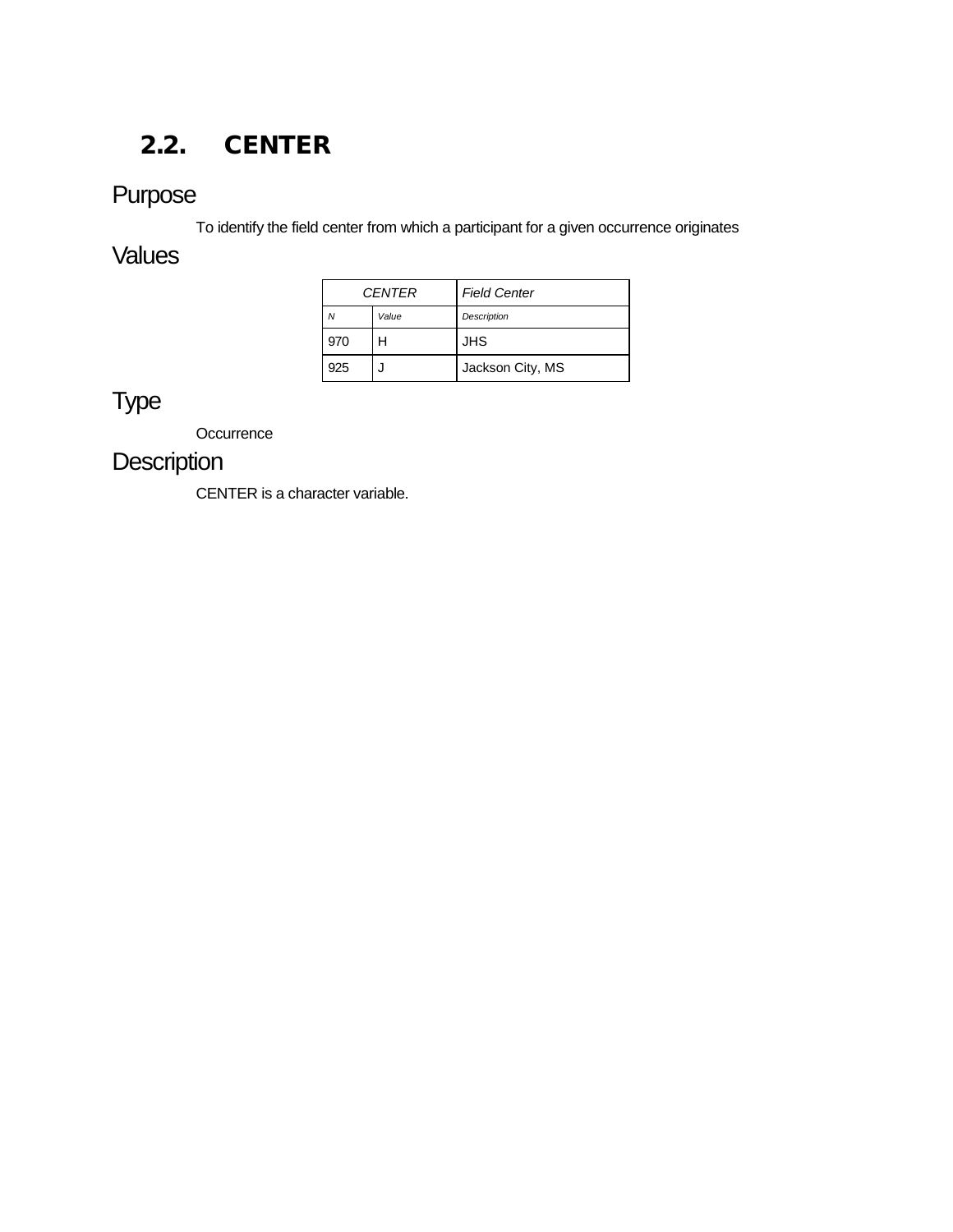## <span id="page-28-0"></span>2.3. ID

## Purpose

To determine an occurrence-level ID for cohort surveillance.

#### **Values**

| ΙD   |         | Surveillance ID    |
|------|---------|--------------------|
|      | Value   | <b>Description</b> |
| 1895 | Present | Text suppressed    |

# Type

**Occurrence** 

## **Description**

ID is a character variable. ID is a unique identifier for each heart failure occurrence. There may be multiple ID values for the same cohort participant ID (CELB02).

## Related Variables

CELB02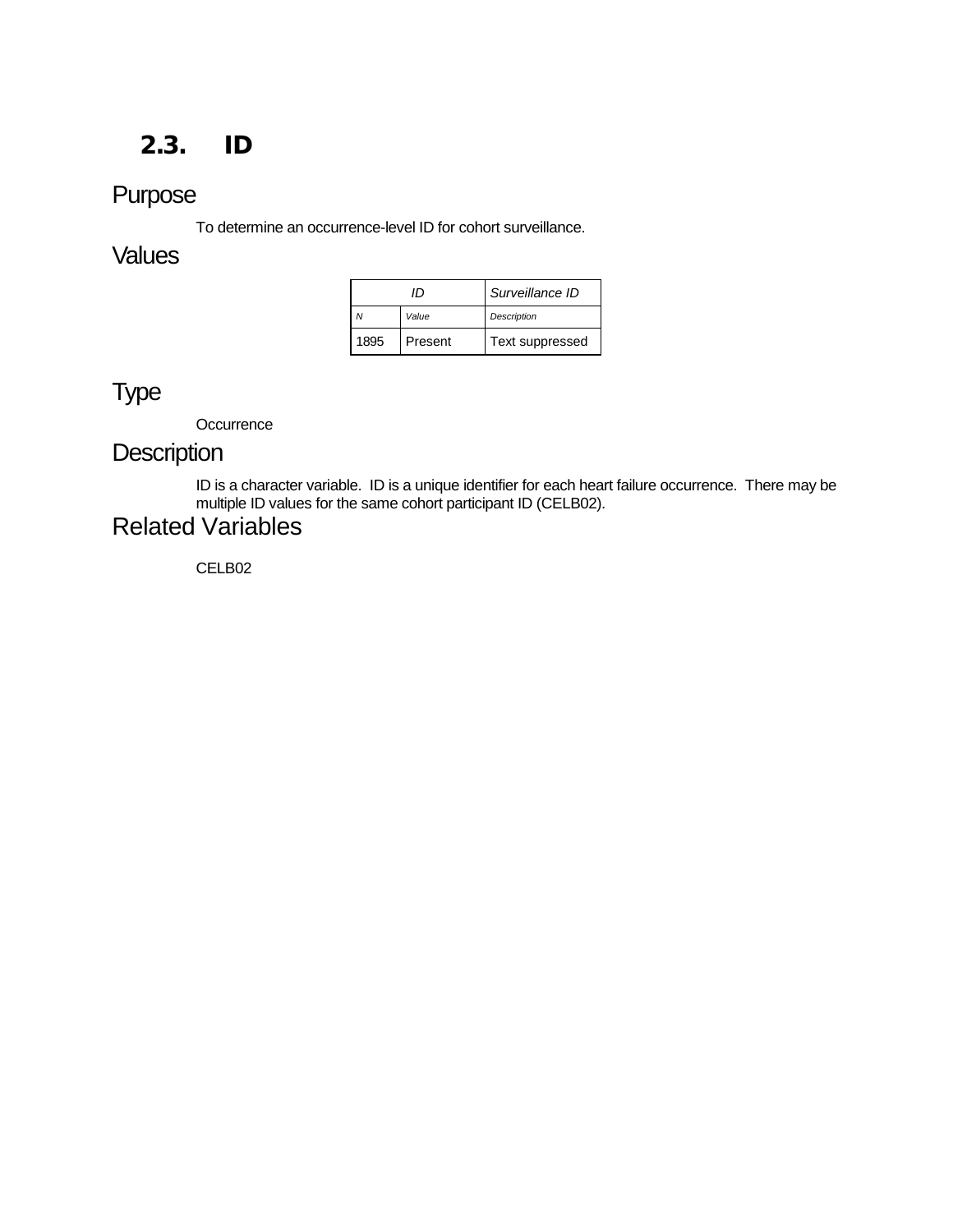# <span id="page-29-0"></span>2.4. HFAA0a

# Purpose

To determine an occurrence hospital code number

## Values

| <b>HFAA0A</b> |         | Hospital Code<br>Number (HFA0a |
|---------------|---------|--------------------------------|
| N             | Value   | <b>Description</b>             |
| 925           | Present | Text suppressed                |

# Type

**Occurrence** 

# **Description**

HFAA0a is a character variable and is used to determine a hospital code number.

# Algorithm

| Forsyth County     | Name                                    | <b>Hospital Type</b> | <b>Notes</b> |
|--------------------|-----------------------------------------|----------------------|--------------|
| 11                 | North Carolina Baptist                  | Teaching             |              |
| 12                 | <b>Forsyth County Memorial</b>          | Non teaching         |              |
| 13                 | <b>Medical Park</b>                     | Non teaching         |              |
| 14                 | Kernersville                            | Non teaching         |              |
| 15                 | <b>Clemmons Medical Center</b>          | Non teaching         |              |
| 96                 | Hospital outside study area             |                      |              |
| <b>Jackson</b>     |                                         |                      |              |
| 21                 | University of Mississippi Med Center    | Teaching             |              |
| 22                 | <b>Veterans Administration Hospital</b> | Teaching             |              |
| 23                 | St. Dominic's Hospital                  | Non teaching         |              |
| 24                 | Central Mississippi Medical Center      | Non teaching         |              |
| 25                 | Mississippi Baptist Hospital            | Non teaching         |              |
| 26                 | <b>River Oaks Hospital</b>              | Non teaching         |              |
| 27                 | <b>Madison County Medical Center</b>    | Non teaching         | JHS only     |
| 28                 | <b>Rankin Medical Center</b>            | Non teaching         | JHS only     |
| 97                 | Hospital out of study area              |                      |              |
| <b>Minneapolis</b> |                                         |                      |              |
| 30                 | Abbott-Northwestern                     | Teaching             |              |
| 31                 | <b>Riverside Medical Center</b>         | Teaching             |              |
| 32                 | Fairview-Southdale                      | Non teaching         |              |
| 33                 | Fairview-Ridges                         | Non teaching         |              |
| 34                 | Hennepin County Med. Center             | Teaching             |              |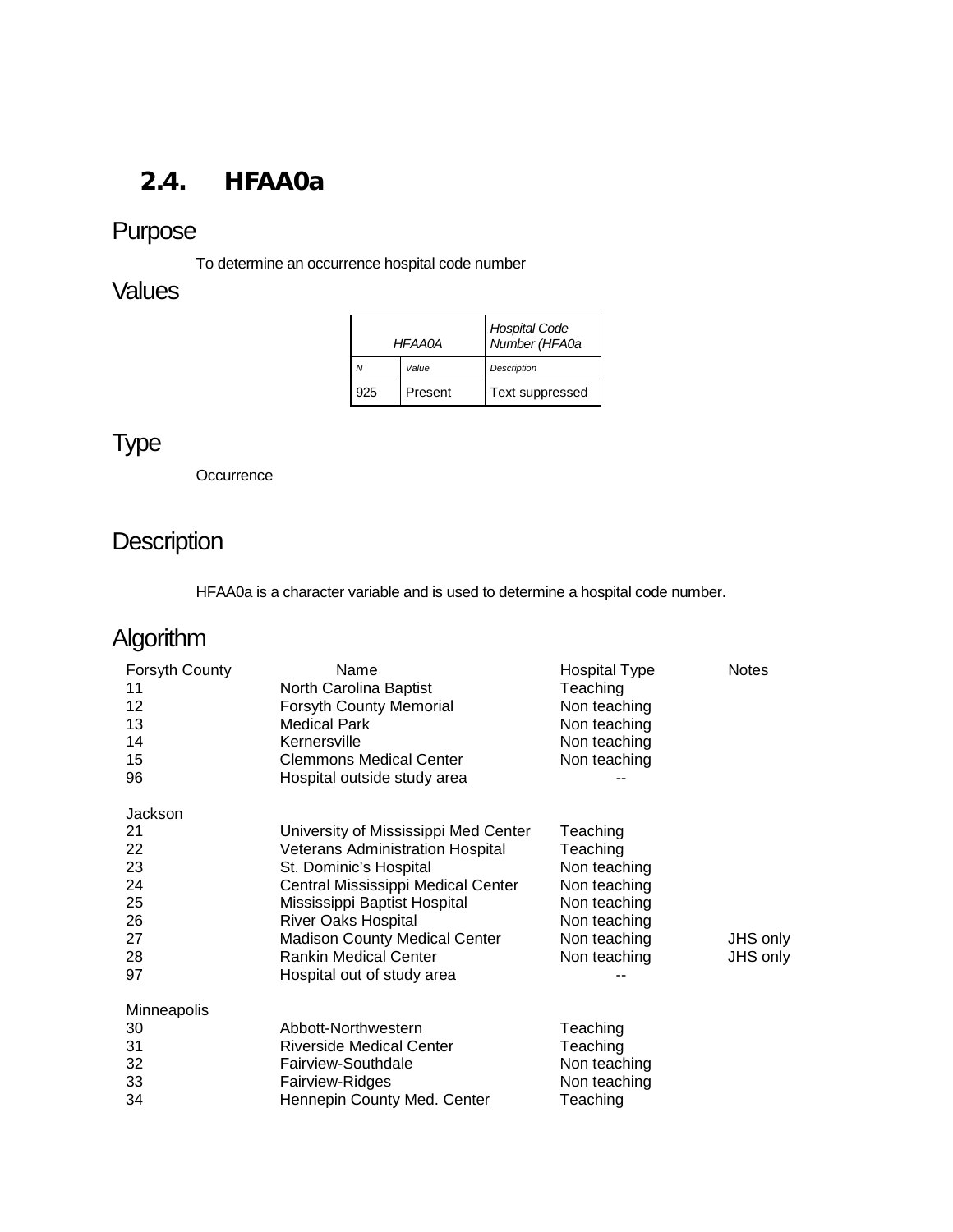| 35             | <b>Mercy Hospital</b>             | Non teaching |
|----------------|-----------------------------------|--------------|
| 36             | Methodist Hospital                | Teaching     |
| 37             | Metropolitan                      | Non teaching |
| 38             | Midway                            | Non teaching |
| 39             | Mt. Sinai                         | Non teaching |
| 40             | North Memorial                    | Teaching     |
| 41             | St. Paul Ramsey                   | Non teaching |
| 42             | St. John's Northeast              | Non teaching |
| 43             | St. Mary's                        | Non teaching |
| 44             | Unity                             | Non teaching |
| 45             | University of Minnesota Hospital  | Teaching     |
| 46             | <b>VA Hospital</b>                | Teaching     |
| 47             | <b>Fairview Medical Center</b>    | Non teaching |
| 48             | Phillips Eye Institute            | Non teaching |
| 98             | Hospital out of study area        |              |
| Washington Co. |                                   |              |
| 51             | <b>Meritus Medical Center</b>     | Non teaching |
| 52             | <b>Western Maryland Center</b>    | Non Teaching |
| 53             | VA Medical Center, WV             | Non Teaching |
| 54             | University of Maryland            | Teaching     |
| 55             | <b>Frederick Memorial</b>         | Non teaching |
| 56             | Johns Hopkins Hospital            | Teaching     |
| 57             | <b>Washington Hospital Center</b> | Non Teaching |
| 58             | George Washington University      | Teaching     |
| 59             | Georgetown University             | Teaching     |
| 60             | Saint Joseph Medical Center       | Non teaching |
| 61             | <b>Washington Adventist</b>       | Non teaching |
| 62             | Sinai Hospital                    | Non teaching |
| 63             | <b>Union Memorial</b>             | Non Teaching |
| 99             | Hospital out of study area        |              |

Hospital out of study area  $-$ --

Related Variables

Teaching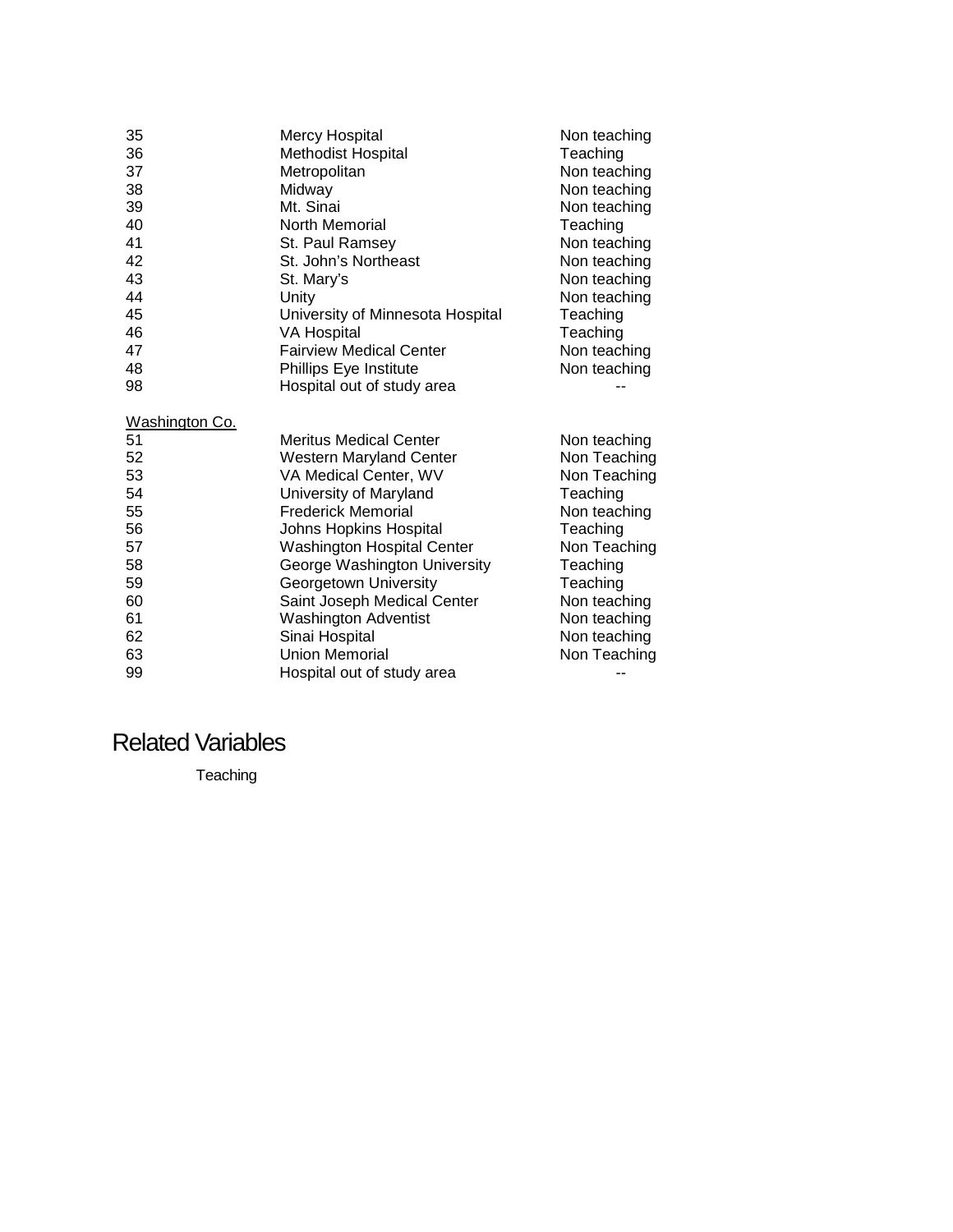# <span id="page-31-0"></span>2.5. TEACHING

# Purpose

To determine an occurrence hospital 's teaching status

## **Values**

| <b>TEACHING</b> |              | <b>Teaching Status</b><br>Of Hospital |
|-----------------|--------------|---------------------------------------|
| N               | Value        | Description                           |
| 800             | Non-Teaching | Non Teaching<br>Hospital              |
| 122             | Teaching     | <b>Teaching Hospital</b>              |
| 973             |              | Missing                               |

# Type

**Occurrence** 

# **Description**

TEACHING is a character variable.

# **Algorithm**

See the algorithm under HFAA01A (hospital codes) for details.

### Related Variables

HFAA0A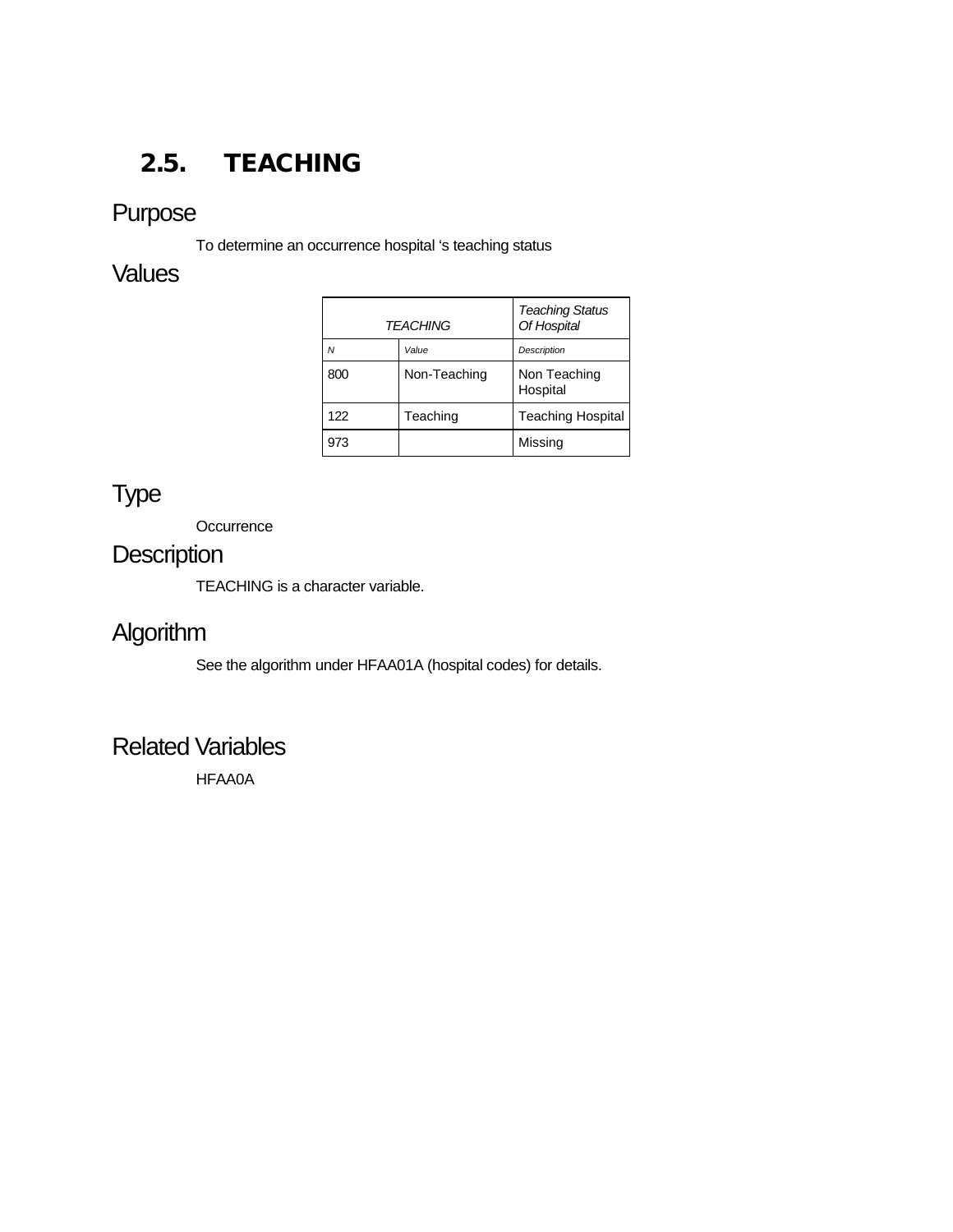#### <span id="page-32-0"></span>3. Demographic / Eligibility Variables

# <span id="page-32-1"></span>3.1. AGE

### Purpose

To determine a participants age at each occurrence in cohort Surveillance.

#### **Values**

| AGE  |       | Age At Discharge/Death For Cohort Event Use V5 DOB |
|------|-------|----------------------------------------------------|
| N    | Value | <b>Description</b>                                 |
| 6092 | Range | 61 - 90 90 (median=77 mean=76.4 std=6.1)           |

## Type

**Occurrence** 

### **Description**

AGE is a numeric variable.

# Algorithm

#### SAS Code

PREBDAY=not((month(DDATE)>month(DOB1)) or (month(DDATE)=month( DOB1) & day(DDATE)>= day( DOB1))); AGE=year(DDATE)-year(DOB1)-PREBDAY;

### Related Variables

DDATE, DOB1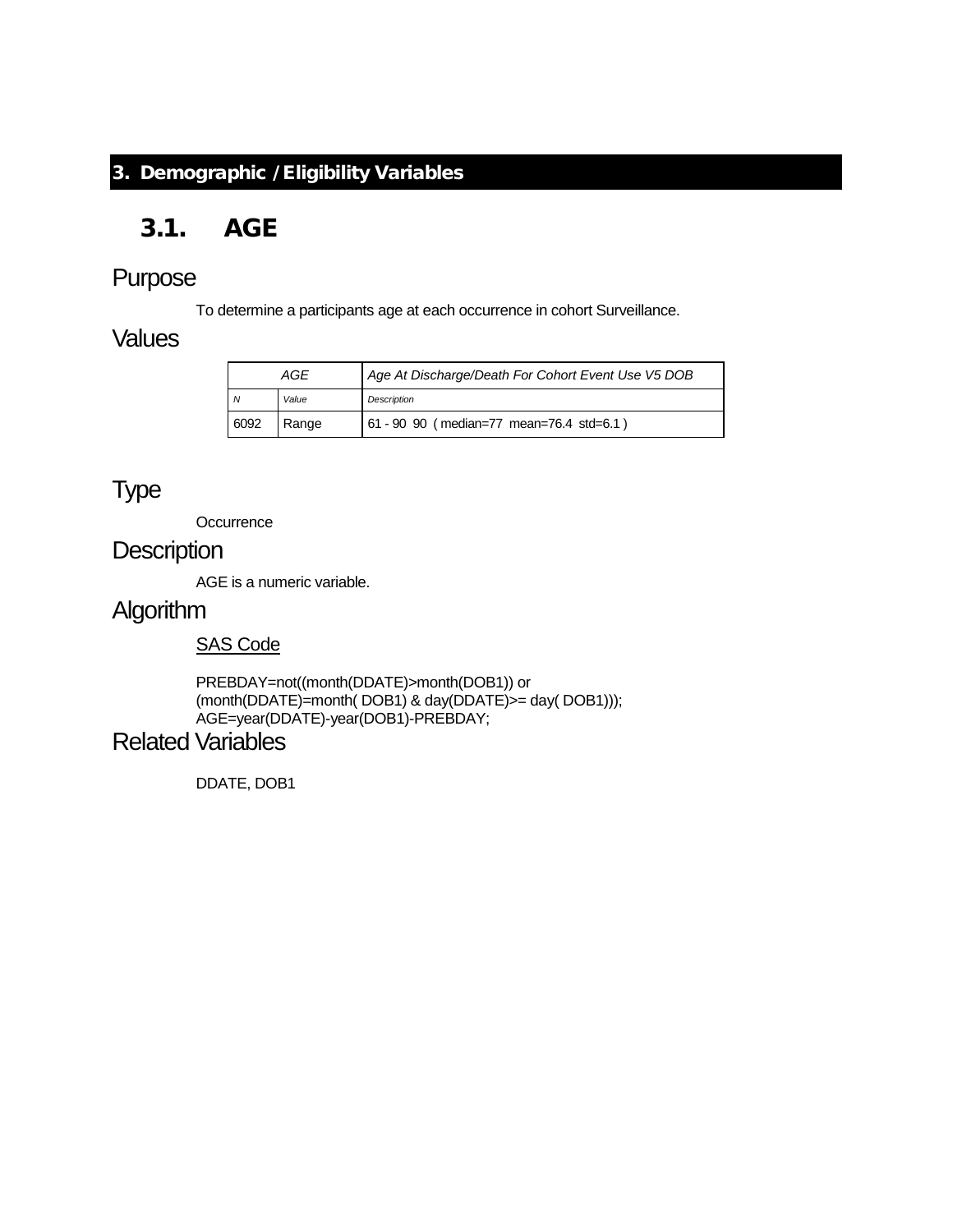## <span id="page-33-0"></span>3.2. RACE1

## Purpose

To determine the race/ethnicity of a participant for occurrences in cohort surveillance.

### **Values**

| RACE1 |       | Race                          |
|-------|-------|-------------------------------|
| Ν     | Value | <b>Description</b>            |
| 1893  | в     | <b>Black/African American</b> |
|       |       | Unknown/not recorded          |
|       |       | Missing                       |

## Type

**Occurrence** 

## **Description**

RACE1 is a character variable. The value of RACE1 is derived from question number 4 of the Common Hospital Information (CHI) form.

# **Algorithm**

#### SAS Code

RACE1=CHIA4;

### Related Variables

CHIA4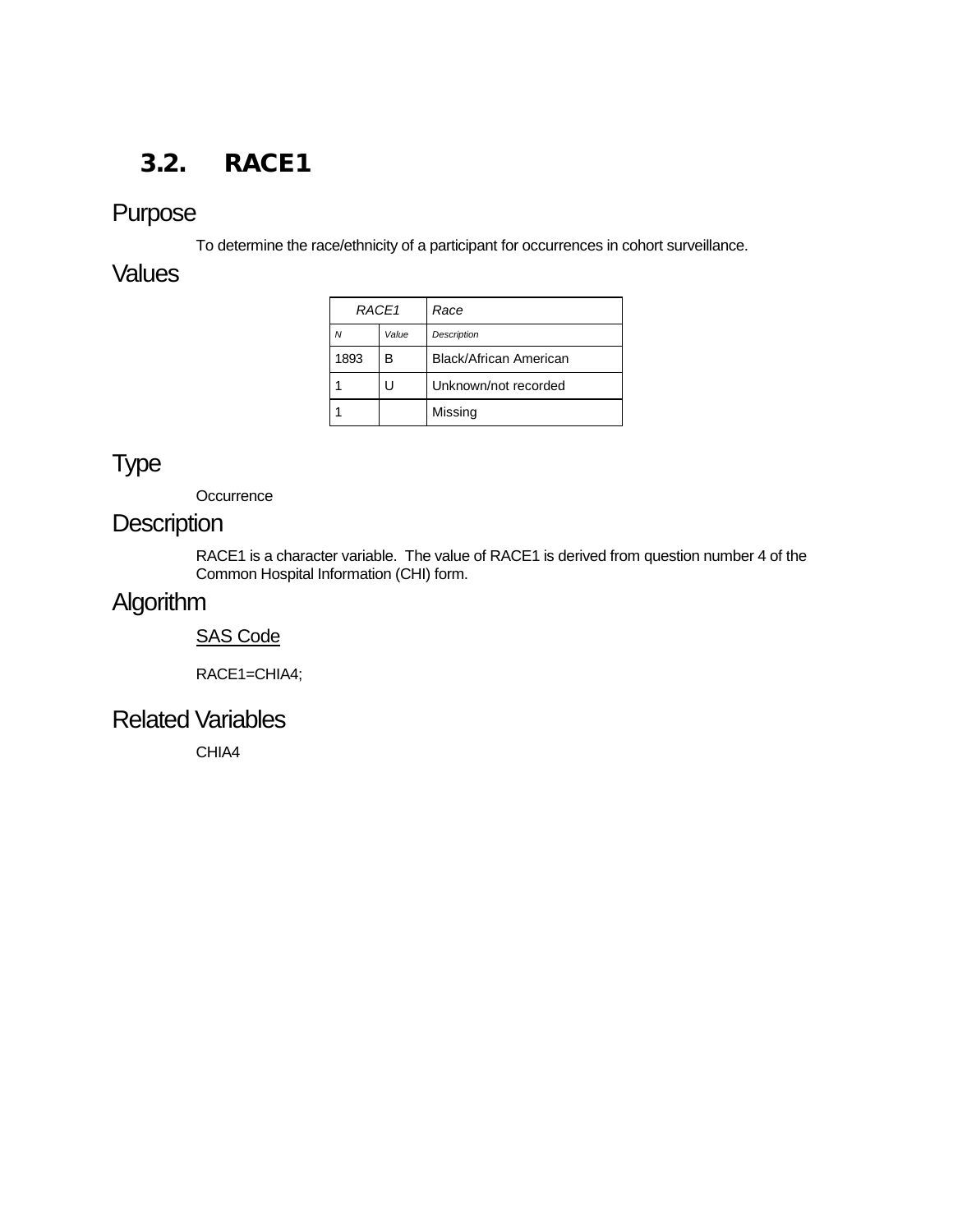## <span id="page-34-0"></span>3.3. SEX

## Purpose

To determine a participants sex for occurrences in cohort surveillance.

### **Values**

| <b>SEX</b> |       | Sex                |
|------------|-------|--------------------|
| N          | Value | <b>Description</b> |
| 1143       | F     | Female             |
| 751        | M     | Male               |
|            |       | Missing            |

# Type

**Occurrence** 

## **Description**

SEX is a character variable. The value of SEX is derived from question number 3 of the CHI form.

## Algorithm

#### SAS Code

SEX=CHIA3;

### Related Variables

CHIA3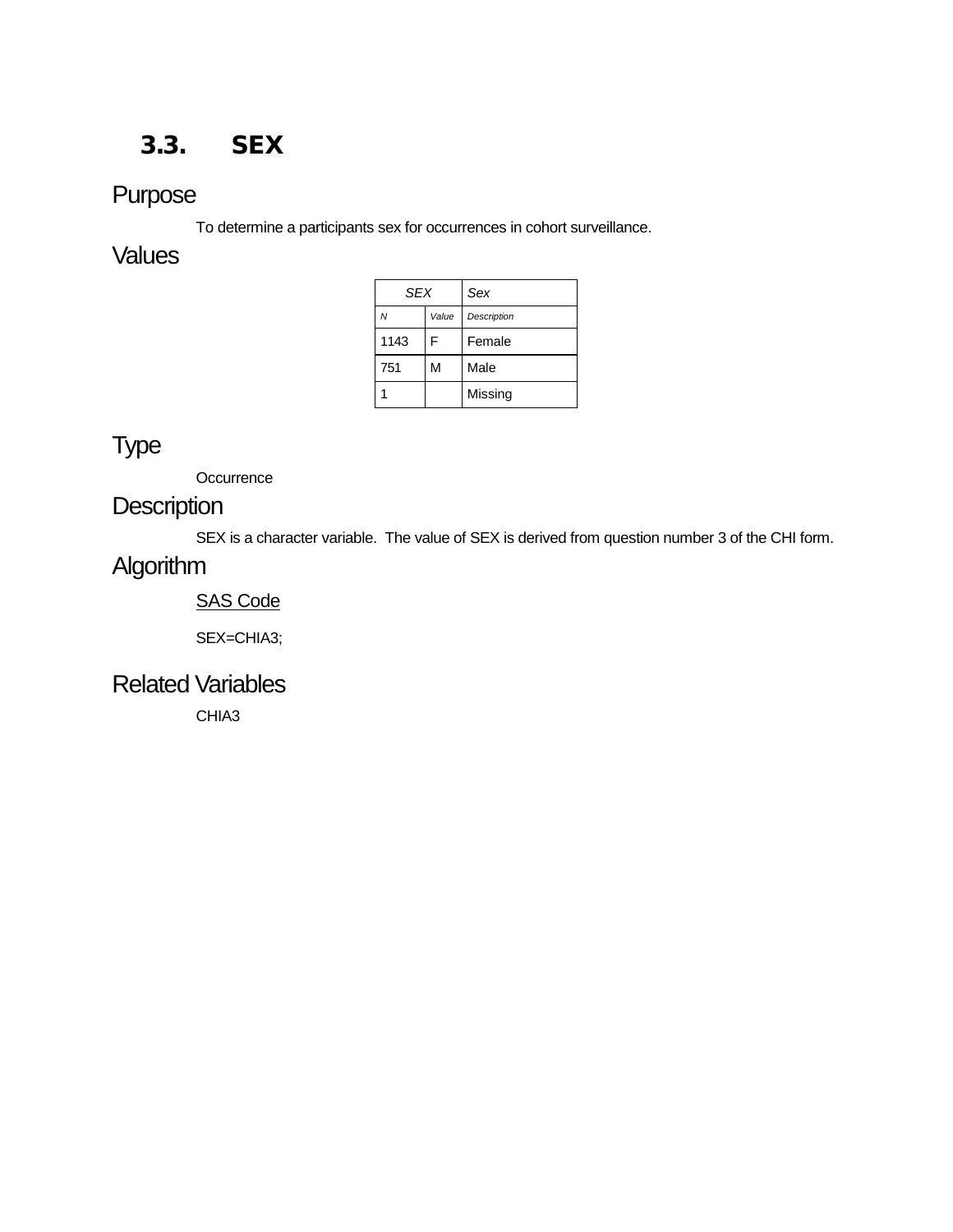# <span id="page-35-0"></span>3.4. CSKIPOUT

#### Purpose

To identify occurrences where the hospital record suggests there are no signs /symptoms indicative of heart failure.

#### Values

| <b>CSKIPOUT</b> |       | Hospitalization Requiring Completion Of HFA Questions 1-3 Only |
|-----------------|-------|----------------------------------------------------------------|
| N               | Value | <b>Description</b>                                             |
| 1793            |       | No                                                             |
| 102             |       | Yes                                                            |

## Type

**Occurrence** 

#### **Description**

CSKIPOUT is a character variable. CSKIPOUT indicates an occurrence that does not need to be abstracted beyond questions 1, 2, and 3a of the HFA form. These questions are related to the onset of signs and symptoms of heart failure and the presence of an ICD-428 discharge code in the medical record. A response of 'No' to all of these questions suggests the occurrence is not heart failure related.

## Algorithm

If HFA questions 1, 2, 3a='No' then CSKIPOUT=1. Otherwise CSKIPOUT=0.

#### SAS Code

```
if Celighfa=1 then do;
if (not (hfaa1a="Y"| hfaa1b="Y"| hfaa1c="Y"| hfaa1d="Y"| hfaa1e="Y" or hfaa2="Y")) AND 
(hfaa3="N" or hfaa3a="N")
     then cskipout=1; else cskipout=0;
     cprereview=1- cskipout;
   end;
```
### Related Variables

HFAA1a, HFAA1b, HFAA1c, HFAA1d, HFAA1e, HFAA2, HFAA3, HFAA3a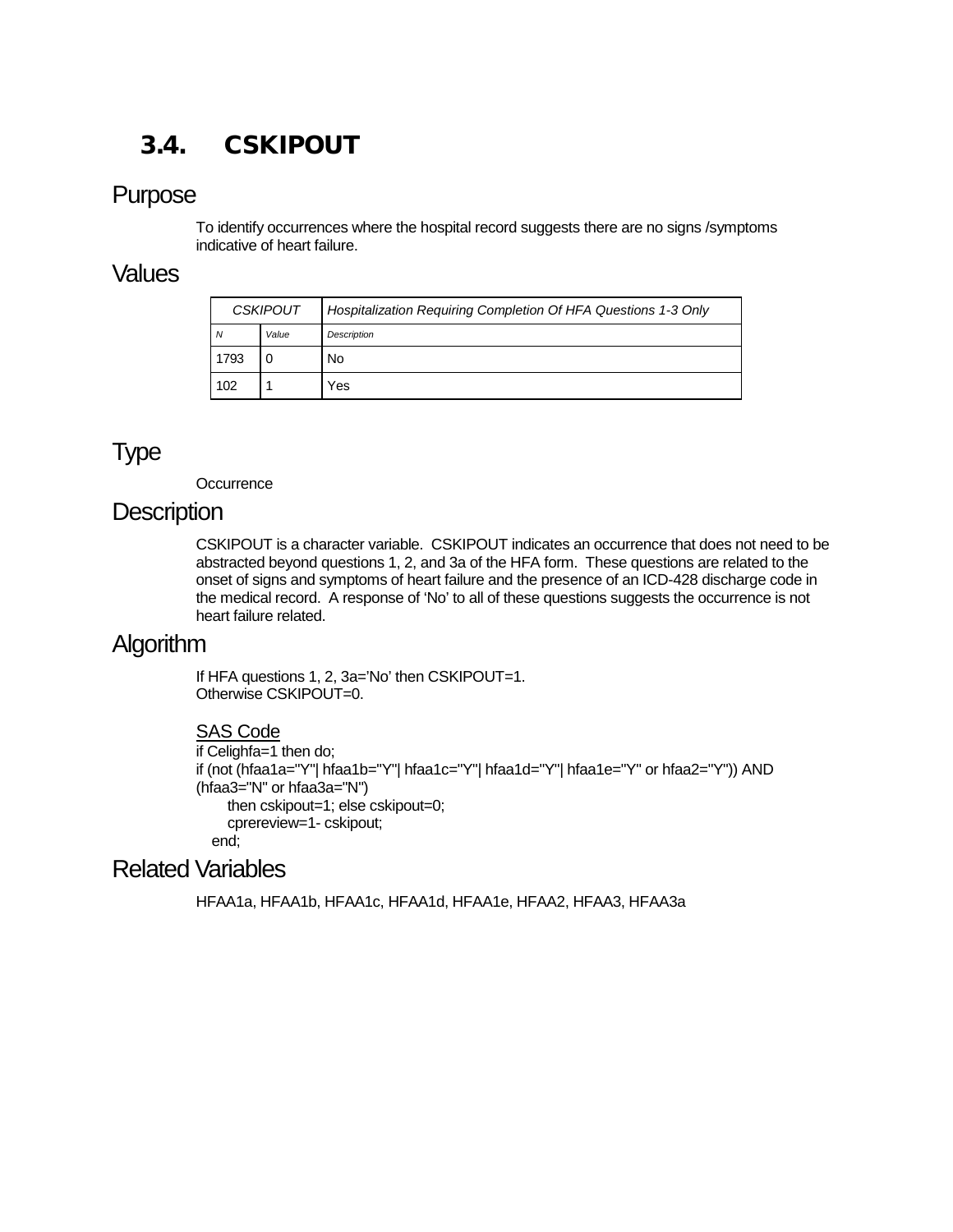#### <span id="page-36-0"></span>4. Occurrence Date Variables

### <span id="page-36-1"></span>4.1. DDATE

### Purpose

To determine the date of discharge for each occurrence.

### **Values**

| <b>DDATF</b> |       | Date Of Discharge/Death |
|--------------|-------|-------------------------|
| Value        |       | <b>Description</b>      |
| 1895         | Range | 01/06/2005 - 12/27/2013 |

### Type

**Occurrence** 

### **Description**

DDATE is a numeric variable. DDATE is derived from question 0c of the HFA form.

## Algorithm

DDATE is taken from the HFA form, Question 0C.

#### SAS Code

DATE=HFAA0c

### Related Variables

HFAA0c, YEARDOD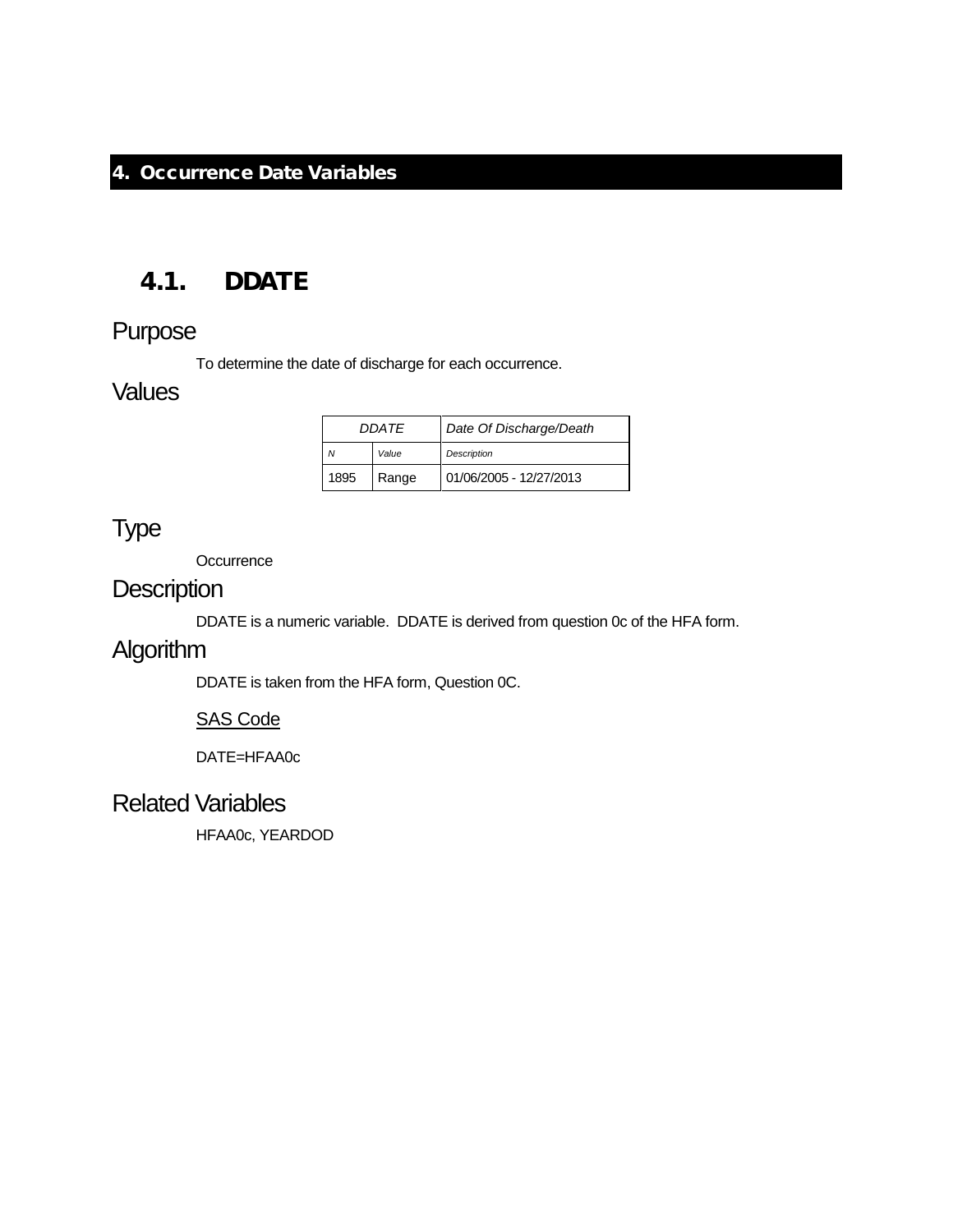# <span id="page-37-0"></span>4.2. HFEVTDATE

### Purpose

To determine the occurrence date for heart failure cohort surveillance.

#### Values

|      |       | HFEVTDATE   HF Event Date, Takes The Value Of The Date Of Admission From CHIA6a |
|------|-------|---------------------------------------------------------------------------------|
| N    | Value | Description                                                                     |
| 1895 | Range | 01/01/2005 - 12/18/2013                                                         |

## Type

**Occurrence** 

#### **Description**

HFEVTDATE is a numeric variable. HFEVTDATE is derived from question number 6a of the CHI form. This is the date of admission for each occurrence. IF CHIA6a is missing then the date of discharge is used.

## Algorithm

The HFEVTDATE takes the first non-missing date from this ordering of variables (questions on forms CHI, HFA, and CFD): CHIA6a, CHIA0c, HFAA0c, and CFDA0c. If they are all missing then HFEVTDATE is missing.

#### SAS Code

HFEVTDATE follows this hierarchy: If CHIA6a ne . then HFEVTDATE=CHIA6a; Else If CHIA0c ne . then HFEVTDATE= CHIA0c; Else If HFAA0c ne . then HFEVTDATE= HFAA0c; Else If CFDA0c ne . then HFEVTDATE= CFDA0c; Else HFEVTDATE= .;

### Related Variables

CHIA6a, CHIA0c, HFAA0c, CFDA0c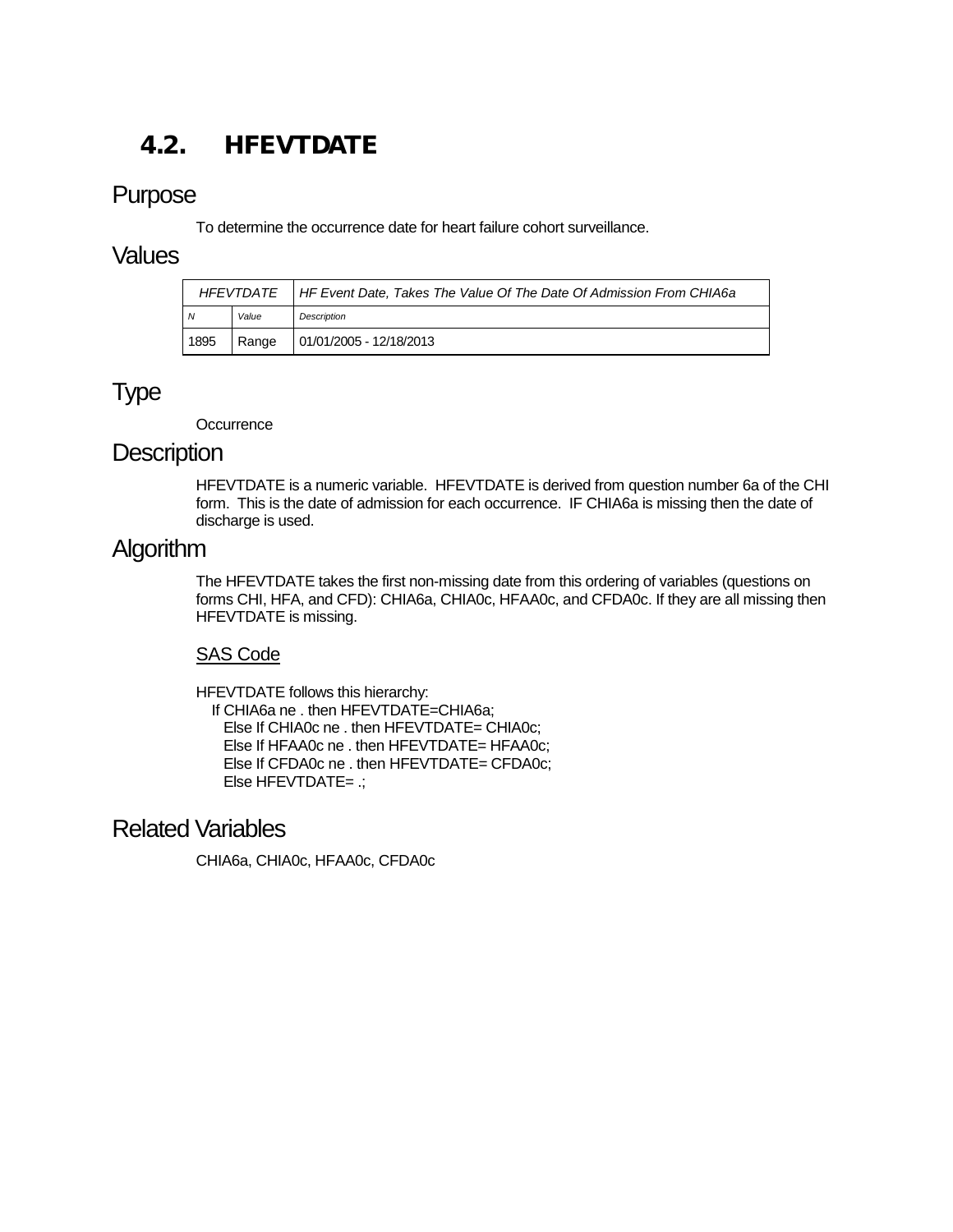#### <span id="page-38-0"></span>5. Miscellaneous Variables

### <span id="page-38-1"></span>5.1. BMI

#### Purpose

To determine the body mass index for the current hospitalization.

#### Values

| <b>BMI</b> |       | <b>BMI At Hospital Discharge</b>                                   |
|------------|-------|--------------------------------------------------------------------|
| N          | Value | <b>Description</b>                                                 |
| 702        | Range | 3.786868 - 285.7719 (median=28.13252 mean=29.841439 std=10.106515) |
| 1193       |       | Missing                                                            |

# Type

**Occurrence** 

### **Description**

BMI is a continuous variable. BMI is derived from questions HFAA20b (discharge weight), HFAA20a (admission weight) and HFAA19a, height; after transforming both variables to metric system using the unit information recorded in HFAA20b1, HFAA20a1 and HFAA19a1; BMI is set to weight/(height\*height).

### Algorithm

To calculate weight use discharge weight in metric units (both HFAA20b and HFAA20b1 should not be missing). If any of them is missing use admission weight in metric units (both If HFAA20a and HFAA20a1 should not be missing). Calculate height in metric units (both HFAA19a and HFAA19a1 should not be missing). Finally set BMI to weight/(height\*height).

Related Variables BMI\_CAT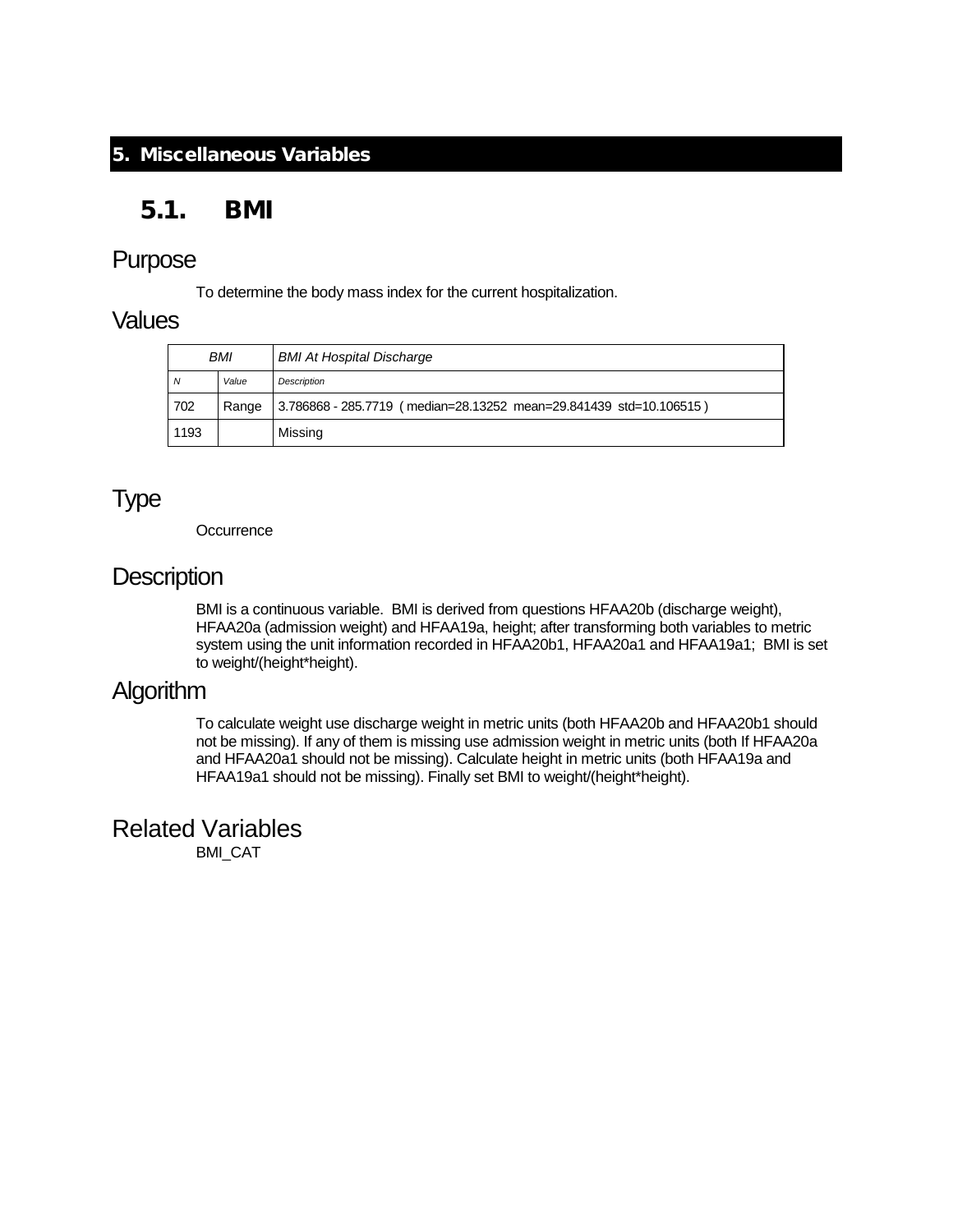# <span id="page-39-0"></span>5.2. BMI\_CAT

### Purpose

To determine the body mass index category for the current hospitalization.

### **Values**

| <b>BMI CAT</b> |       | Categorized BMI |
|----------------|-------|-----------------|
| $\overline{M}$ | Value | Description     |
| 28             | 1     | Underweight     |
| 168            | 2     | Normal          |
| 188            | 3     | Overweight      |
| 318            | 4     | Obese           |
| 1193           |       | Missing         |
|                |       |                 |

## Type

**Occurrence** 

#### **Description**

BMI\_CAT is a numeric variable. BMI\_CAT is derived from BMI. The standard categories are: underweight, normal, overweight and obese.

# **Algorithm**

If BMI is missing set BMI\_CAT to missing. If BMI is not missing and less than 18.5 set BMI\_CAT to 1 (underweight). If BMI is in the interval [18.5,25) set BMI\_CAT to 2 (normal). If BMI is in the interval [25,30) set BMI\_CAT to 3 (overweight). If BMI is greater or equal than 30 set BMI\_CAT to 4 (obese).

### Related Variables

BMI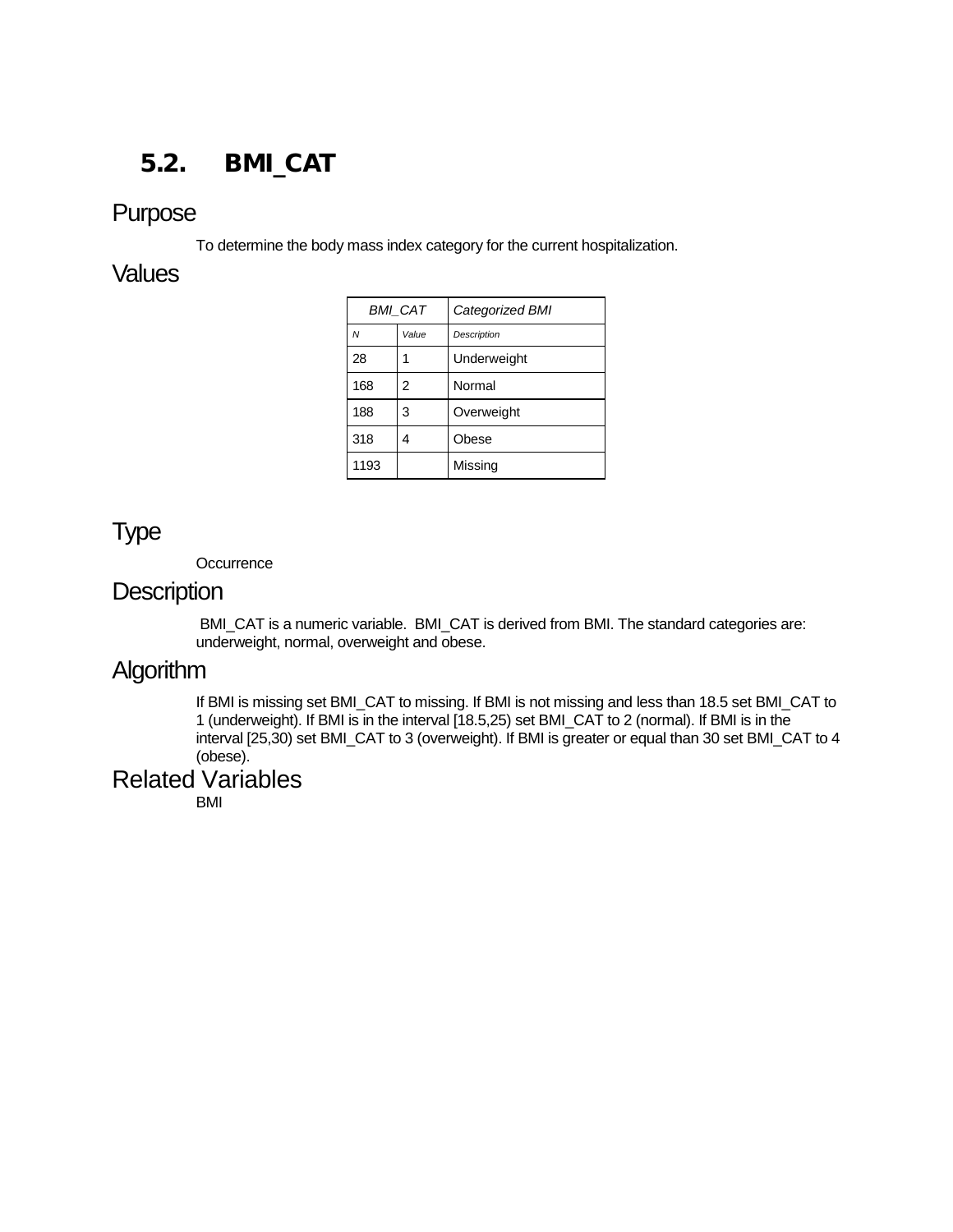# <span id="page-40-0"></span>5.3. BNP\_LAST

#### Purpose

To determine the last laboratory value of brain natriuretic peptide (BNP) for the current hospitalization.

#### **Values**

| <b>BNP LAST</b> |       | Last Lab BNP                                    |
|-----------------|-------|-------------------------------------------------|
| N               | Value | <b>Description</b>                              |
| 312             | Range | 5 - 5510 (median=532.5 mean=846.47 std=1033.00) |
| 1583            |       | Missing                                         |

## Type

**Occurrence** 

#### **Description**

BNP\_LAST is a continuous variable. BNP\_LAST is derived from question HFAA39b. For all occurrences where HFAA39b is > 5000 then BNP\_LAST is set to 5001.

### **Algorithm**

If HFAA39b is missing then set BNP\_LAST to missing. If HFAA39b is  $>5000$  then BNP =  $5001$ . If HFAA39b is not missing and less than or equal to 5000, set BNP\_LAST = HFAA39b.

#### Related Variables

BNP\_WORST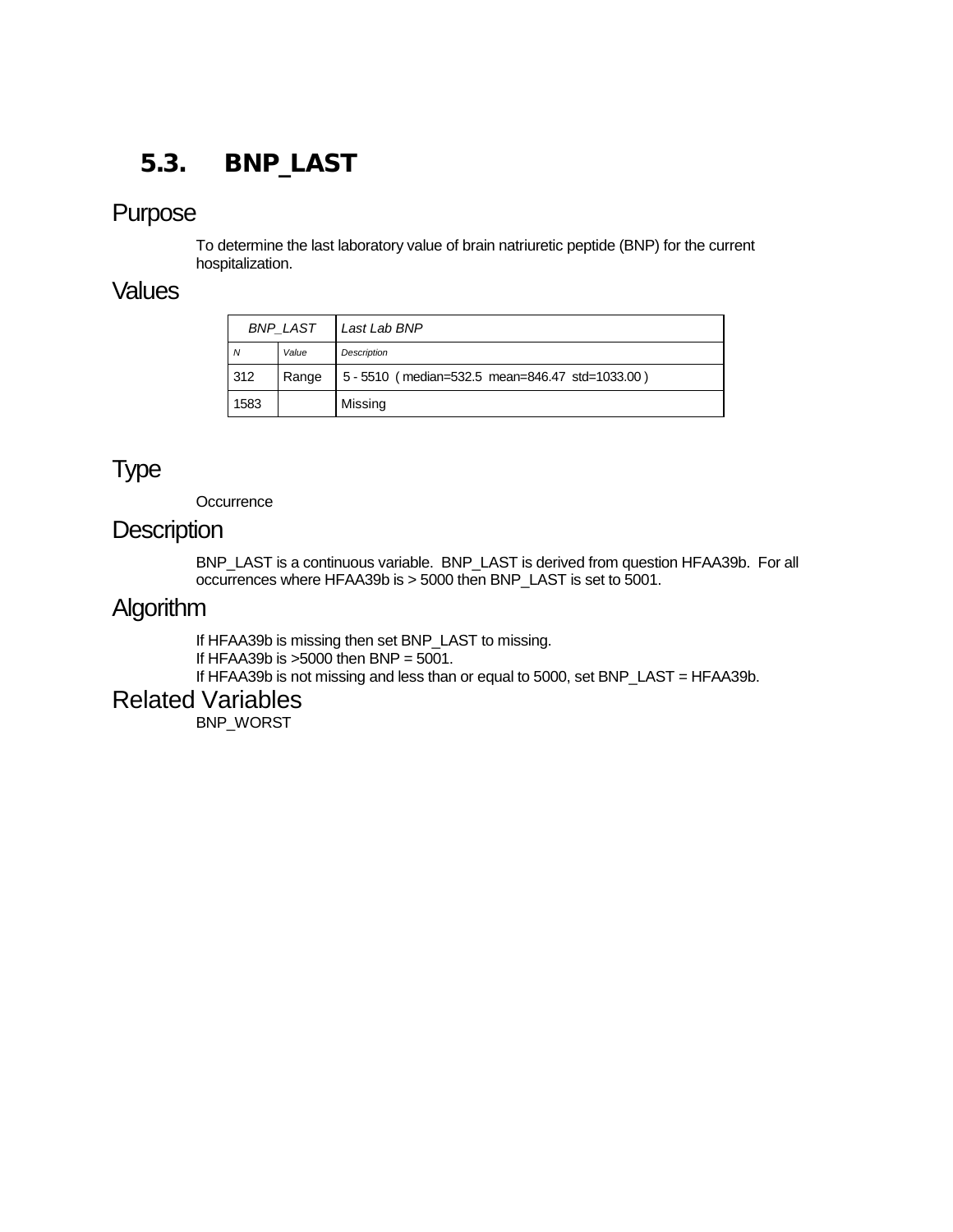# <span id="page-41-0"></span>5.4. BNP\_WORST

#### Purpose

To determine the worst laboratory value of brain natriuretic peptide (BNP) for the current hospitalization.

#### Values

| <b>BNP WORST</b> |       | Worst Lab BNP                               |
|------------------|-------|---------------------------------------------|
| N                | Value | Description                                 |
| 312              | Range | 5 - 5510 (median=656 mean=998.1 std=1125.6) |
| 1583             |       | Missing                                     |

## Type

**Occurrence** 

#### **Description**

BNP\_WORST is a continuous variable. BNP\_WORST is derived from question HFAA39a. For all occurrences where HFAA39a is > 5000 then BNP\_WORST is set to 5001.

### Algorithm

If HFAA39a is missing then set BNP\_LAST to missing. If HFAA39a is  $>5000$  then BNP =  $5001$ . If HFAA39a is not missing and less than or equal to 5000, set BNP\_LAST = HFAA39a

### Related Variables

BNP\_LAST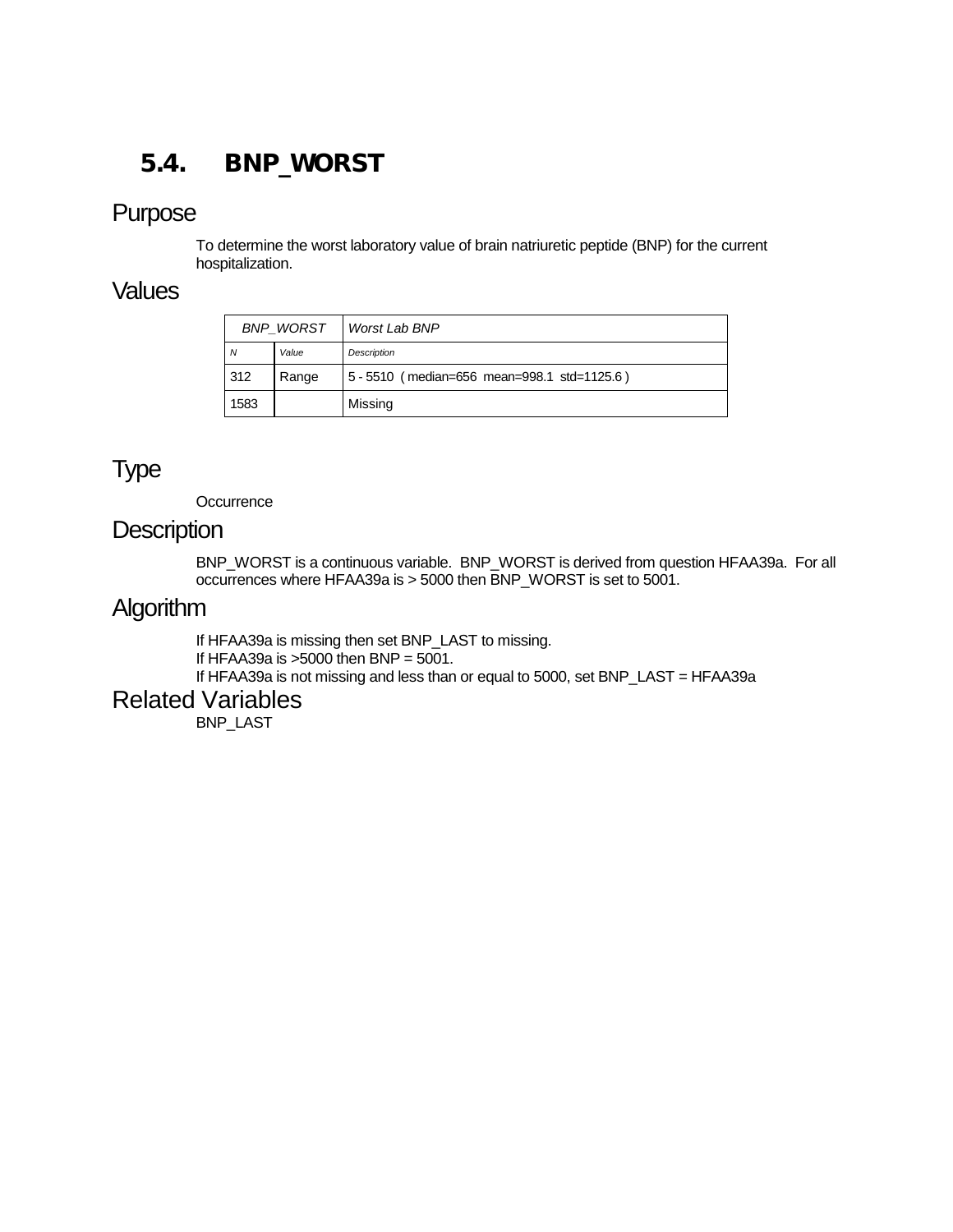# <span id="page-42-0"></span>5.5. EGFREPI\_LAST

### Purpose

To determine the last laboratory value of eGFREpi for the current hospitalization.

#### Values

| EGFREPI LAST   Last EGFREPI |       |                                                                    |
|-----------------------------|-------|--------------------------------------------------------------------|
| N                           | Value | <b>Description</b>                                                 |
| 716                         | Range | 3.180724 - 139.3105 (median=48.46688 mean=50.121008 std=29.178732) |
| 1179                        |       | Missing                                                            |

# Type

**Occurrence** 

### **Description**

EGFREPI\_LAST is a continuous variable. EGFREPI\_LAST is derived from the variables: age, race, sex and Creatinine\_last (HFAA44b); using the Epi algorithm defined below.

### **Algorithm**

brace=0; if race1='B' then brace=1;

If sex='F'

EGFREPI\_LAST=141\*[min(CREATININE\_LAST/0.7,1)^- 0.329]\*[max(CREATININE\_LAST/0.7,1)^-1.209]\*(0.993^age)\*[brace\*0.159+1]\*1.018 If sex='M' EGFREPI\_LAST=141\*[min(CREATININE\_LAST/0.9,1)^- 0.411]\*[max(CREATININE\_LAST/0.9,1)^-1.209]\*(0.993^age)\*[brace\*0.159+1]

If race1 is missing or equal to 'U' or sex is missing or Creatinine\_last is missing set EGFREPI\_LAST to missing.

### Related Variables

EGFREPI\_WORST, CREATININE\_LAST, CREATININE\_WORST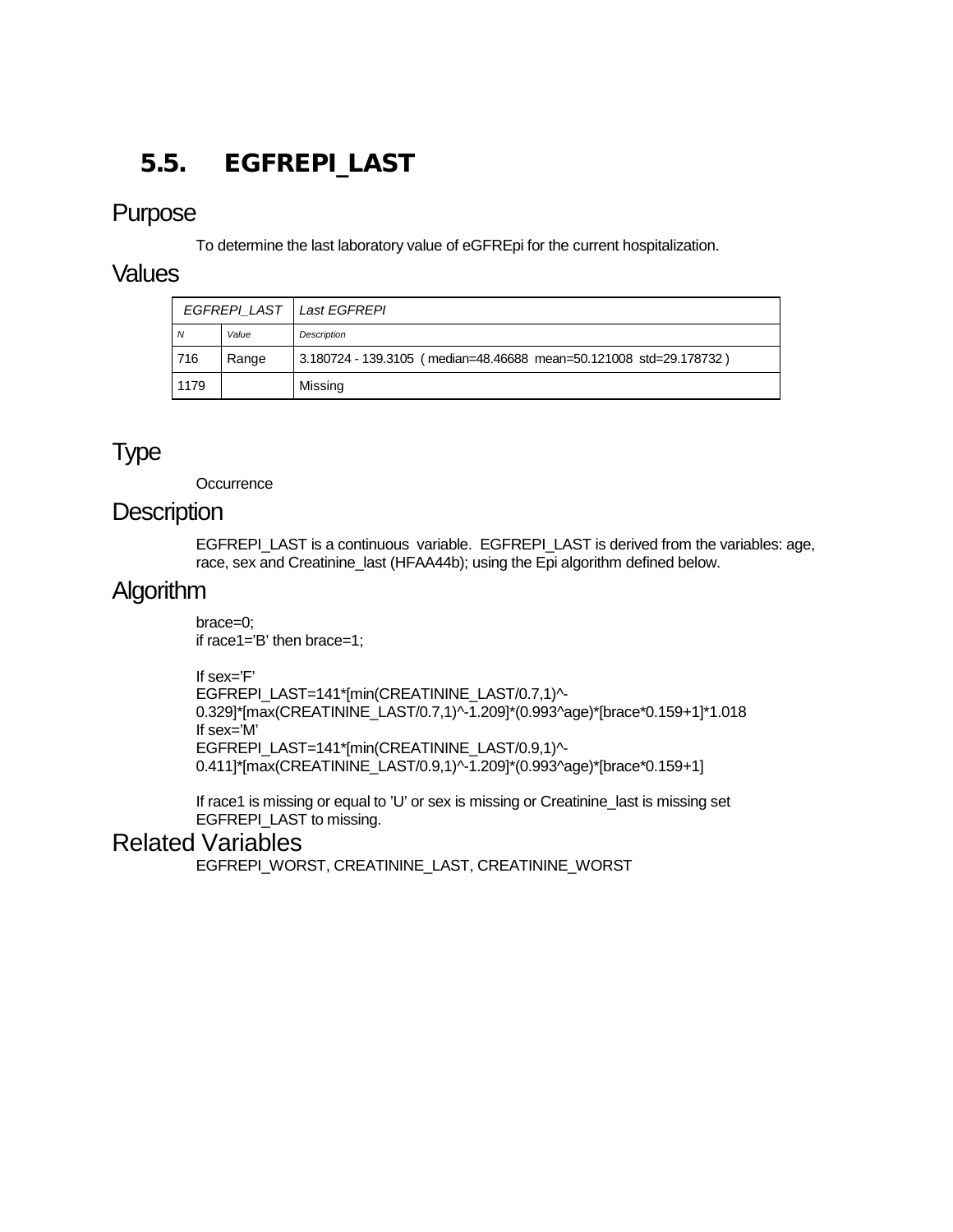# <span id="page-43-0"></span>5.6. EGFREPI\_WORST

#### Purpose

To determine the worst laboratory value of eGFREpi for the current hospitalization.

#### Values

| EGFREPI WORST   Worst EGFREPI |       |                                                                    |
|-------------------------------|-------|--------------------------------------------------------------------|
| N                             | Value | <b>Description</b>                                                 |
| 716                           | Range | 2.122892 - 123.7754 (median=39.34887 mean=41.735370 std=26.158184) |
| 1179                          |       | Missing                                                            |

## Type

**Occurrence** 

#### **Description**

EGFREPI\_WORST is a continuous variable. EGFREPI\_WORST is derived from the variables: age, race, sex and Creatinine\_worst (HFAA44a); using the Epi algorithm defined below.

### **Algorithm**

brace=0; if race1='B' then brace=1;

If sex='F'

EGFREPI\_WORST=141\*[min(CREATININE\_WORST/0.7,1)^- 0.329]\*[max(CREATININE\_WORST/0.7,1)^-1.209]\*(0.993^age)\*[brace\*0.159+1]\*1.018 If sex='M' EGFREPI\_WORST=141\*[min(CREATININE\_WORST/0.9,1)^- 0.411]\*[max(CREATININE\_WORST/0.9,1)^-1.209]\*(0.993^age)\*[brace\*0.159+1]

If race1 is missing or equal to 'U' or sex is missing or Creatinine\_worst is missing set EGFREPI\_WORST to missing.

### Related Variables

EGFREPI\_LAST, CREATININE\_LAST, CREATININE\_WORST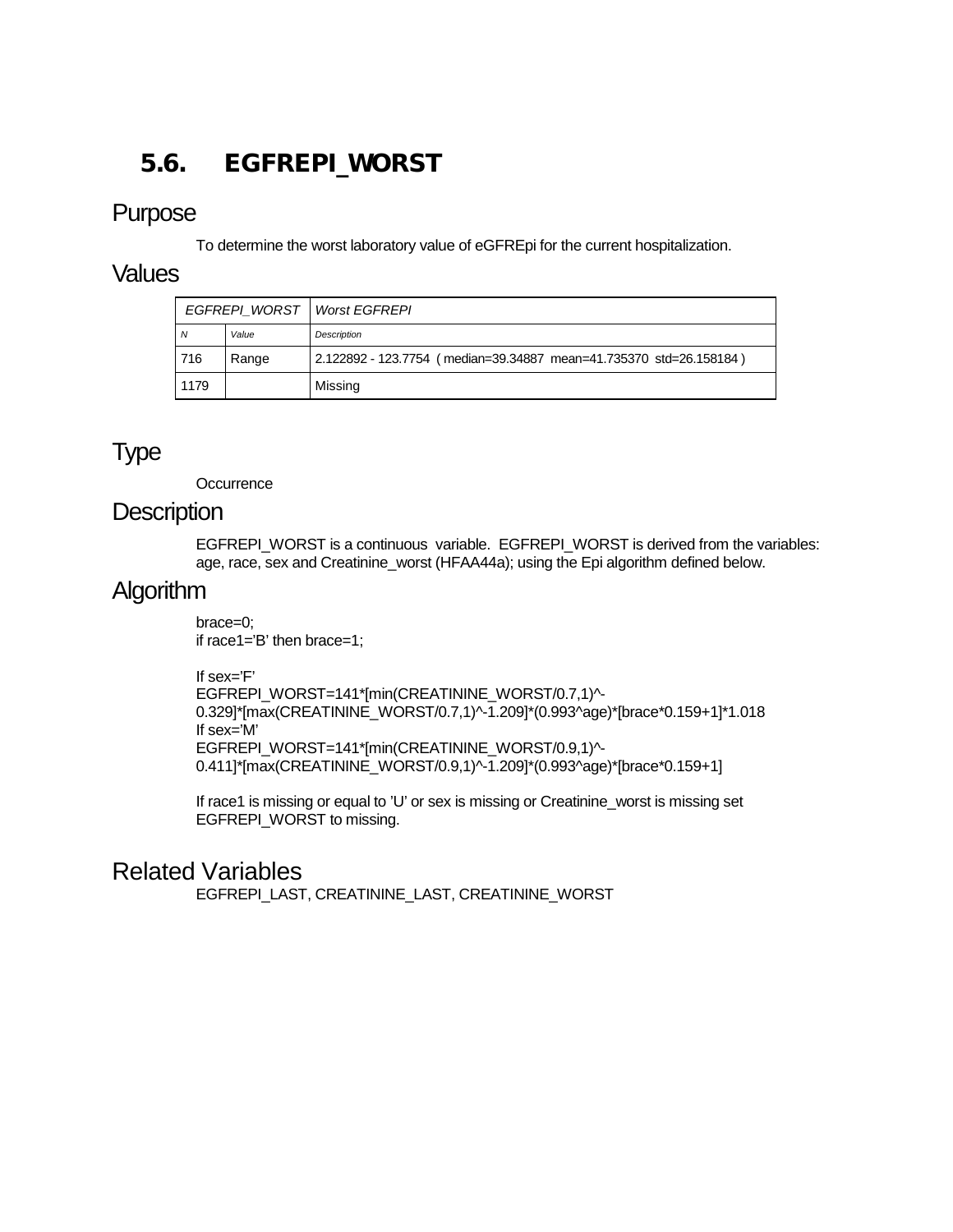# <span id="page-44-0"></span>5.7. LOS

## Purpose

To determine the length of stay for the current hospitalization.

### **Values**

| LOS |       | Length Of Stay: Number Of Days From Hospital Arrival To Discharge Or Death |  |
|-----|-------|----------------------------------------------------------------------------|--|
| N   | Value | <b>Description</b>                                                         |  |
| 924 |       | Range   0 - 309 (median=6 mean=8.3 std=15.3)                               |  |
| 971 |       | Missing                                                                    |  |

# Type

**Occurrence** 

### **Description**

LOS is an integer variable. LOS is derived as the difference of HFAA0c (discharge date) and CHIA6a (arrival date).

# Algorithm

If HFAA0c-CHIA6a>=0 then LOS=HFAA0c-CHIA6a else LOS=. Related Variables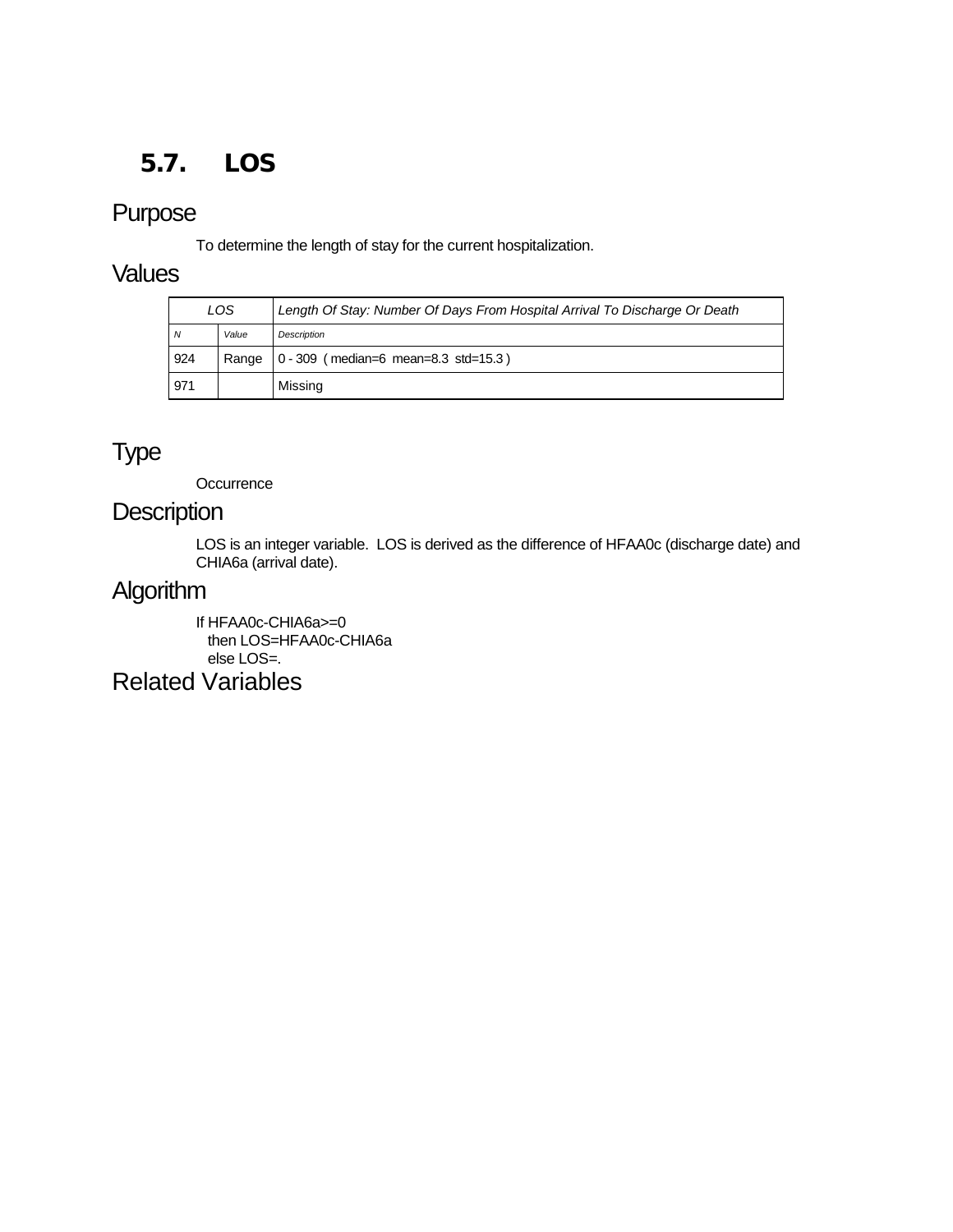# <span id="page-45-0"></span>5.8. TROPONINI\_LAST

### Purpose

To determine the last laboratory value of troponin I for the current hospitalization.

### **Values**

| TROPONINI_LAST   Last Lab Troponin I |       |                                            |
|--------------------------------------|-------|--------------------------------------------|
| N                                    | Value | Description                                |
| 413                                  | Range | 0 - 110 (median=0.05 mean=1.305 std=7.859) |
| 1482                                 |       | Missing                                    |

# Type

**Occurrence** 

### **Description**

TROPONINI\_LAST is a numeric variable. TROPONINI\_LAST is derived from question number 42b of the HFA form.

### Algorithm

IF HFA Question 42b is anything < 0.10 then TROPONINI\_LAST = 0.000001. Otherwise TROPONINI\_LAST is the response to HFA Question 42b.

### Related Variables

TROPONINI\_WORST, TROPONINT\_LAST, TROPONINT\_WORST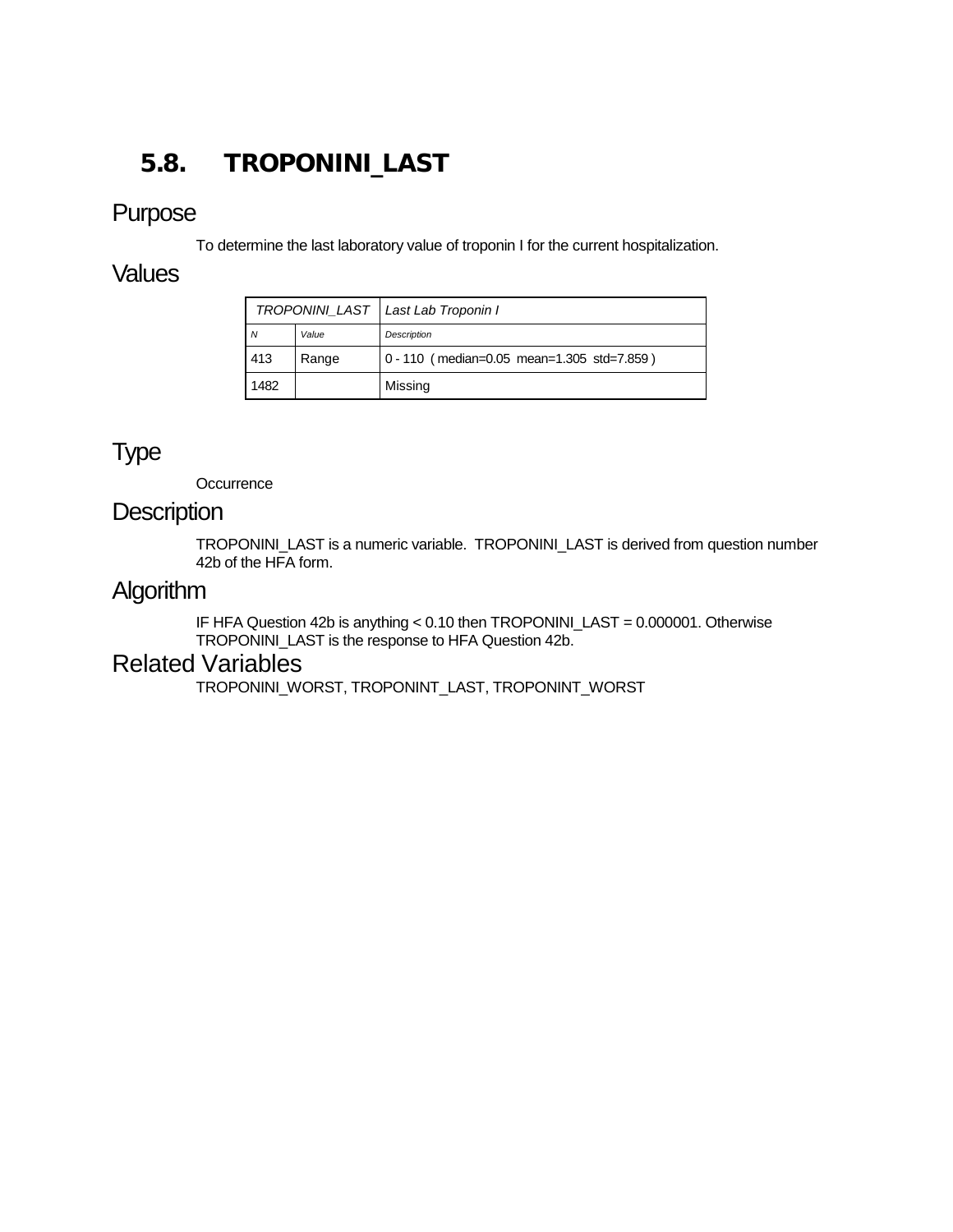# <span id="page-46-0"></span>5.9. TROPONINI\_WORST

### Purpose

To determine the worst laboratory value of troponin I for the current hospitalization.

#### **Values**

| <b>TROPONINI WORST</b> |       | Worst Lab Troponin I                       |
|------------------------|-------|--------------------------------------------|
| N                      | Value | Description                                |
| 413                    | Range | 0 - 122 (median=0.06 mean=1.399 std=8.228) |
| 1482                   |       | Missing                                    |

# Type

**Occurrence** 

#### **Description**

TROPONINI\_WORST is a numeric variable. TROPONINI\_WORST is derived from question number 42a of the HFA form.

### Algorithm

IF HFA Question 42a is anything < 0.10 then TROPONINI\_WORST = 0.000001. Otherwise TROPONINI\_WORST is the response to HFA Question 42b.

### Related Variables

TROPONINI\_LAST, TROPONINT\_LAST, TROPONINT\_WORST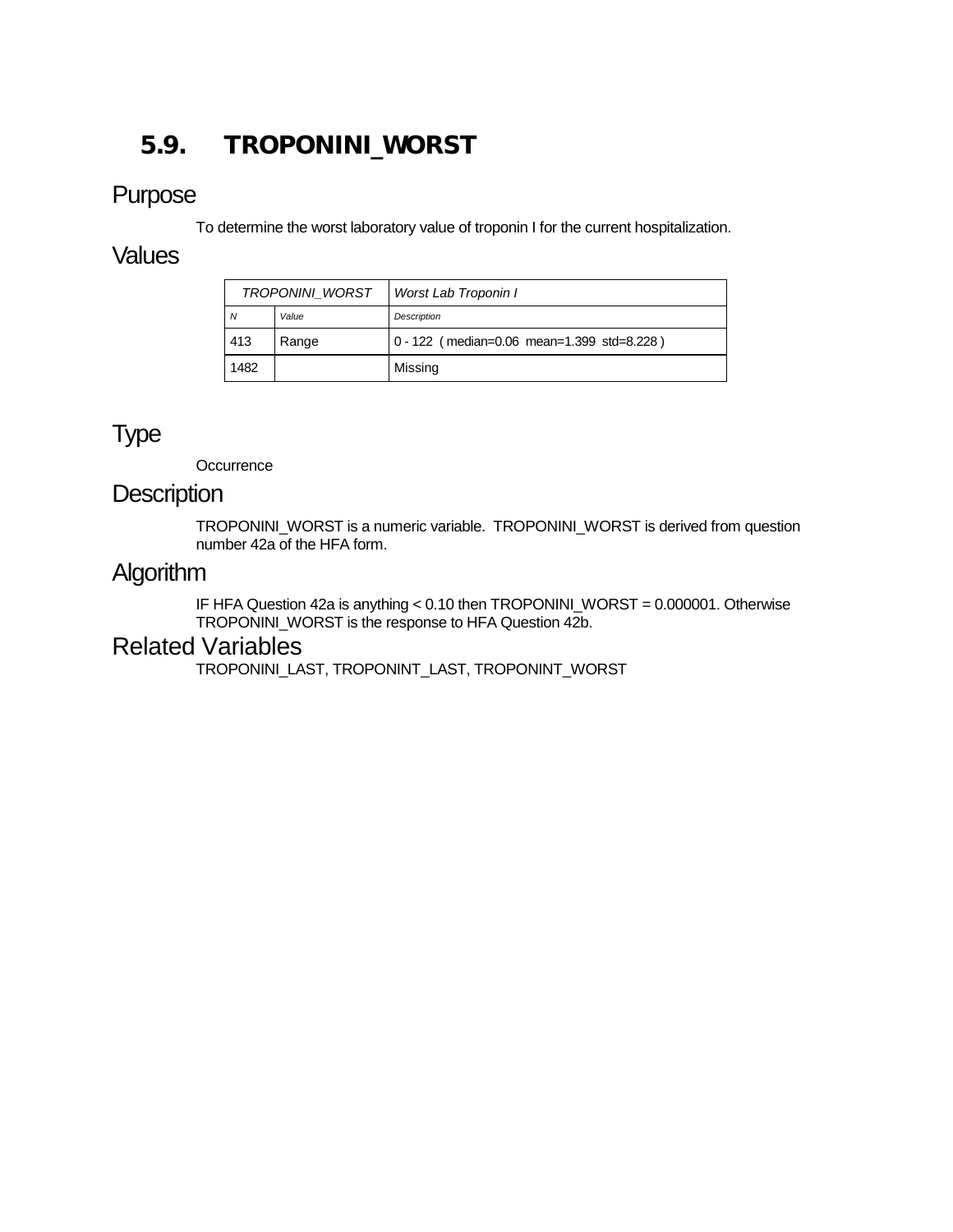# <span id="page-47-0"></span>5.10. TROPONINT\_LAST

### Purpose

To determine the last laboratory value of troponin T for the current hospitalization.

### **Values**

|      |       | TROPONINT LAST   Last Lab Troponin T                  |
|------|-------|-------------------------------------------------------|
| N    | Value | Description                                           |
| 181  | Range | 0.009 - 252 (median=0.094 mean=2.7658<br>std=21.3851) |
| 1714 |       | Missing                                               |

## Type

**Occurrence** 

### **Description**

TROPONINT\_LAST is a numeric variable. TROPONINT\_LAST is derived from question number 41b of the HFA form.

## Algorithm

IF HFA Question 41b is anything < 0.1 then TROPONINT\_LAST = 0.000001. Otherwise TROPONINT\_LAST is the response to HFA Question 41b.

### Related Variables

TROPONINT\_WORST, TROPONINI\_LAST, TROPONINI\_WORST